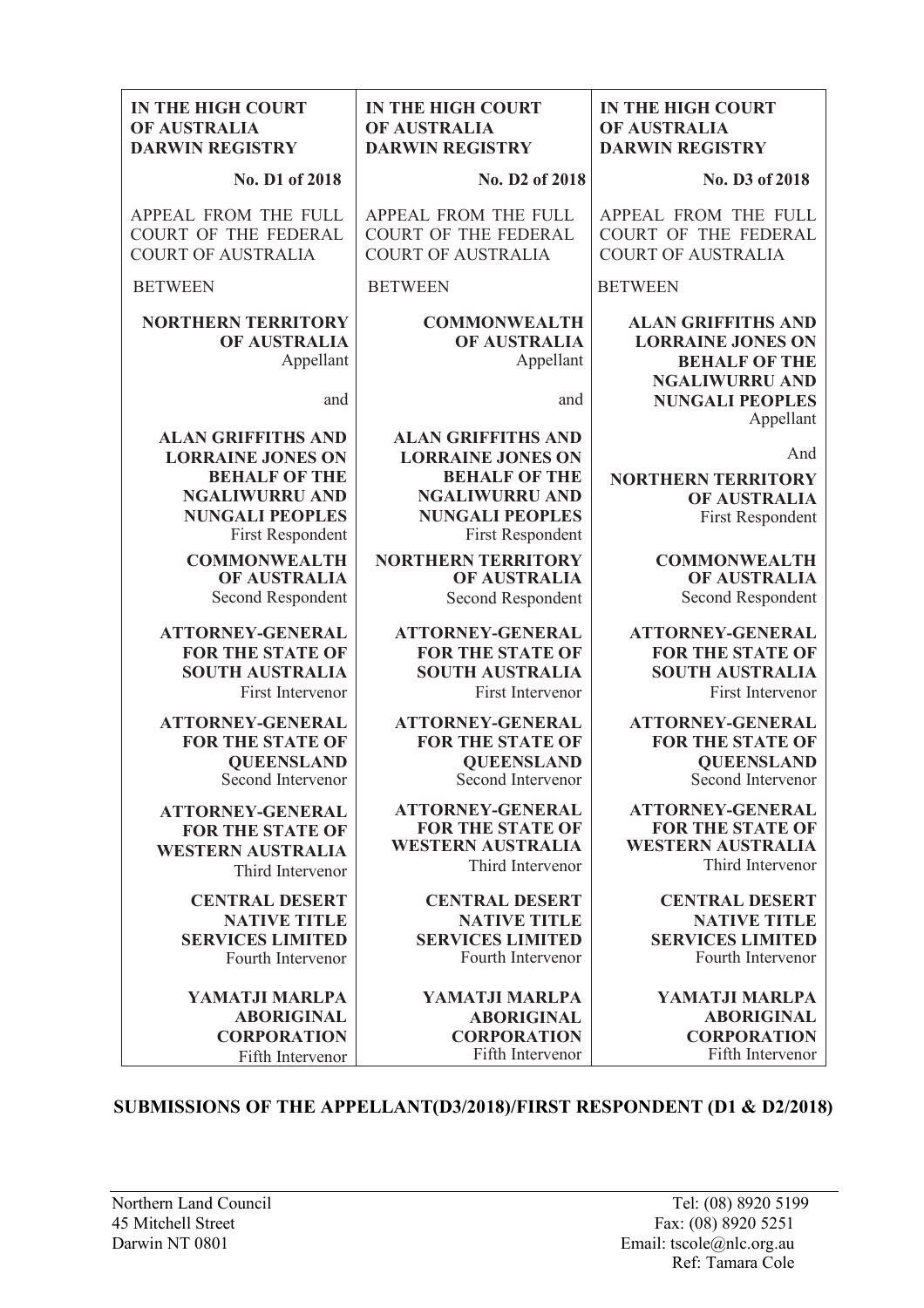## **Contents**

| Part I:   |  |
|-----------|--|
| Part II:  |  |
|           |  |
|           |  |
|           |  |
|           |  |
| Part III: |  |
| Part IV:  |  |
|           |  |
|           |  |
|           |  |
|           |  |
|           |  |
|           |  |
|           |  |
|           |  |
|           |  |
|           |  |
|           |  |
|           |  |
|           |  |
|           |  |
|           |  |
|           |  |
|           |  |
|           |  |
|           |  |
|           |  |
|           |  |
|           |  |
|           |  |
|           |  |
|           |  |
|           |  |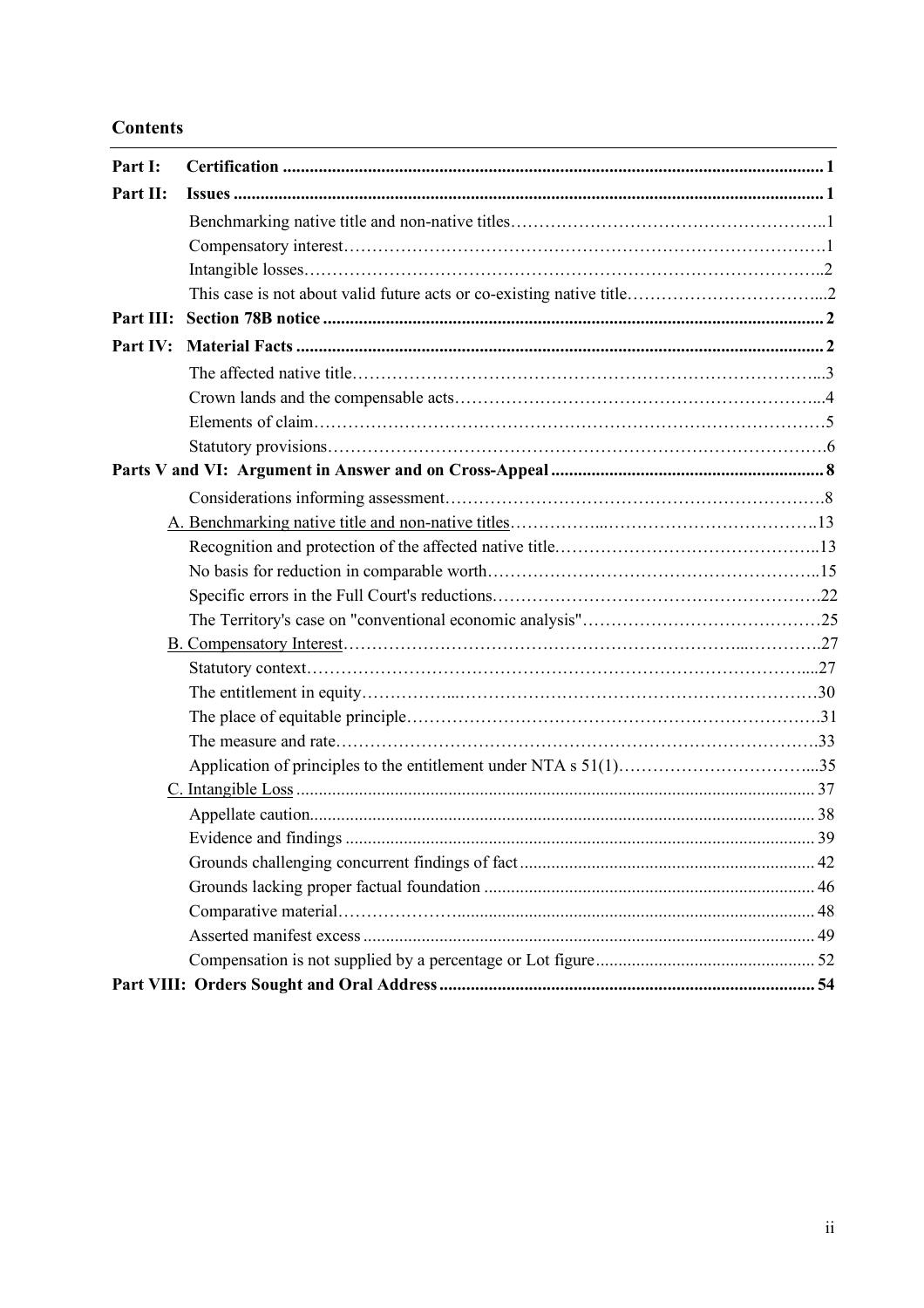### **Part I: Certification**

1. These submissions of the Appellant in D3 of 2018 (and First Respondent in D1 and D2 of 2018) are suitable for publication on the Internet.

## **Part II: Issues**

- 2. The judgments below determined the entitlement of the Ngaliwurru and Nungali Peoples (the **Claim Group**) under s 51(1) of the *Native Title Act 1993* (Cth) (the **NTA**) to be compensated on just terms for the loss of their native title to land in the Town of Timber Creek in the Northern Territory. Their entitlement arises with respect to past acts that were invalid because of the *Racial Discrimination Act 1975* (Cth) (the **RDA**) and 10 intermediate period acts that were invalid because of the NTA. The acts were validated by the *Validation (Native Title) Act 1994* (NT) (the **VNTA**), as enacted in accordance with the NTA, as amended. Upon validation the acts extinguish the native title, related back to the time of the act, and the native title holders have an entitlement to compensation on just terms for loss of their native title rights and interests.
- 3. The appeals and cross-appeal raise three assessment issues referenced to the elements of the claim which, in turn, are referenced to the statutory compensation criteria. The first two issues arise on the appeals and cross-appeal, the third on the appeals. The issues are shaped by: (1) the circumstances of the claim, involving the validation of grants of freehold (or leasehold convertible to freehold) and public works by retrospective 20 extinguishment of the native title, and; (2) the elements of the claim by which economic or material loss was confined to the Lots covered by the grants, and the non-economic or intangible loss turned on the nature of the Claim Group's relationship with their traditional country.
- 4. **Benchmarking native title and non-native titles:** Before validation of the compensable acts, the rights of the Ngaliwurru and Nungali Peoples to live on and to use their land under their traditions were recognised by the common law and protected by the RDA and NTA which prohibited differential treatment of the native title. Their rights could be enforced by the grant of appropriate legal and equitable remedies. The acts were invalid because of the RDA (or NTA) and could not be valid as against the native title absent 30 voluntary surrender or compulsory acquisition. Having regard to those matters, in the assessment of material loss, did the Full Court and the trial Judge err in their characterisation of the nature and extent of the native title rights?
	- 5. **Compensatory interest:** It is common ground that interest should be awarded by reference to the equitable principle that moneys payable as compensation for land compulsorily acquired bear interest from the time of dispossession. The first issue is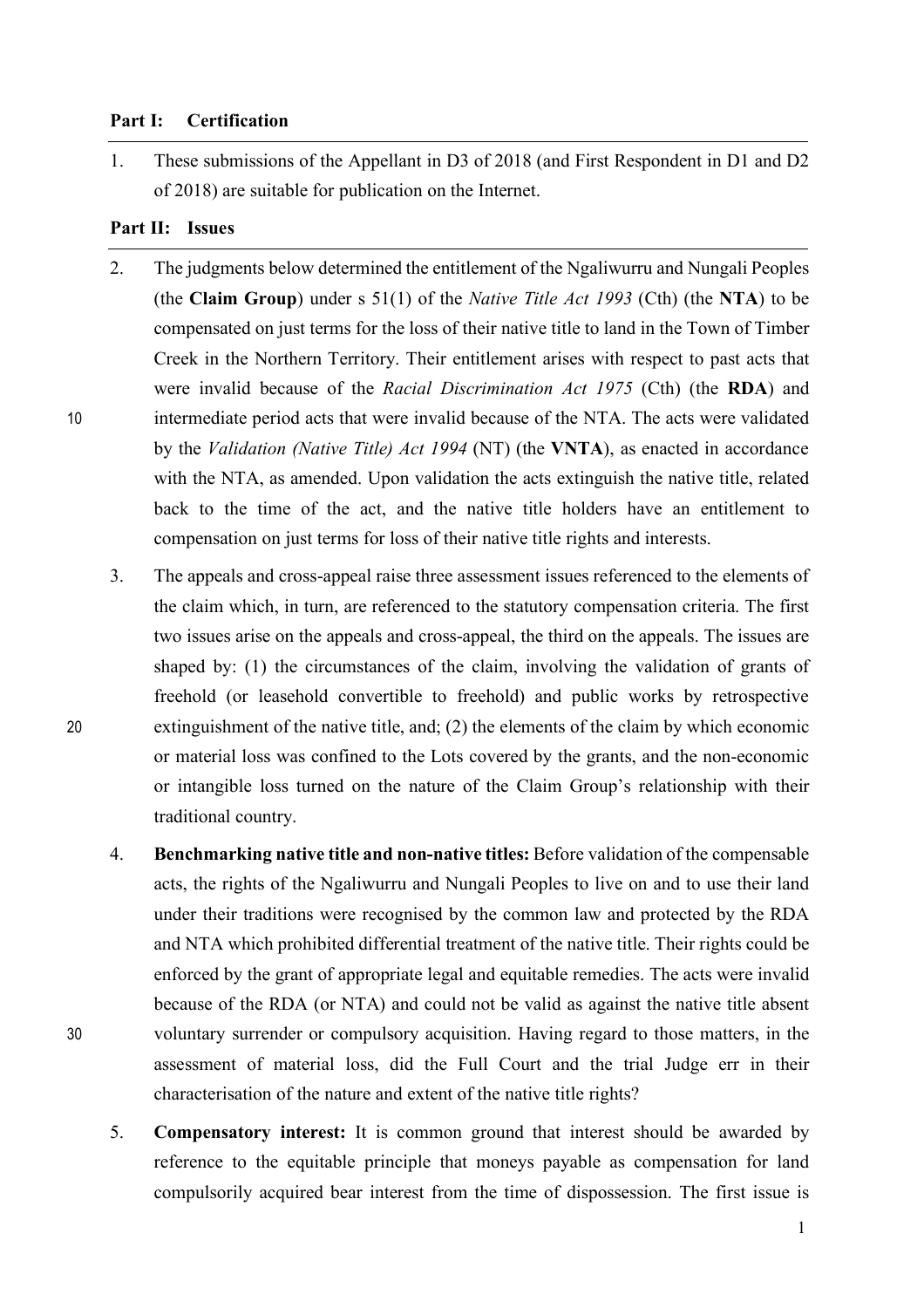whether interest is part of the entitlement to compensation. The second issue is what rate gives effect to the entitlement having regard to that principle. It arises where the NTA effects retrospective legal dispossession, the Territory received rents and profits under what were invalid grants, and saved on its borrowing costs by not paying compensation. Having regard to those matters, did the Full Court and the trial Judge err in holding that it was necessary that the Claim Group demonstrate a further causal link to recover compensatory interest reckoned to a return on long term government bonds?

- 6. **Intangible losses:** An essential element of native title is the connection the Aboriginal peoples concerned have with their country by their traditional laws and customs 10 (s 223(1)(b)). The nature of the connection of the Ngaliwurru and Nungali Peoples to their country was the subject of claimant and anthropological evidence, and findings by the trial Judge (Mansfield J), upon which his Honour assessed the intangible effects of extinguishment. In view of that evidence and those findings, have the government parties demonstrated error in assessment or manifest excess? If error or manifest excess were shown, do the alternatives they pose accord with the statutory object to compensate the native title holders for the effects of the acts on their native title rights?
- 7. **This case is not about valid future acts or co-existing native title:** This case does not concern valid future acts that affect native title which, in general, cannot be done without the agreement or consultation of native title holders, and do not extinguish native title 20 save for an act of compulsory acquisition. Nor does the case concern situations where native title co-exists with non-native title interests, for example, in relation to pastoral land or waters of the sea. The observations are made now first, to dispel the suggestion that the case sets a (high) benchmark for valid future acts or cases of co-existing native title: cf Commonwealth submissions (**CS**) at [2]–[3]. Second, in contrast to the situation that obtains for future acts, the Claim Group's native title was extinguished, not impaired, and done so retrospectively, and without consultation.

## **Part III: Section 78B notice**

8. The issues raised by the notices of appeal and cross-appeal do not require a notice of constitutional matter, but in view of the remark at CS [86], the Claim Group has given a 30 notice with respect to the argument at [110]-[112] below.

## **Part IV: Material Facts**

9. The Claim Group supplements the narrative of facts at CS [7]–[11] and [7]–[14] of the Northern Territory submissions in D3 of 2018 (**NTS**), drawn from the procedural and factual background set out by the trial Judge (**TJ**) at [7]–[81] **CAB 105-23** and the Full Court of the Federal Court (**FC**) at [1]–[33] **CAB 267-79**.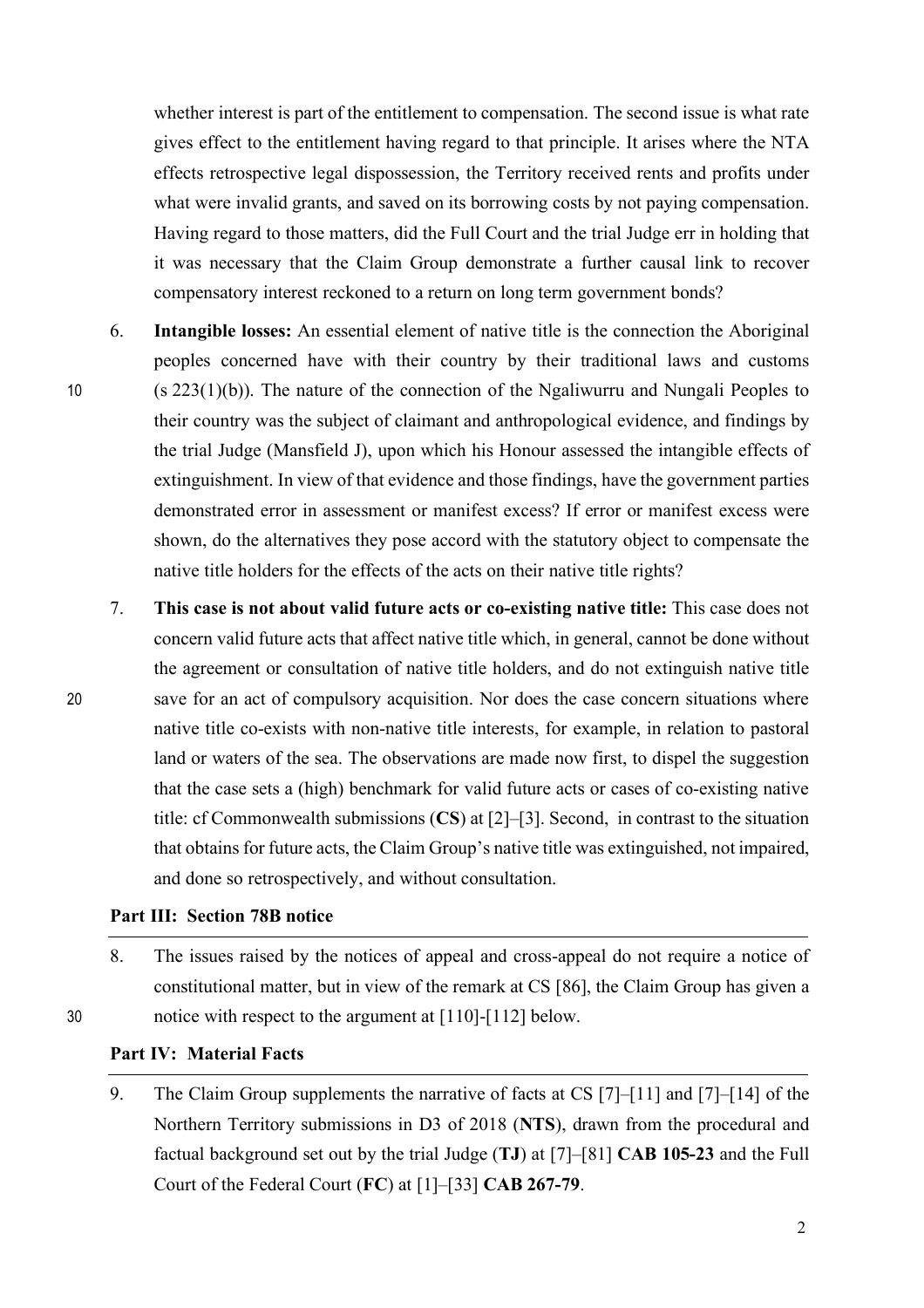- 10. **The affected native title:** The compensation claim group comprises the members of five descent based *yakpali* (country or estate) groups of the Ngaliwurru and Nungali Peoples, the *Makalamayi, Wunjaiyi, Yanturi, Wantawul* and *Maiyalaniwung*, together with other Aboriginal persons who have traditional rights in those estates as members of neighbouring estate groups, spouses of estate group members, and members of other estate groups with ritual authority: compensation orders par [5] **CAB 223**. The Town is within the *yakpali* of *Makalamayi*, named after a site of significance at the junction of Victoria River and Timber Creek: TJ [13], [28] **CAB 106, 110**.
- 11. The Ngaliwurru and Nungali Peoples joined the Wave Hill strike by pastoral workers, 10 which contributed to the enactment of the *Aboriginal Land Rights (Northern Territory) Act 1976* (Cth) (the *Land Rights Act*) through which grants of Aboriginal freehold land to Land Trusts were made, including in areas surrounding the Town. Land in the Town was unavailable for claim: TJ [27], [34] **CAB 109, 111**: *Land Rights Act* s 50 and definition of unalienated Crown land not including land in a town (s 3(1)).
- 12. In 1999 and 2000 the Claim Croup commenced three proceedings under the NTA for a determination that they hold native title to land within the Town. Two proceedings were defensive measures in response to notices for the compulsory acquisition of Lots 47, 97– 100, 109 and 114: *Griffiths v Northern Territory* (2006) 165 FCR 300 at [8]–[10].1 Following a trial in the native title proceedings, and appeals, in November 2007 the Full 20 Federal Court determined that native title exists, and where historic partial extinguishment could be disregarded under s 47B of the NTA, the native title confers a right of exclusive possession, and where s 47B did not apply, the native title comprises various rights to live on and use the land: *Griffiths v Northern Territory* (2006) 165 FCR 391; FC [28]–[32] **CAB 278-9**.
- 13. The compensation proceedings were commenced on 29 August 2011. The parties adopted, by use of a statement of agreed facts (**TFM1** at TJ [71]–[72] **CAB 119-21**), the terms of the native title determination as a description of the native title potentially affected by the claimed compensable acts. A trial on liability held, inter alia, that the historic grant of a pastoral lease was effective at common law to partially extinguish the 30 native title and that s 47B did not apply in the compensation proceedings to disregard that extinguishment: *Griffiths v Northern Territory* [2014] FCA 256 **CAB 6**; *Griffiths v Northern Territory (No 2)* [2015] FCA 443 **CAB 72**.
	- 14. In the result, the native title affected by the compensable acts comprised the rights listed at par [3] of the statement, described as "non-exclusive rights" to:

 <sup>1</sup> Considered by this Court in *Griffiths v Minister for Lands* (2008) 235 CLR 232 (*Griffiths HC*).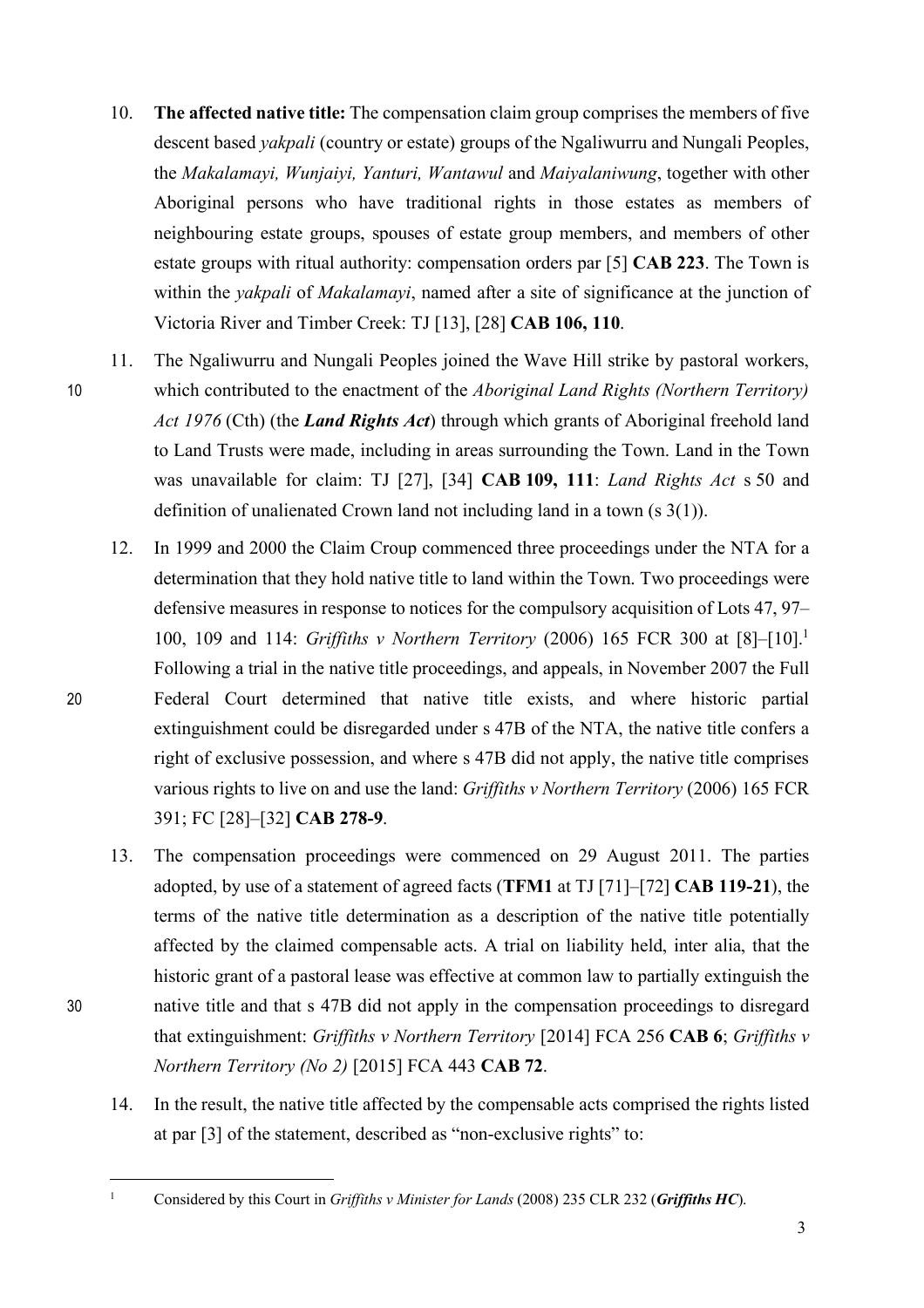- (1) hunt, fish and forage, and to gather and use natural resources;
- (2) live on the land, to camp and to erect shelters and other structures;
- (3) engage in cultural activities, to conduct ceremonies and hold meetings, and to participate in cultural activities;
- (4) access, maintain and protect sites of significance.

The agreement as to the nature and extent of the affected native title was subject to the contentions the parties would make as to the nature and extent of any other interests, and their relationship to the native title: statement at [6]; TJ [72] **CAB 121**.

- 15. **Crown lands and the compensable acts:** At the time a compensable act occurred the 10 land affected by an act comprised, in the case of an act occurring before 26 June 1992, unalienated Crown lands within the meaning of s 5 of the *Crown Lands Act 1931* (NT) (**CLA 1931**), and after 26 June 1992, Crown lands within the meaning of s 3 of the *Crown Lands Act 1992* (NT) (**CLA 1992**).2 The subject lands were set apart as "town lands"3 that could be alienated by the grant of leases for conversion to freehold.4
- 16. The location of the acts found to be compensable, which occurred over 1980 to 1996, are depicted on the map at FC [8] and listed in the table at [10] **CAB 269-73**. <sup>5</sup> The acts comprise (1) the grant of leases by the Territory to others that could be exchanged for freehold on completion of a development,<sup>6</sup> (2) freehold grants to government authorities, where at a later time public works were established on the land,<sup>7</sup> and (3) public works constructed without any underlying tenure. <sup>8</sup> 20
	- 17. The largest group of acts involved 22 grants of development leases by the Territory in a common form, involving a contract for a grant, with covenants to effect improvements in exchange for freehold.<sup>9</sup> The grants were made over 1985 to 1996 on application and following earlier survey and subdivision of what became Wilson Street, Lawler Court

<sup>9</sup> See, for example, the documents relating to Lot 22 (**GFM36**).

<sup>&</sup>lt;sup>2</sup> Notice to Admit and Notices of Dispute (ex A47 **GFM26**). Where a parcel was affected by successive acts, the land had that status at the time of the first act, but not at the time of the second act: see NT Notice of Dispute [1] re grants to government authorities followed by public works: FC [22]-[24] **CAB 276**.

<sup>3</sup> Proclamation 10 May 1975 (ex A11 **GFM11**).

<sup>4</sup> CLA 1931 Pt 3 Div 4 made provision for the grant of town leases, later repealed by the *Crown Lands Amendment Act (No 3) 1980* (NT) with Div 6 providing for the conversion of leases other than pastoral leases to freehold, and s 8 of the 1980 Act provided for conversion of existing town leases to freehold.

<sup>5</sup> The map was received at trial as an aide memoir (MFI A48 **CFM 13**). The compensable acts are detailed in the annexure to the first reasons on liability: [2014] FCA 256 **CAB 36-70**.

<sup>6</sup> Acts 2, 5-13, 31-3, 40, 45, 48-53 affecting Lots 20, 22-3, 26-32, 43-4, 46, 59, 64, 75, 79, 81, 85-6 and 88.

<sup>7</sup> Acts 15-30 affecting Lots 34 (electricity commission) and Lots 36, 38-42 (housing commission).

<sup>8</sup> Acts 14, 43-4, 46-7, 56-9 affecting Lots 33, 62-3, 70 (part), 72 (part), and roads and road reserves.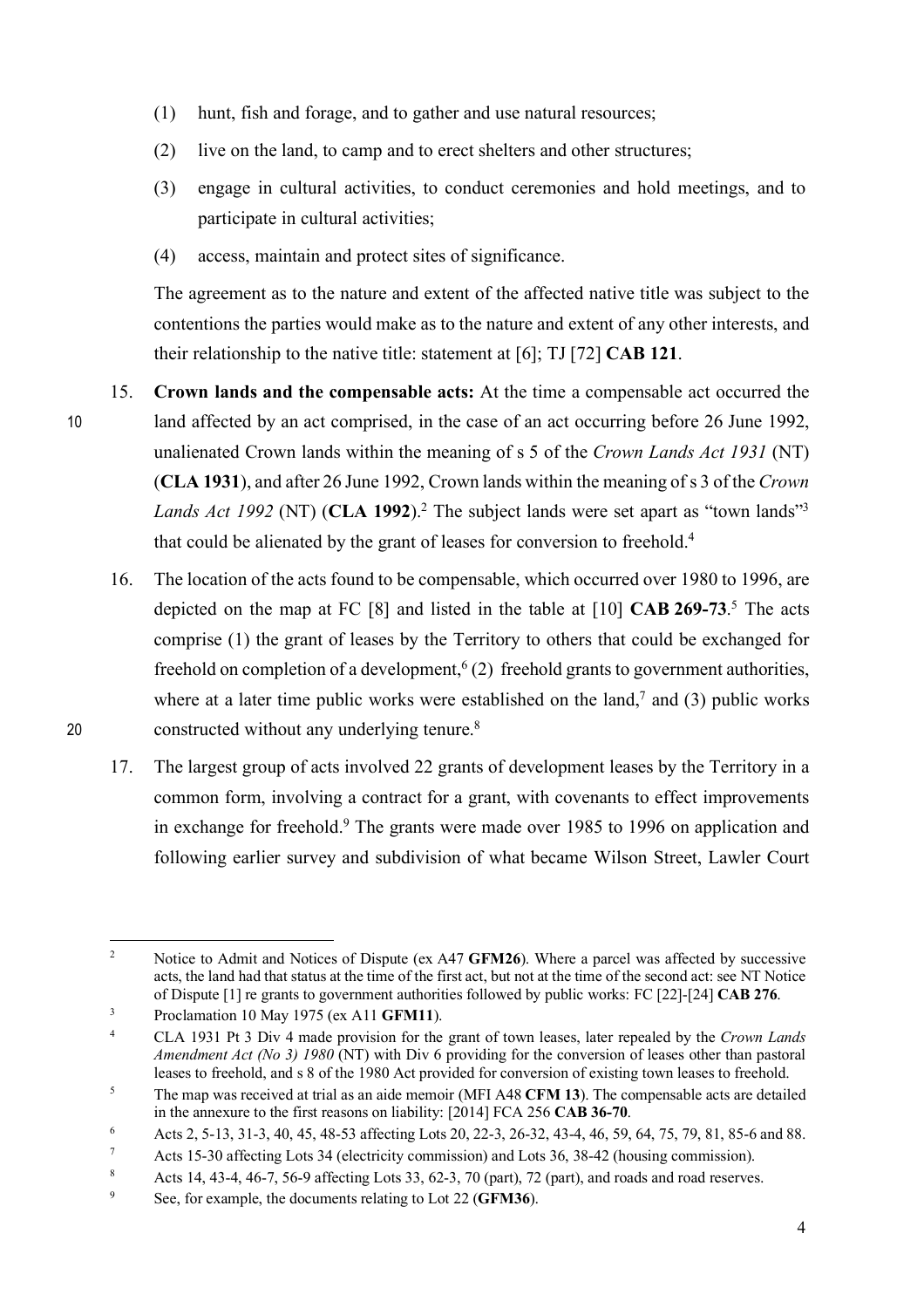and George Street. <sup>10</sup> The Territory received purchase moneys and rental payments in the order of \$200,000. 11

- 18. **Elements of claim:** The elements of the compensation claim reference the compensation rules in Schedule 2 of the *Lands Acquisition Act 1978* (NT) (the **LAA**) to which regard may be had under s 51(4) of the NTA. The claim was that compensation should be determined by having regard to: $12$ 
	- (1) The value of the land with adaptation of the criteria in rule 2(a) (market value) on the basis that the interest acquired was a freehold estate and the date of acquisition was the date of validation of the act, alternatively, the earlier date of the act.<sup>13</sup>
- 10 (2) An allowance for interest on the amount assessed by reference to the amount referred to at (1) reckoned from the date of validation, alternatively, the date of the compensable act.
	- (3) Loss or diminution of connection or traditional attachment to the land and intangible disadvantages of loss of rights to live on and gain spiritual and material sustenance from the land, with adaptation of the criteria in rules 2(b) (special value) and 9 (intangible loss), to be assessed at the time of trial.
- 19. Economic loss (market value and interest) was referenced to the Lots listed in **bold** in the table at FC [10] **CAB 270** covered by grants, <sup>14</sup> and did not extend to areas covered by infrastructure (public works). Interest was reckoned to the amount assessed for those 20 Lots, and did not extend to the claimed non-economic loss, the latter being assessed in current day money values.<sup>15</sup> The claim for interest had three alternative measures; one based on investment returns, another on the "risk free" rate based on long-term government bonds, and the third as simple interest calculated in accordance with Federal Court Practice Note CM16 under s 51A of the *Federal Court of Australia Act 1976* (Cth): TJ [45] **CAB 113**.

 <sup>10</sup> See surveys of Wilson Street 1985, Lawler Court 1985, George Street 1986; later Fitzer Road 1995 (**GFM54-57**). Lawler Court is also the location of six freehold grants to the Housing Commission that form part of material loss claim: see inset to map at FC [8] **CAB 269**.

<sup>&</sup>lt;sup>11</sup> Notice to Admit asserting receipts of \$266,025; Notice of Dispute admitting receipts of \$196,750 (ex A46 **GFM25**).

<sup>12</sup> Amended Points of Claim on Quantum at [9]-[24] (**GFM2**); TJ [42]-[46] **CAB 112-3**.

<sup>&</sup>lt;sup>13</sup> In relation to (1), a claim was made in the nature of mesne profits or rent for the period between act and validation. The claim was rejected on the basis that the acts are treated as valid, having also held that selecting the earlier date did not produce unjust terms and, in that respect, allowance was made for interest: TJ [132], [171], [254], [446]-[448] **CAB 136, 145-6, 163, 210**.

<sup>14</sup> Save for 2 Lots where there was no tenure for houses, being Lots 62-63: see table at FC [10] **CAB 270**.

<sup>15</sup> This accorded with the basis upon which interest is allowed in equity: *Commonwealth v Huon Transport* (1945) 70 CLR 293 at 322-3 (Dixon J) considered further below, in contrast to statutory provision for interest distinct from compensation that allows for interest on all heads of compensation: *Liverpool Rifle Club v Commonwealth* (1995) 58 FCR 46 at 53 (Tamberlin J) re *Lands Acquisition Act 1989* (Cth) s 91.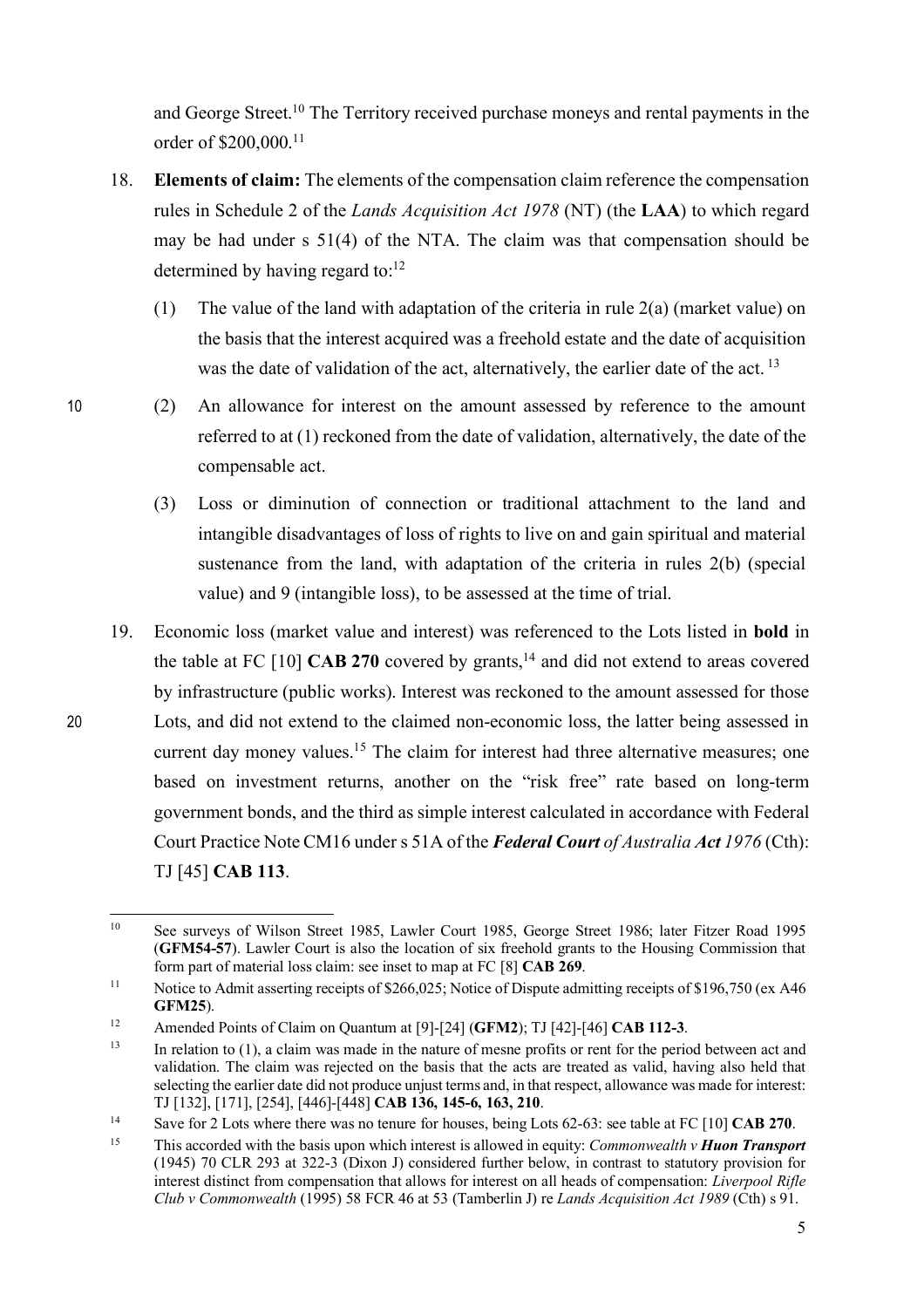- 20. **Judgments below:** The trial Judge assessed compensation at \$3,300,661 [orders **CAB 222**]. With respect to the elements of the claim, his Honour held that:
	- (1) The date for assessment was the earlier date when extinguishment under the NTA is taken to have occurred (TJ [172] **CAB 146**), and assessed compensation for material loss at 80% of the unimproved freehold value of the relevant Lots, being \$512,400: TJ [232], [466] **CAB 158, 214**.
- (2) Interest was payable as part of the compensation, allowed on a simple basis calculated at \$1,488,261 on the rates in the Practice Note, based on the principal amount referred to at (1) reckoned from the time of a grant: TJ [254], [288], [466] 10 **CAB 163, 171, 214**.
	- (3) Non-economic loss was recoverable for intangible losses (not special value) and awarded \$1.3m: TJ [383] **CAB 195**.

The trial Judge held that assessing land value at the date of an act rather than validation did not preclude compensation on "just terms" because the Claim Group is entitled to compensation by way of interest: TJ [132], [171], [254] **CAB 136, 145-6, 163**.

- 21. The Full Court varied the assessment to \$2,899,446 [orders **CAB 407**] by reducing the comparable freehold amount to 65% (FC [139] **CAB 313**), being \$416,325, with consequential reduction in the allowance of interest to \$1,183,121.
- 22. **Statutory provisions:** Native title is protected in accordance with, and is unable to be 20 extinguished contrary to, the NTA (ss 10, 11(1)), which commenced on 1 January 1994. Legislation made after 1 July 1993 is only able to extinguish native title in accordance with the confirmation of extinguishment provisions in Pt 2 Div 2B or the future act provisions in Div 3, or by validating past and intermediate period acts under Divs 2 and 2A (s 11(2)). Part 2 Div 2A (intermediate period acts) and Div 2B (previous exclusive possession acts) were inserted by the *Native Title Amendment Act 1998* (Cth) in response to the judgment in *Wik Peoples v Queensland* delivered on 23 December 1996.16
	- 23. The compensable acts are past acts under the NTA (Div 2), except five that are intermediate period acts (Div 2A), and most are also previous exclusive possession acts (Div 2B).17 The VNTA validated the past acts on 10 March 1994, and following

 <sup>16</sup> (1996) 187 CLR 1.

<sup>&</sup>lt;sup>17</sup> The grants to government authorities are past acts to which the non-extinguishment principle applies, and are not previous exclusive possession acts (ss  $15(1)(d)$ ,  $23B(9C)$ ), but most were followed by a later extinguishing act of public works over the same lot, except three, which were grants in perpetuity: FC Reasons [18]–[25] **CAB 275-7**.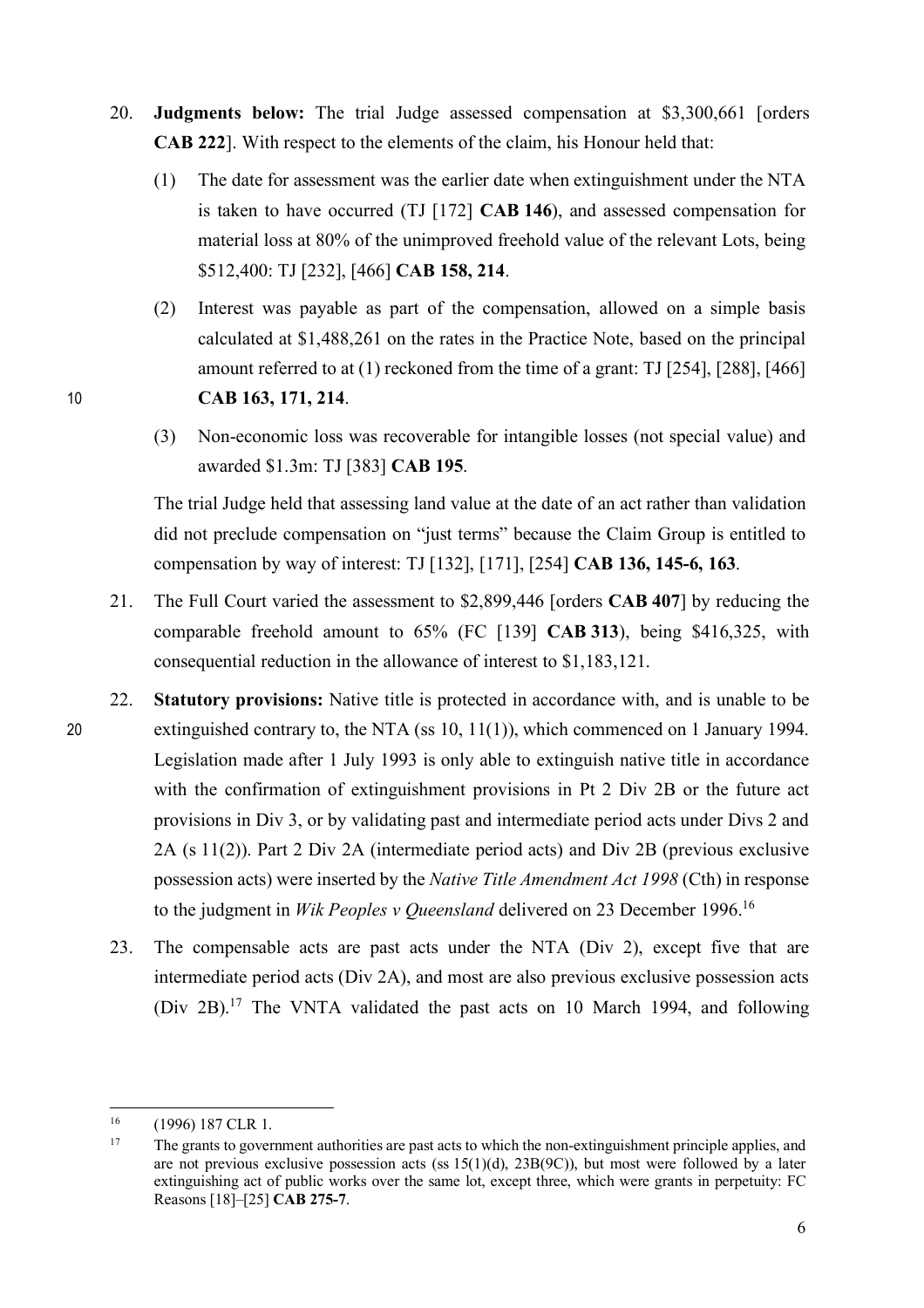enactment of Pt 2 Divs 2A–2B of the NTA, validated the intermediate period acts and confirmed extinguishment for previous exclusive possession acts on 1 October 1998. 18

- 24. A past act is an act that occurs before 1 January 1994 (when the NTA commenced), and an intermediate period act is an act that occurs between 1 January 1994 and 23 December 1996 (when *Wik* was decided), where the act would be invalid because of native title; relevantly, in the case of a past act, by operation of the RDA,<sup>19</sup> or in the case of an intermediate period act, by operation of Pt 2 Div 3 of the NTA or the RDA: ss 228, 232A.<sup>20</sup> The NTA and VNTA provide that such an act is valid, and is taken always to have been valid, and are given force and effect they did not have previously: NTA ss 14– 10 15, 19, 22A–22B, 22F; VNTA Pts  $2-3A$ <sup>21</sup> A previous exclusive possession act includes a validated past and intermediate period act  $(s 23B(2)(a))$  in relation to which extinguishment is confirmed to have happened when the act was done: NTA ss 23B(2)(a), 23C, 23E; VNTA Pt 3B.
	- 25. Validation and confirmation conferred on the Claim Group an entitlement to compensation in accordance with Pt 2 Div 5 of the NTA, recoverable from the Territory: NTA ss 20 (past act), 22G (intermediate period act), 23J (previous exclusive possession act). Section 51(1) of the NTA provides that:

*Subject to subsection (3), the entitlement to compensation under Division 2, 2A, 2B … is an entitlement on just terms to compensate the native title holders for any loss, diminution,*  20 *impairment or other effect of the act on their native title rights and interests.*

> Section 51(2) applies if the act is a compulsory acquisition of native title, that is, as a valid future act passing the freehold test within s 24MD(2), where regard may be had to compensation criteria set out in the relevant compulsory acquisition law. Section 51(3) applies where the similar compensable interest test in s 240 is satisfied, that is, where the act could be done and compensation would, apart from the NTA, be payable if the native

<sup>&</sup>lt;sup>18</sup> The VNTA commenced on 10 March 1994 and validated past acts attributable to the Territory (Pt 2). It was amended on 1 October 1998 to validate intermediate period acts (Pt 3A), and provide for the confirmation of extinguishment for previous exclusive possession acts (Pt 3B), following enactment of Pt 2 Divs 2A–2B of the NTA by the *Native Title Amendment Act 1998* (Cth).

<sup>19</sup> *Western Australia v Commonwealth (Native Title Act Case)* (1995) 183 CLR 373 at 454 (Mason CJ, Brennan, Deane, Toohey, Gaudron and McHugh JJ) re s 19 and past acts.

<sup>&</sup>lt;sup>20</sup> A future act might be invalid and thus be an intermediate period act within s  $232A(2)(c)$  because of inconsistency with the RDA where the RDA continues to operate on subjects outside the NTA: *Native Title Act Case* (1995) 183 CLR 373 at 483 re future acts and 233(1)(c)(iii). Here, however, the grants were impermissible future acts covered by former Pt 2 Div 3 so any invalidity would be the result of noncompliance with those provisions: see former ss 22, 235(5), 236.

<sup>21</sup> *Native Title Act Case* (1995) 183 CLR 373 at 454-5, 470. Although s 109 of the Constitution is not engaged for past acts attributable to the Territory, no different analysis of s 19 of the NTA results given the continued operation of the RDA in relation to Territory laws: see *Western Australia v Ward* (2002) 213 CLR 1 at [127]-[133] (Gleeson CJ, Gaudron, Gummow and Hayne JJ).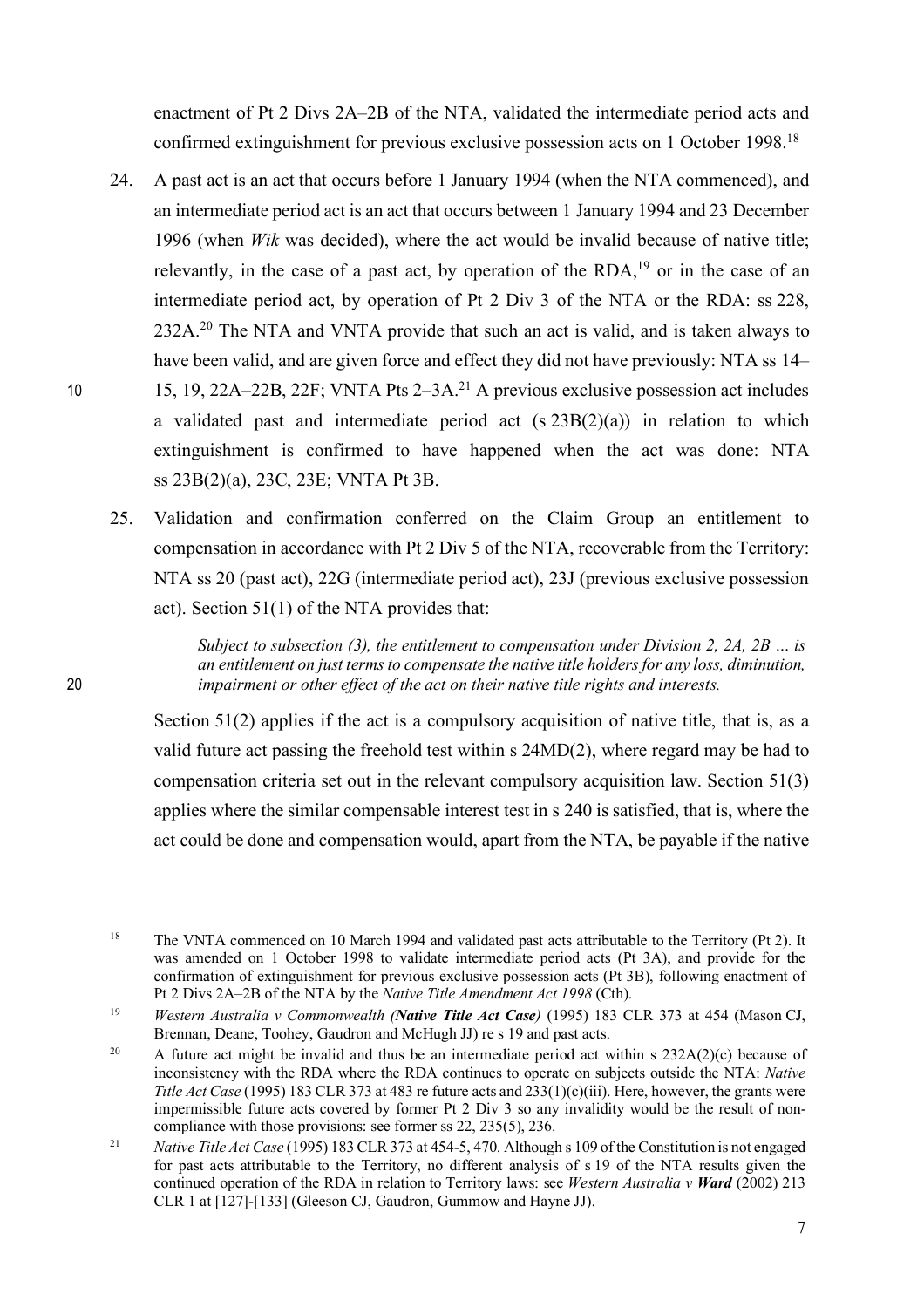title holders instead held freehold title, and the Court is to apply any compensation criteria in the law permitting the act.

- 26. Section 51(4) provides that if neither sub-s (2) nor sub-s (3) applies, as here, and there is a compulsory acquisition law for the body politic to which the act is attributable, regard may be had to any compensation criteria set out in that law. The relevant Territory law, the LAA, is to be read to provide for the acquisition of land on just terms (s 5), as required by s 50 of the *Northern Territory (Self-Government) Act 1978* (Cth). It provides that the compensation that is payable is an amount that will fairly compensate a claimant for the loss suffered (Schedule 2 rule 1). To the extent possible, its assessment rules in Schedule 10 2 are to be read to extend to and in relation to native title (rule 1A).
	- 27. By s 51A of the NTA, subject to s 53 (containing a "just terms override"), the total compensation payable for an act that extinguishes native title must not exceed the amount that would be payable if the act were instead a compulsory acquisition of a freehold estate. The parties agreed that s 51A is not engaged in this case: FC [462]–[463] **CAB 402-3**; TJ [64] **CAB 116-7**. The issue at trial on the time for assessment raised s 53 (TJ [55], [66] **CAB 115, 117**), but the point was not taken further on appeal.
	- 28. The compensation may only consist of the payment of money, save in cases where there is compliance with a recommendation, made on request, for the transfer of property or to provide goods or services:  $s \frac{51}{5}(-8)$ .
- 20 **Parts V and VI: Argument in Answer and on Cross-Appeal**
	- 29. **Considerations informing assessment:** The recognition of native title by the common law and its protection by the RDA generated novel legal problems, some of which are addressed by the NTA.<sup>22</sup> The same may be said about compensation for its extinguishment or impairment. The Preamble to the NTA identifies the relevant legislative considerations that acknowledge the effect of dispossession, respect for universal human rights, the need for community certainty for acts potentially made invalid because of the existence of native title, and that justice requires, if acts that extinguish native title are to be validated or allowed, that compensation on just terms be provided to native title holders.
- 30 30. The principles to assess compensation are driven by the paramount entitlement in s 51(1) of the NTA to compensation on just terms, informed by the criteria in the LAA to which regard can be had (s 51(4)), which in turn is to be read as providing just terms (s 5), as

 <sup>22</sup> *North Ganalanja Aboriginal Corporation v Queensland* (1996) 185 CLR 595 at 613-4 (the Court).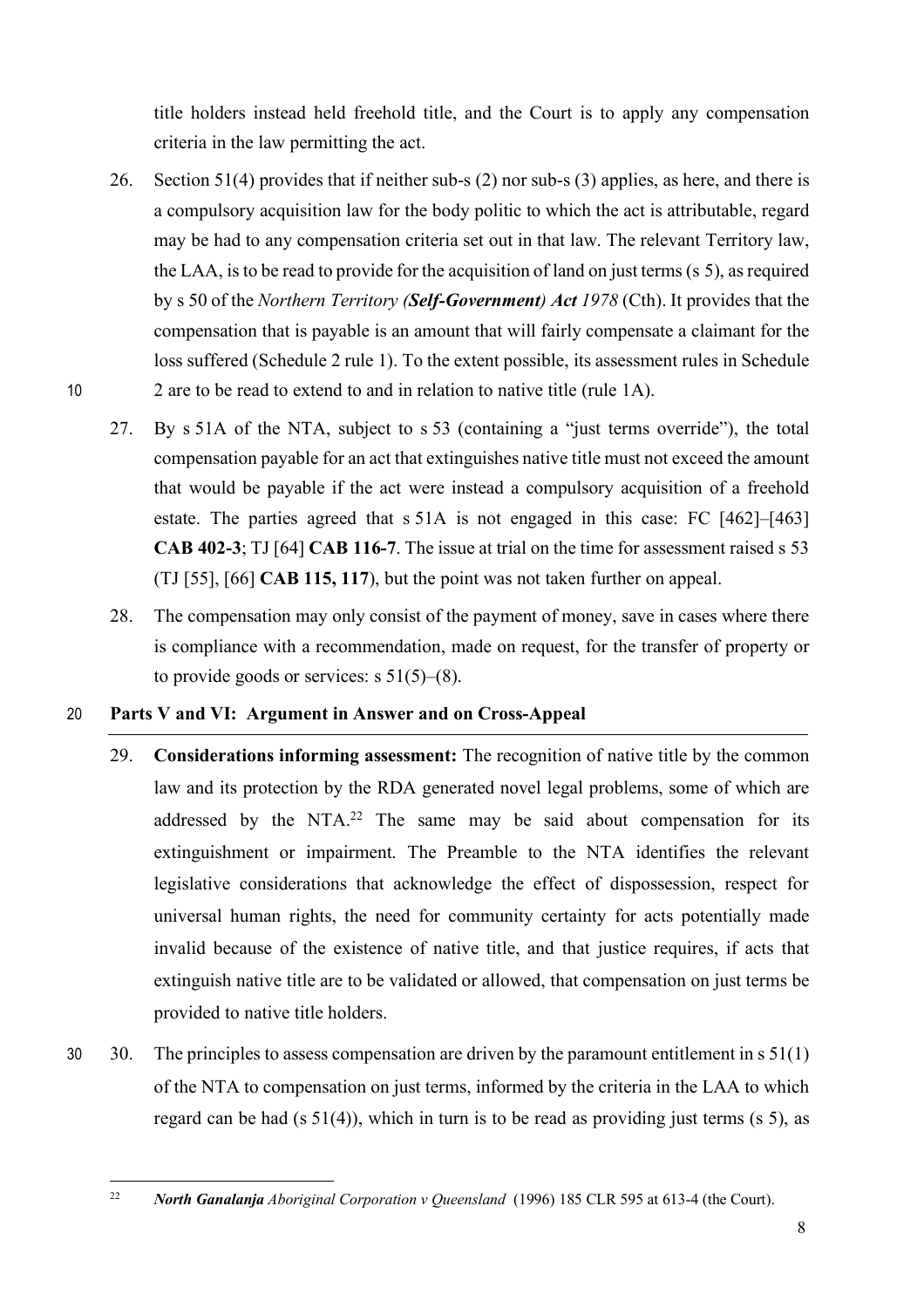required by s 50 of the *Self-Government Act*, which corresponds to s 51(xxxi) of the Constitution. In this manner, "just terms" in s 51(1) of the NTA in its application to acts attributable to the Territory is informed by the concept of "just terms" in  $s \, 51(xxxi)$ , being common ground at trial: TJ [97] **CAB 129**. "Just terms" connotes a standard of fairness as between government and the party whose property is acquired, $2<sup>3</sup>$  requiring full compensation for the acquisition<sup>24</sup> to reflect loss of what the party had before divestiture.<sup>25</sup> Although no question arises here as to whether there has been a s  $51(xxxi)$ "acquisition", the Claim Group has issued a s 78B notice on the argument for compensatory interest at [110]–[112] below to the extent it draws upon the meaning of 10 "just terms".<sup>26</sup>

- 31. The statutory criteria is an entitlement on just terms to compensate the native title holders for the loss of their native title to land  $(s 51(1))$ , with (permissive) regard to compulsory acquisition principles (ss  $51(3)$ , (4)), and in cases where the act could be done in relation to freehold land, on the measure applicable to that form of title  $(s 51(3))$ . Compulsory acquisition principles of market value, special value, reinstatement, and so forth, provide different means to assess compensation, that is, the right to be put, so far as money can do it, in the same position as if the land had not been taken; no one principle will of itself achieve that aim in all cases. 27
- 32. As was observed in the *Native Title Act Case*, validation of past acts divests from the 20 Aboriginal native title holders their interests in land possessed by virtue of the common law and protected by s 11(1) of the NTA or s 10 of the RDA, and the duty to pay compensation is imposed on the body politic that effects that divestiture. <sup>28</sup> The same applies for intermediate period acts validated following the 1998 amendments. Contrary to the submission of the Attorney-General for Western Australia, this is not a situation where the common law withdrew recognition of the native title rights because of inconsistency with the valid assertion or conferral of rights on others to the land: WAS

 <sup>23</sup> *Nelungaloo v Commonwealth* (1948) 75 CLR 495 at 569 (Dixon J).

<sup>24</sup> *Bank of New South Wales v Commonwealth* (1948) 76 CLR 1 (*Bank Nationalisation Case*) at 300 (Starke J), citing *Australian Apple and Pear Marketing Board v Tonking* (1942) 66 CLR 77 at 85; *Johnston Fear v Commonwealth* (1943) 67 CLR 314 at 323, 324, 327.

<sup>25</sup> *Georgiadis v Australian and Overseas Telecommunications Corporation* (1994) 179 CLR 297 at 310-11 (Brennan J).

<sup>&</sup>lt;sup>26</sup> *Attorney-General (NSW) v Commonwealth Savings Bank* (1986) 160 CLR 315 at 327-328 (the Court) on when the interpretation of a statute may give rise to a matter involving the interpretation of the Constitution.

<sup>27</sup> *Housing Commission (NSW) v Falconer* [1981] 1 NSWLR 547 at 569-70 (Mahoney JA) referring to *Horn v Sunderland Corporation* [1941] 2 KB 26 at 42 and *Nelungaloo* (1948) 75 CLR 495 at 569 (Dixon J).

<sup>28</sup> *Native Title Act Case* (1995) 183 CLR 373 at 475 dealing with validation of past acts.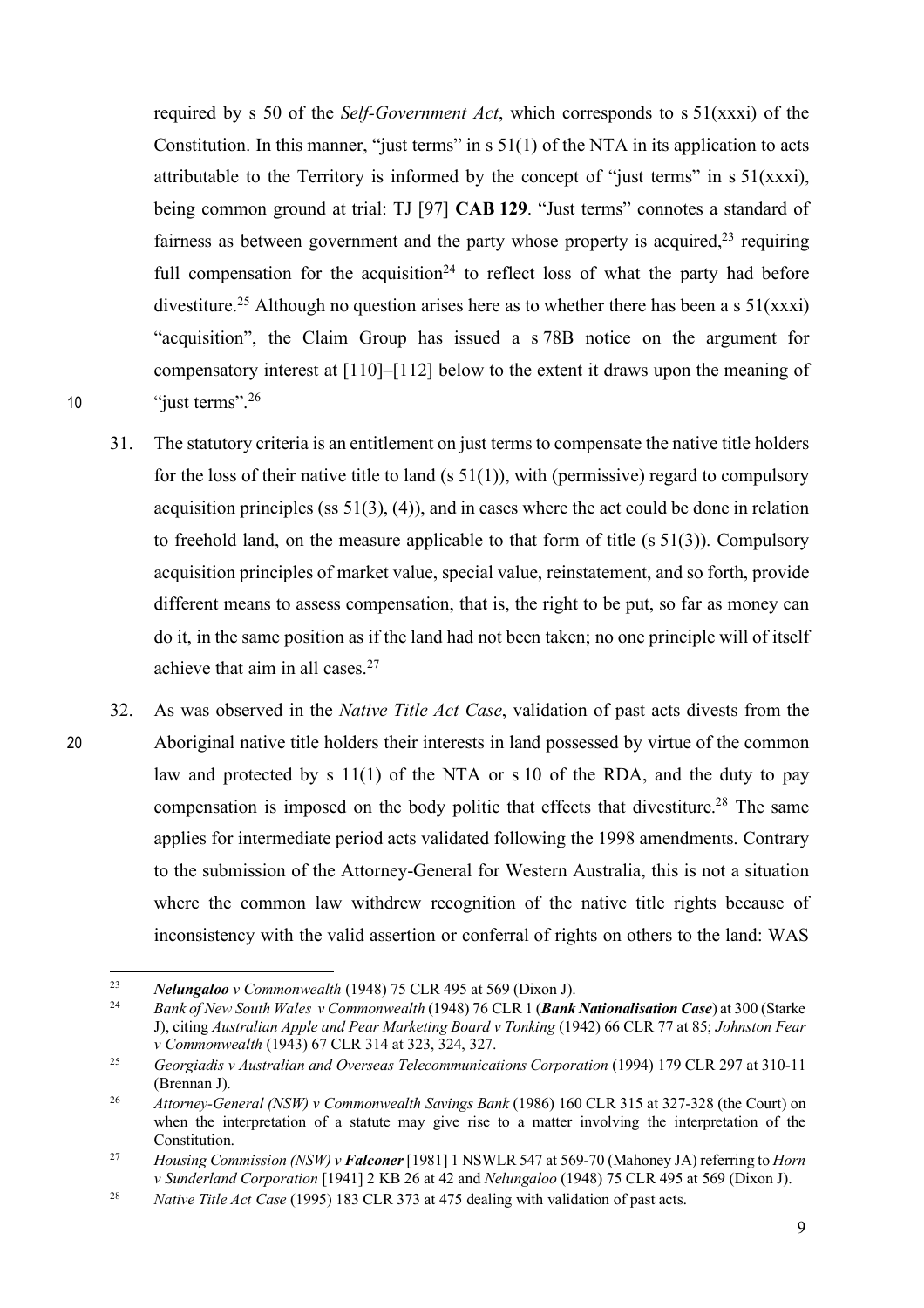$[22]$ <sup>29</sup>. To the contrary, the rights in issue were recognised by the common law and the purported conferral of rights on others was invalid.

- 33. The effect of the divestiture is fourfold. First, the protection of native title by s 11(1) of the NTA and s 10 of the RDA is removed. Second, the land is cleared of native title which is extinguished. Third, the title or power of the Territory to deal with the land is freed of that restriction. Fourth, the Territory and others claiming through it gain an interest valid as against the displaced former holders of the native title. Validation forcing a transfer of property from A to B, the ordinary rationale for powers of eminent domain in the public interest is skewed. 30
- 10 34. Three further considerations should be noted. *First*, the extinguished traditional legal rights to the land are universal human rights to own and inherit property.<sup>31</sup> The common law vindicates rights of that kind by an award of substantive compensation even where no loss results, <sup>32</sup> and the RDA prohibits the nullification or impairment of the enjoyment of those human rights on an equal footing, such that compensation can vindicate such a right without proof of actual damage.<sup>33</sup> *Second*, these traditional legal rights to land were infringed by others treating the land as if it were their own to their benefit. The common law recognises that the wrongful use of a claimant's property can result in compensation beyond the claimant's loss.<sup>34</sup> The NTA does provide that as from validation these acts are taken always to have been valid, but that does not erase the historical fact of 20 invalidity,  $35$  nor the normative importance of the extinguished rights.
	- 35. *Third*, the traditional legal rights are held in common by members of the native title holding community concerned, the composition of which will change from time to time. What binds are the traditional laws and customs by which the relevant community is connected to their traditional country. That connection is an important aspect of the socially constituted fact of native title.<sup>36</sup> It will differ from peoples to peoples, but in general it is a religious relationship manifested by rights and obligations to speak and

 <sup>29</sup> Referring to *Akiba v Commonwealth* (2013) 250 CLR 209 at [10] (French CJ and Crennan J).

<sup>&</sup>lt;sup>30</sup> Gray and Gray, *Elements of Land Law* (5<sup>th</sup> Ed) at [1.536], [11.2.4] on taking for private purposes and referring, inter alia, to *Griffiths HC* (2008) 235 CLR 232 at [111]-[114] (Kirby J).

<sup>31</sup> *Mabo v Queensland (No 1)* (1988) 166 CLR 186 at 217-8 (Brennan, Toohey and Gaudron JJ).

<sup>32</sup> *Plenty v Dillon* (1991) 171 CLR 635 at 654-5 (Gaudron and McHugh JJ); Varuhas, *Damages and Human* 

*Rights* (2016) Ch 2; Edelman, *McGregor on Damages* (20th Ed) Ch 17. 33 *Wooton v Queensland* (2016) 352 ALR 146 at [1629] (Mortimer J) re s 9 of the RDA.

<sup>34</sup> See generally, Edelman, *McGregor on Damages* (20th Ed) Ch 14.

<sup>35</sup> *Native Title Act Case* (1995) 183 CLR 373 at 455; *Doyle v Queensland* (2016) 249 FCR 519 at [43] (Full Ct); *University of Wollongong v Metwally* (1984) 158 CLR 447.

<sup>36</sup> *Yanner v Eaton* (1999) 201 CLR 351 at [17]-[20] (Gleeson CJ, Gaudron, Kirby and Hayne JJ).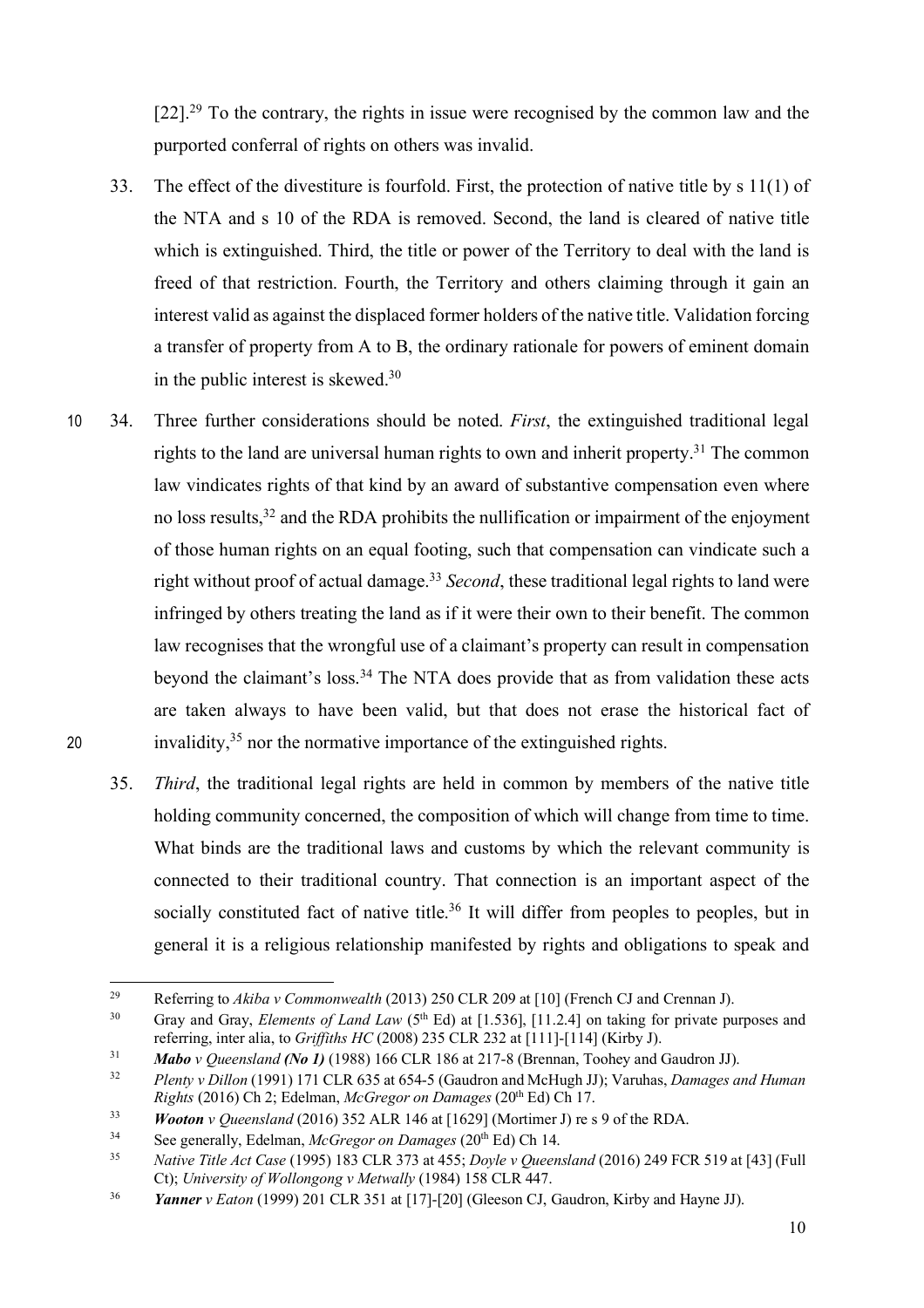care for country.<sup>37</sup> Native title comprises rights to land that are utilitarian (s  $223(1)(a)$ , (2)) and that manifest that core religious connection (s 223(1)(b)).

- 36. *Fourth,* the power to surrender native title recognised by the common law (and expressed in the future act provisions in former s 21 and now s 24AA(3) Sub-divs B–E) is the mechanism by which outsiders not bound by those laws and customs may use traditional lands. Thus, in a case like the present, where there is historic extinguishment of a right of exclusive possession, as the surrender of native title preconditions the conferral of valid rights on outsiders, the native title community still retain through that power the right to determine the use of their country. 38
- 10 37. Where, as in this case, traditional legal and human rights to own and inherit property are extinguished so as to confer valid interests on others, that could have been gotten by surrender (bargain), a measure of material loss that references gain by others remains compensatory for the normative loss inherent in the abrogation of those rights. The statutory validation does not, given the nature of the kinds of rights so lost, detract from assessment being properly informed by the general law's approach to tort losses.<sup>39</sup>
- 38. These considerations illustrate why the comment of the Full Court, in passing, that assessment of compensation for the extinguishment of native title should not be approached by reference to economic and non-economic elements of lossis, with respect, misguided: FC [144] **CAB 315**. It overlooks the statutory criteria in s 51 of the NTA and 20 proceeds from a premise, which the Claim Group rejects, that dealings in native title land lack economic value. Moreover, as with compensation for infringement of rights to land held by others, the overall award and its elements reflect a component by which compensation is referenced to the objective effect (loss of the right to bargain nontraditional use) and to the subjective effect (diminution in traditional connection) of the abrogation of these normative rights in relation to land.<sup>40</sup>

 <sup>37</sup> *Ward* (2002) 213 CLR 1 at [14]; *Milirrpum v Nabalco* (1971) 17 FLR 141 at 167 (Blackburn J).

<sup>38</sup> Compare Merrill, "Property and the Right to Exclude" (1998) 77 *Nebraska Law Review* at 744 that "the gatekeeper right is the right to determine the use of resources, by exercising the power of exclusion and inclusion", and at 750 that in the case of common or community property the right to exclude persons outside the community form gaining access to the resource.

<sup>39</sup> Compare the discussion in Varuhas, *Damages and Human Rights* (2016) on adoption of the tort framework at 117-22 (user and gain-based measures reflecting normative damage), 125-29 (vindicatory tort damages by distress etc); and for statutory compensation for infringement of anti-discrimination legislation, see *Richardson v Oracle Corporation* (2014) 223 FCR 334 at [114]-[118] (Full Ct); *Wooton* (2016) 352 ALR 146 at [1599]-[1618], [1622]-[1629] (Mortimer J).

<sup>40</sup> Compare Varuhas, *Damages and Human Rights* (2016) at 475-6 on damages to address consequential factual losses and damages for interference with the right in itself.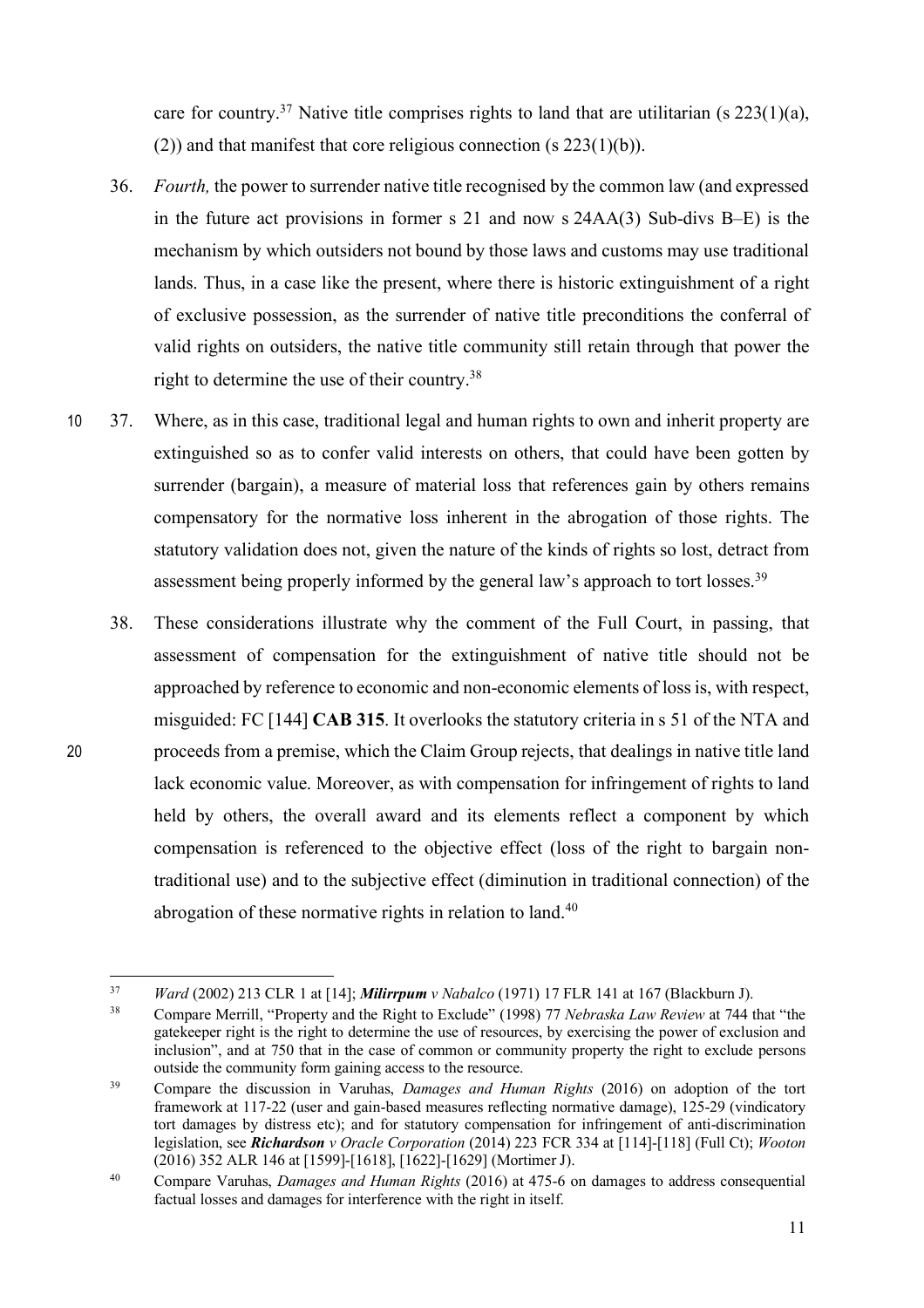- 39. *Illustrations:* Four examples illustrate these considerations. The first is Lot 47 where Mr Fogarty was granted a 10 year Crown lease for grazing<sup>41</sup> and later sought a further grant. This prompted a notice of compulsory acquisition of native title by the Territory "in the certainty that no conflicting interests exist in the land" to enable a sale of freehold to Mr Fogarty.<sup>42</sup> Ultimately, the acquisition did not proceed, and Mr Fogarty agreed to pay the Claim Group agistment fees under an agreement with provision for environmental and sacred site protection.<sup>43</sup> The second relates to the proposed acquisition of Lots  $97-100$ and 114 for the purpose of commercial development, which did not proceed, and now a company conducted by the Claim Group occupies Lots 97-98 and 114 providing business 10 opportunities for the native title holders.<sup>44</sup> The third concerns a later proposed release of some small lots for residential development where the Claim Group agreed to surrender native title to the parcels and the Territory agreed to pay the Claim Group an amount equal to the market freehold value of the land.<sup>45</sup>
- 40. The fourth, which is representative of the compensable acts in this case, is a grant of a development lease over Lot 22. The parcel was offered to the public by the Territory in 1990 "over the counter" for a purchase price of \$10,000 to contract for the grant of a Crown lease. The lease was later granted in 1992 to Mr Fiket for residential purposes. Mr Fiket did not comply with the covenants to effect improvements, and in 2000 another contract was made (this time for \$27,000) and a lease granted to Mr Millwood who, upon effecting the improvements, later obtained a freehold grant in 2006.<sup>46</sup>
	- 41. Three short points can be made now. First, the holders of a native title have power to decide and bargain upon the non-traditional use of their country, and on terms that may involve its continued protection or, if they choose, surrender. Second, so far as government and proponents are concerned, the purpose of dealing with native title is to enable the grant of non-native titles. Third, statutory retrospective extinguishment denies to the native title holders the opportunity of exploiting their land and bargaining over its use by others.

 <sup>41</sup> Tenure documents re Lot 47 (**GFM43**).

<sup>42</sup> Memoranda for acquisitions Lots 47, 109 and letter of offer (ex A12 **GFM12**).

<sup>43</sup> Stock agistment agreement Lots 47, 109 (**CFM 6**).

<sup>44</sup> Memorandum for acquisition of Lots 97-100, 114 (ex A12 **GFM12**); affidavit Lorraine Jones 14 October 2015 (**CFM** pp.20-62).

<sup>45</sup> Indigenous land use agreement Lots 35, 37, 80, 101-108, 110-113 (**GFM7**).

<sup>46</sup> See tenure documents re Lot 22 (**GFM36**).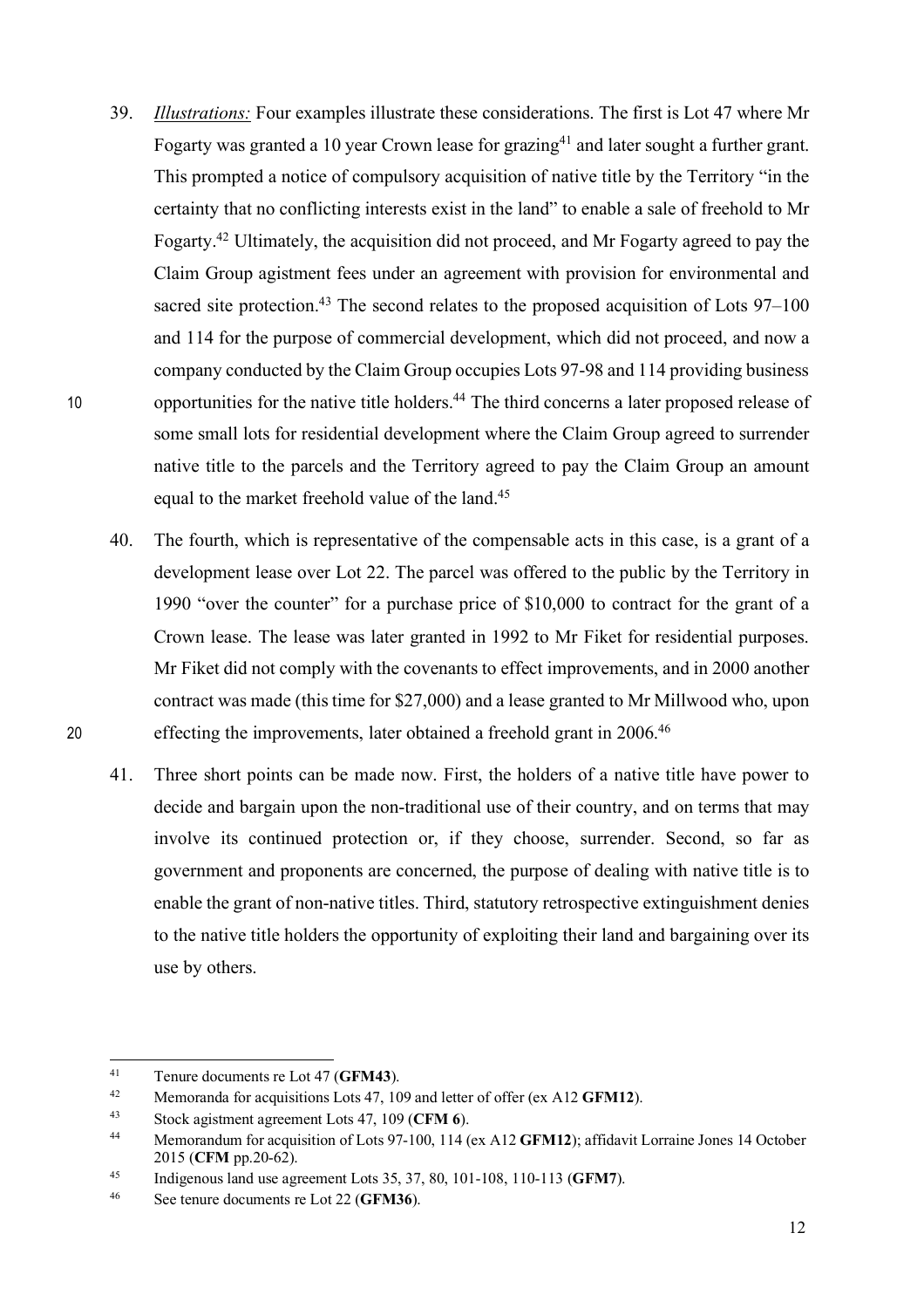42. **Intervenors:** There are two aspects of the submissions of the Attorneys-General for South Australia (**SAS**), Queensland (**QS**) and Western Australia **(WAS)** that should be noted before proceeding further. First, there is a suggestion that compensation may be assessed by reference to factors other than those upon which the parties have joined issue: SAS [17]–[35]; WAS [47]–[50], [54]–[63]. There may well be other cases where different approaches may assist, but that is not this case. The Claim Group presumes that the submissions do not attempt to widen the issues at this late stage.<sup>47</sup> Second, it is assumed that the intervenors do not weigh into factual contests: cf SAS [47], QS [16](c) manifest excess; SAS [41]–[42] value of land; QS [77] effects of acts. The Claim Group 10 proceeds on the basis that the submissions are not put as contentions of fact.

## **A. Benchmarking native title and non-native titles: NT Appeal grounds 1, 1.1, 2, 2.1. 3; Commonwealth Appeal grounds 1–2; Cross-Appeal ground 1**

- 43. It is common ground that compensable loss includes an element for material or economic loss assessed by comparison to freehold: NTS [3](1); CS [12]. The comparison of native title and non-native title is, in that respect, an analytical tool in the assessment of compensation payable under the NTA (just as market value is a tool of analysis for assessing compensation in the case of non-native titles). A correct comparison, in the Claim Group's submission, requires appreciation of the terms upon which the native title was recognised by the common law and protected by the RDA and NTA.
- 20 44. **Recognition and protection of the affected native title:** At the time a compensable act occurred, and extinguishment under the NTA is taken to have happened (1980 onwards), the native title of the Ngaliwurru and Nungali Peoples was recognised by the common law on terms that: (1) it was a burden or qualification on the radical title of the Crown that may be surrendered to the Crown; (2) if surrendered (or validly extinguished), the title of the Crown was enlarged to a full beneficial fee simple interest; and (3) the rights and interests in relation to the land comprising the native title could be protected (enforced) by appropriate legal or equitable remedies.48
- 45. It may be inaccurate to refer to a "radical title" of the Crown given that prerogative powers to deal with Crown land are displaced by statute, such as that found in the 30 Territory Crown lands legislation (CLA 1931 s 6; CLA 1992 s 4). Nevertheless, whether described as a "radical title" or a statutory right, title or power, the analysis is the same. First, it is a bare legal title. Second, it is variable in scope dependent on other interests in

 <sup>47</sup> *News Ltd v South Sydney* (2003) 215 CLR 563 at [9] (Gleeson CJ), [88] (Gummow J), [135]-[136] (Kirby J), [233]-[234] (Callinan J).

<sup>48</sup> *Mabo v Queensland (No 2)* (1992) 175 CLR 1 at 60-2 (Brennan J), 109-13 (Deane and Gaudron JJ).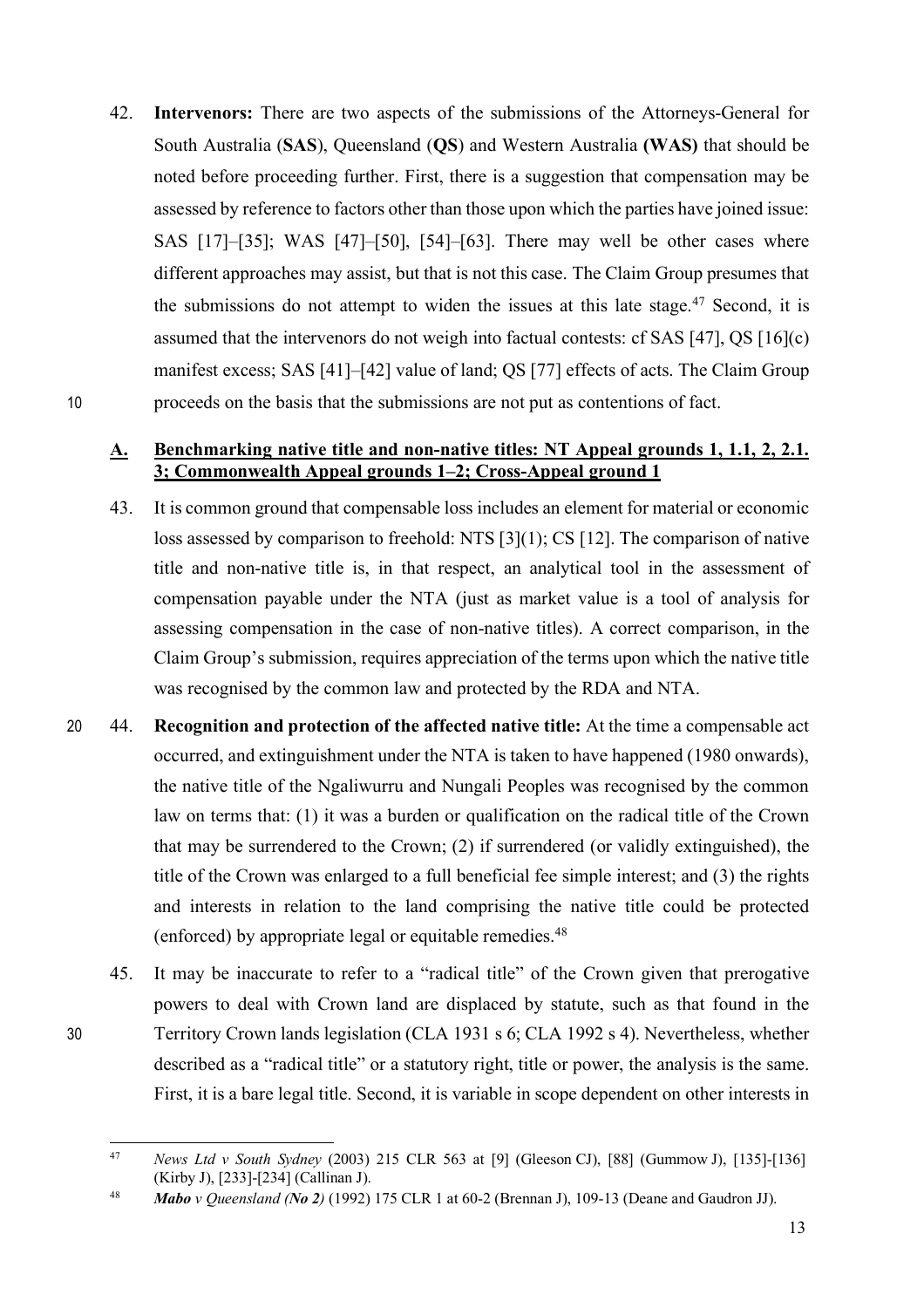the land and statutory constraint. Third, on the removal (extinguishment) of native title, the right, title or power of the Crown is enlarged in corresponding terms.<sup>49</sup>

- 46. Before the enactment of the RDA (31 October 1975), the native title could be extinguished or impaired by a valid grant of rights to others in relation to the land that was inconsistent with the continued existence or enjoyment of the native title. There was no equivalent common law protection that a title derived by Crown grant not be abrogated by subsequent inconsistent grant. The RDA, however, ensured that the Claim Group, as the holders of native title, enjoyed their interests in land to the same extent as the holders of other titles derived from Crown grants, with protection against later 10 inconsistent derogating grants. The property held by the holders of a native title could not be expropriated unless done on terms, including as to payment of compensation, that apply to members of the community generally.<sup>50</sup>
- 47. The enactment of the NTA (1 January 1994) then provided a "prima facie sterilisation" of all acts which would defeat native title (s 11(1)) unless done in conformity with the code Pt 2 provides;<sup>51</sup> relevantly, by validating past acts occurring between 31 October 1975 and 1 January 1994 that were invalid because of inconsistency with the RDA (Div 2) and by prescribing when future acts after 1 January 1994 that affect native title are permissible (Div 3). The RDA continued to operate on acts affecting native title on subjects outside the NTA and as the NTA adopted other forms of title as the benchmarks for the treatment of native title, it did not offend the RDA.<sup>52</sup> The exceptions to that sterilisation were later expanded by validating intermediate period acts occurring between 1 January 1994 and 23 December 1996 that were invalid because of inconsistency with the future act provisions of the NTA (Div 2A) and by providing for the confirmation of extinguishment for certain valid or validated acts before 23 December 1996 (Div 2B).
- 48. The material loss element of the claim assessed by comparison to the treatment of other titles is referenced to the Lots covered by the invalid grants.<sup>53</sup> Twenty five of the grants were past acts that were invalid because of inconsistency with the RDA and four were intermediate period acts that were invalid because of the NTA. The RDA (and NTA) 30 constrained the ability of the Territory to deal with the land, absent surrender or compulsory acquisition of the native title. A valid title could only be granted if done in conformity with the RDA (or the NTA, as the case may be), and the Claim Group had

 <sup>49</sup> Cf *Lansen v Olney* (1999) 100 FCR 7 at [43]-[48] (Full Ct per French J).

<sup>50</sup> *Native Title Act Case* (1995) 183 CLR 373 at 437-9.

<sup>51</sup> *Native Title Act Case* (1995) 183 CLR 373 at 453.

<sup>52</sup> *Native Title Act Case* (1995) 183 CLR 373 at 483.

<sup>53</sup> See table at FC [10] **CAB 279** save that acts 43-44 re Lots 62-63 in 1980 involved houses without tenure.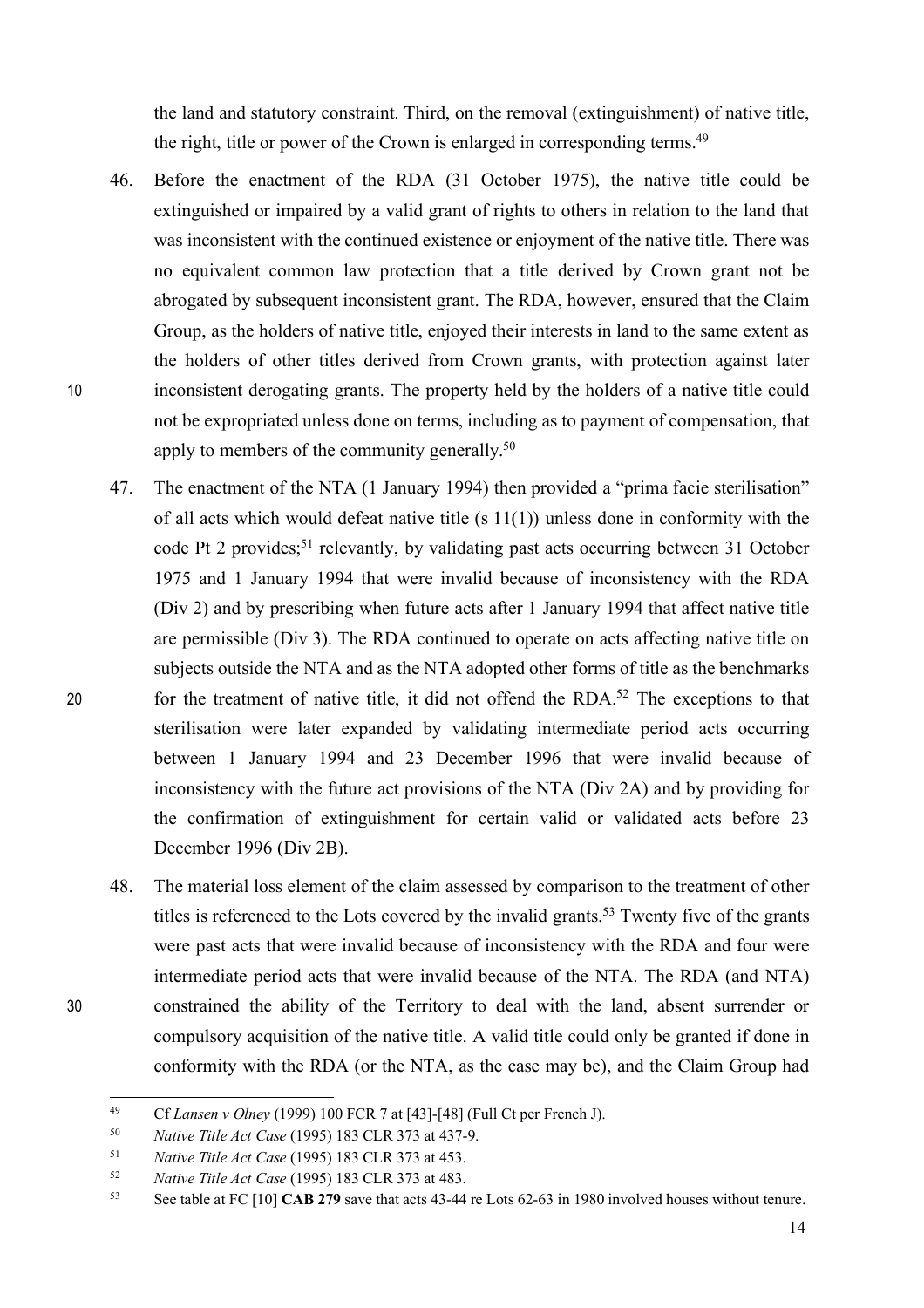standing to restrain invalid dealings.<sup>54</sup> As noted already, the legal effect of validation was to divest the Claim Group of the rights to the land that they possessed by virtue of the common law and which were protected by s  $11(1)$  of the NTA or by s 10 of the RDA.<sup>55</sup>

- 49. **No basis for reduction in comparable worth:** The Full Court reasoned that an assessment of the material nature of the native title rights required freehold to be adjusted to "account for the restrictions and limitations applicable to the non-exclusive native title rights" in a process of comparing the rights of the Claim Group and the rights of a holder of a freehold title: FC [134], [137] **CAB 312, 313**. In relation to each of the reductions made by the Full Court, their Honours erred in their characterisation of the nature and 10 extent of the native title: on those three reductions, see [70]–[77] below.
- 50. The Full Court's characterisation does not come to terms with the relative and relational nature of rights to land, the protection of the native title by the RDA and NTA, and the effect of surrender or extinguishment. The Full Court may have been influenced by the view expressed, in passing, that native title lacks economic value: FC [144] **CAB 315**. This is, with respect, fundamentally wrong in principle and fact. As noted, a native title holding community may, through the power to surrender native title, bargain with others outside the community on the use of their traditional lands. The future act regime on land use agreements (formerly s 21, now s 24AA(3), Sub-divs B–E) facilitates non-traditional use and commercial dealings based on the power of surrender recognised by the common 20 law.<sup>56</sup> The claimant and anthropological evidence amply demonstrated that payment or recompense are within the traditions of this Claim Group.57
	- 51. *Control over a resource is relative and relational:* The power relationship implicit in property or an interest in land is relative.<sup>58</sup> The statement of facts as to the affected native title concerns the rights under traditional law and custom that would, but for extinguishment, be determined to exist in relation to the land: NTA ss 223, 225. The terms of s 225 acknowledge that the nature and extent of rights to land held by one person is necessarily determined by the relationship with rights, if any, held by other persons. *Ward* holds, in that respect, to find that there is a right to control access but it is "not an exclusive right", may mask a question of extinguishment and:<sup>59</sup>

 <sup>54</sup> *Bateman's Bay Local Aboriginal Council v Aboriginal Community Benefit Fund* (1998) 194 CLR 247.

<sup>55</sup> *Native Title Act Case* (1995) 183 CLR 373 at 475.

<sup>56</sup> *Explanatory Memorandum to Native Title Bill 1993* at 15; Second Reading by Prime Minister, House of Representatives 16 November 1993 *Hansard* at 2881.

<sup>57</sup> Report Dr Palmer and Ms Asche 2012 at [65]-[84] (**CFM9** pp. 311-8).

<sup>58</sup> Gray and Gray, *Elements of Land Law* (5th Ed) at [1.5.12]; *Yanner* (1999) 201 CLR 351 at [17]-[20].

<sup>59</sup> (2002) 213 CLR 1 at [52]-[53]; similarly, *Commonwealth v Yarmirr* (2001) 208 CLR 1 at [94], [100].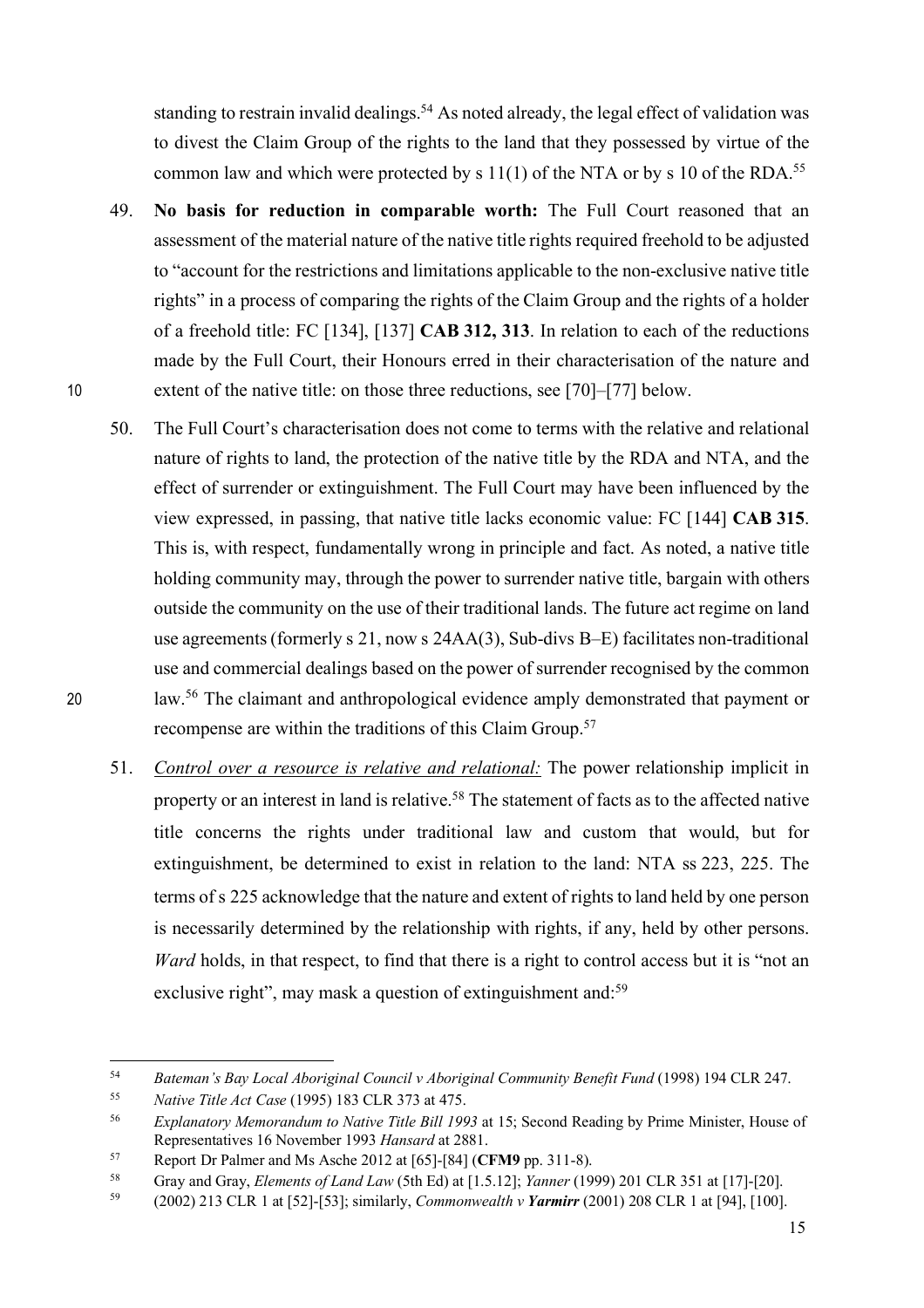*At the least, it requires close attention to the statement of "the relationship" between the native title rights and interests and the "other interests" relating to the determination area (s 225(d)).*<sup>60</sup>

- 52. This is an aspect of the intersection of two sets of rights and legal systems in the recognition of native title.<sup>61</sup> The phrase "non-exclusive" conveys the consequence that if there are other (valid) co-existing non-native title interests in relation to the same land, they take priority. <sup>62</sup> The statement of facts in this case about the nature and extent of the native title is subject to the existence of *any* other interests and their relationship to the native title: TJ [72] **CAB 121**.
- 10 53. Thus, the *first* point is that the rights of the Claim Group in relation to the land were not concurrent: cf CS [17], [25]-[37]; NTS [44], [66]-[67]. No persons held rights to the subject land that were valid as against the native title; the grants over the Lots were invalid to that extent.<sup>63</sup> Occupation and use of the land without a valid title was an offence under the *Crown Lands Acts*, <sup>64</sup> but the penal provisions did not extend to the native title holders; the exercise of their native title was not unlawful.<sup>65</sup> It is immaterial if the provisions did not prohibit a "liberty" in others to be present on the land: cf CS [36]; NTS [68]. The is no general common law right to traverse, access and occupy Crown land, and any liberty of members of the public to pass along Crown land is not a right in relation to land.66 The *Crown Lands Acts* proscribed residing on the land and taking its resources,67 20 things that could be done by the native title holders, *as of right*.
	- 54. The *second* point is that the recognition of native title by the common law meant that the rights could be protected by the grant of legal and equitable remedies, enforceable as if they were common law rights.<sup>68</sup> The declaratory theory of the common law means that the native title existed, and was enforceable, at the time of the acts. <sup>69</sup> Differences in

<sup>&</sup>lt;sup>60</sup> On remittal the phrase "non-exclusive right to use and enjoy" was used in the native title determination holding that it was inappropriate to refer to "possession" or "occupy" where a right under traditional custom of "absolute control of access" cannot be recognised: *Attorney-General (NT) v Ward* (2003) 134 FCR 16 at [16]-[17].

<sup>&</sup>lt;sup>61</sup> *Yorta Yorta v Victoria* (2002) 214 CLR 422 at [40] (Gleeson CJ, Gummow and Hayne JJ).<br> *Western Australia v Brown* (2014) 253 CLB 507 at [641 (the Court)

<sup>62</sup> *Western Australia v Brown* (2014) 253 CLR 507 at [64] (the Court).

<sup>63</sup> *Mabo (No 1)* (1988) 166 CLR 186 at 232-3 (Deane J) referred to in *Ward* (2002) 213 CLR 1 at [111].

<sup>64</sup> CLA 1931 ss 118-124; CLA 1992 ss 99-102.

<sup>65</sup> *Ward* (2002) 213 CLR 1 at [182] (Gleeson CJ, Gaudron, Gummow and Hayne JJ).

<sup>66</sup> *Margarula v Northern Territory* (2016) 338 ALR 464 at [80]-[89] (Mansfield J); *Stow v Mineral Holdings (Australia)* (1979) 180 CLR 295 at 311-2 (Aickin J).

<sup>67</sup> CLA 1931 ss 199, 124; CLA 1992 s 102; *Trespass Act 1987* (NT) ss 6-7.

<sup>68</sup> *Wik Peoples v Queensland* (1996) 187 CLR 1 at 84 (Brennan CJ); *Mabo (No 2)* (1992) 175 CLR 1 at 61 (Brennan J); *Ward* (2002) 213 CLR 1 at [21]. *North Ganalanja* (1996) 185 CLR 595 at 616 that the statutory right to negotiate in the NTA was not a windfall accretion to the bundle of native title rights recognised by the common law; it reflected the circumstance that native title may be protected against interests that are claimed by persons with whom negotiations might take place.

<sup>69</sup> *Wik* (1996) 187 CLR 1 at 175, 182 (Gummow J); *Native Title Act Case* (1995) 183 CLR 373 at 480-1.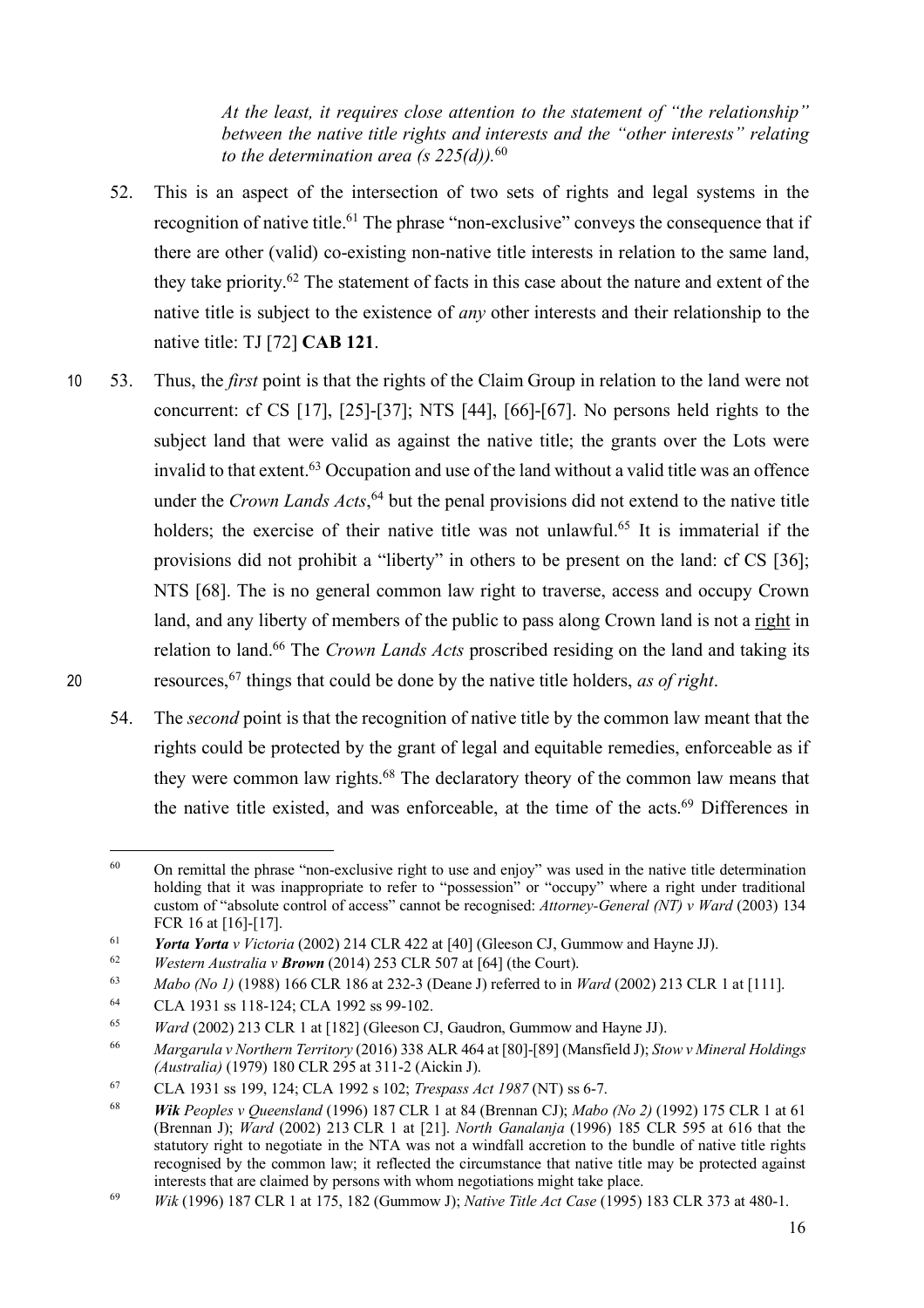conceptions of "property" do not deny the normative quality of the laws and customs of the indigenous societies. <sup>70</sup> By definition, native title comprises interests in relation to land (s  $223$ ).<sup>71</sup> To the extent remedies depend upon possession as a root of title to land, that simply involves the proposition that the holder of possession may exclude others who cannot show a better right: $^{72}$  cf CS [36].

- 55. Here, the native title rights could be enforced against anyone without better title, and there was no one with a better title to the subject Lots. Control over access does not have a standard content and invariable intensity.<sup>73</sup> The ability to enforce rights to live on and use the land necessarily involves assertion of control over the land. The inquiry cannot 10 begin and end with any *a priori* assumption about rights that are "exclusive" or "nonexclusive"; an inquiry about the content of the rights, and a conclusion on whether they carry power to control access, requires examination of the relationship with any other rights.74 The affected native title did not include a right of exclusive possession in the sense of a power to exclude any and everyone from the land for any reason or no reason at all,75 but it did include rights to exclude others lacking better title. It is simply not possible to point to any other person holding a better title that could disturb the Claim Groups' occupation and use of their traditional lands.
- 56. The *third* point, which has already been mentioned, is that historic extinguishment of any absolute or unqualified right of exclusive possession did not lessen the ability of the 20 Claim Group to determine the use of their country by others through their power to surrender native title so as to enable the conferral of valid rights on outsiders. It is to that power of surrender that an inquiry of market value on a hypothesised sale is to be addressed, something that the trial Judge, but not the Full Court, appreciated: TJ [228], [232] **CAB 157-8**.
	- 57. *Protection by the RDA:* The protection of the affected native title by the RDA against past acts presents several points that inform the meaning of "just" compensation in s 51(1) of the NTA, as permitted by s  $7(2)(b)$  of the NTA.<sup>76</sup> In that respect, compensation

 <sup>70</sup> *Yorta Yorta* (2002) 214 CLR 422 at [40] (Gleeson CJ, Gummow and Hayne JJ).

<sup>&</sup>lt;sup>71</sup> *Yarmirr* (2001) 208 CLR 1 at [12] (Gleeson CJ, Gaudron, Gummow and Hayne JJ).<br>*T<sub>2</sub> Ministar for the Army y Dalziel* (1944) 68 CLR 261 at 285 (Rich I), 298 9 (Williams

<sup>72</sup> *Minister for the Army v Dalziel* (1944) 68 CLR 261 at 285 (Rich J), 298-9 (Williams J).

<sup>73</sup> *Yanner* (1999) 201 CLR 351 at [18]-[19] (Gleeson CJ, Gaudron, Kirby and Hayne JJ).

<sup>74</sup> *Yarmirr* (2001) 208 CLR 1 at [14], [42], [94], [100]; Gray and Gray, *Elements of Land Law* (5th Ed) at [1.5.5], [1.5.11]-[1.5.12], [1.5.17].

<sup>75</sup> *Brown* (2014) 253 CLR 507 at [53] (the Court). Although the exercise of the incidents of freehold titles is subjected to a range of statutory controls and, in addition, many proprietors hold title as trustees: *Wurridjal v Commonwealth* (2009) 237 CLR 309 at [171] (Gummow and Hayne JJ). On the effect of statutory right of "possession", compare *Queensland v Congoo* (2015) 256 CLR 239 at [11] (French CJ and Keane J), [161] (Gageler J) possession not exclusive; contra [74] (Hayne J), [102] (Kiefel J), [144] (Bell J).

<sup>76</sup> See *Native Title Act Case* (1995) 183 CLR 373 at 481.8, 483.8.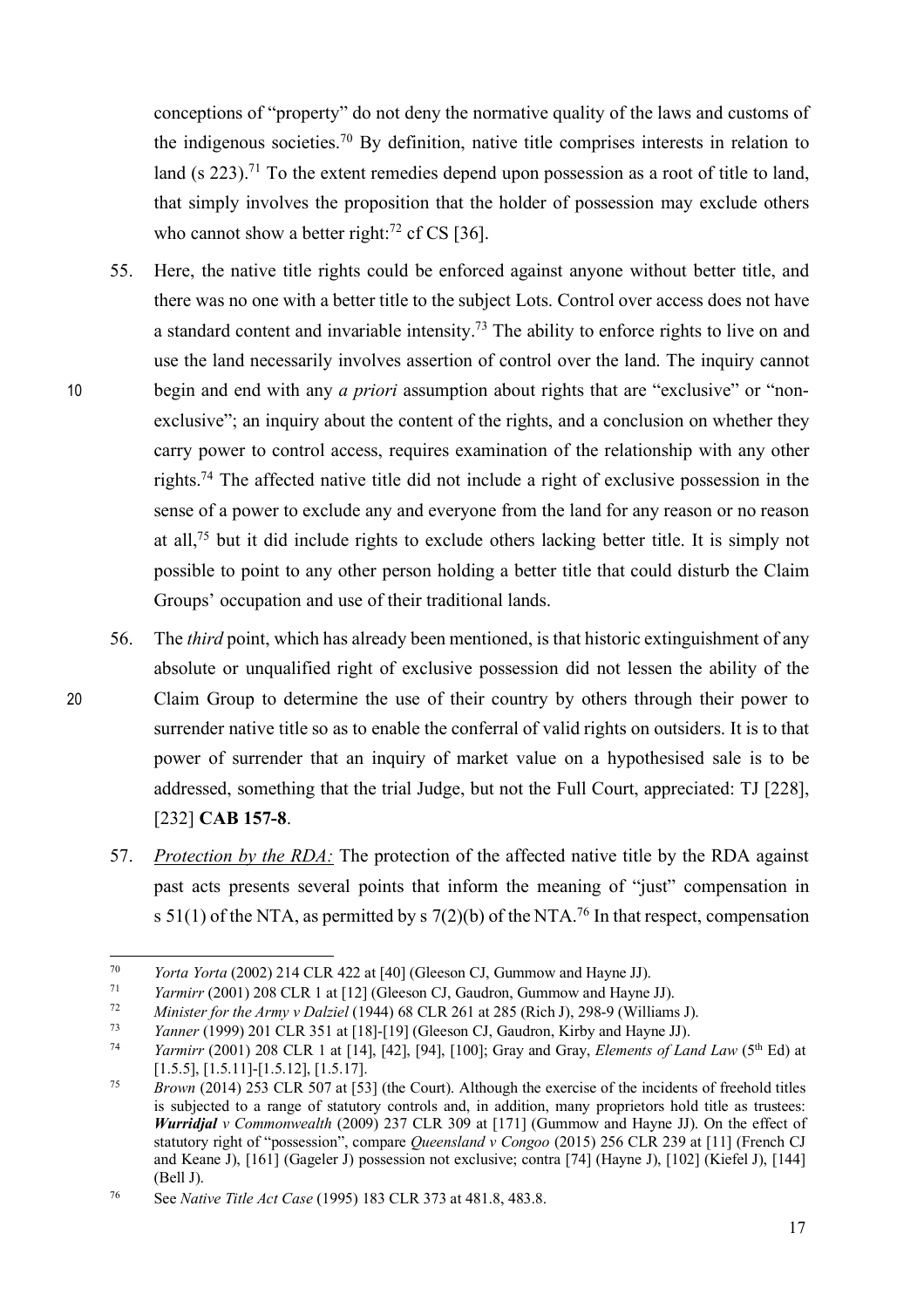under s 51(1) of the NTA for a past act is "just" if it reflects the measure of compensation applicable to the affected property shaped by the protection of s 10(1) of the RDA.

- 58. *First*, the entitlement to compensation is for past acts rendered invalid by the RDA, and intermediate period acts rendered invalid by the NTA's former future act provisions. The acts were later validated and treated as extinguishing acts, on terms that require payment of compensation for the effect of extinguishment. Compensation ought reflect loss of those affected rights, which included their treatment by the RDA and NTA as rights equivalent to other titles: RDA s 10; NTA: ss 17(2), 51(3), 240.
- 59. *Second,* s 10 of the RDA operates where persons of a particular race do not enjoy a right 10 that is enjoyed by persons of another race, or do not enjoy that right to the same extent, and confers on the holders of a native title security in the enjoyment of their title to property to the same extent as the holders of titles granted by the Crown.<sup>77</sup> As explained in the *Native Title Act Case*: 78

*Security in the right to own property carries immunity from arbitrary deprivation of the property.*<sup>79</sup> *Section 10(1) thus protects the enjoyment of traditional interests in land recognised by the common law. However, it has a further operation.* 

*If a law of a State provides that property held by members of the community generally may not be expropriated except for prescribed purposes or on prescribed conditions (including the payment of compensation), a State law which purports to authorise*  20 *expropriation of property characteristically held by the "persons of a particular race" for purposes additional to those generally justifying expropriation or on less stringent conditions (including lesser compensation) is inconsistent with s 10(1) of the [RDA]. (emphasis added)*

> A law that does not equate the measure of compensation payable to the holders of native title to the compensation payable to the holders of other forms of title is, on its face, inconsistent with the protection given by s 10. Security of enjoyment by the holders of other titles is the "benchmark" by which to determine whether the holders of a native title enjoy their human rights in relation to land to a more limited extent than do persons of other races: <sup>80</sup> cf CS [38], [43]; NTS [37]–[38]; WAS [53]; SAS [31].

30 60. *Third*, as the plurality reasons in *Ward* emphasised, *Mabo (No 1)* and the *Native Title Act Case* rejected the proposition that native title can legitimately be treated differently from other forms of title because it has different characteristics and derives from a different

 <sup>77</sup> *Mabo (No 1)* (1988) 166 CLR 186 at 217 (Brennan, Toohey and Gaudron JJ); *Gerhardy v Brown* (1985) 159 CLR 70 at 99 (Mason J).

<sup>78</sup> *Native Title Act Case* (1995) 183 CLR 373 at 437.

<sup>79</sup> *Mabo (No 1)* (1988) 166 CLR 186 at 217 (Brennan, Toohey and Gaudron JJ), 230 (Deane J).

<sup>80</sup> *Native Title Act Case* (1995) 183 CLR 373 at 438, 450, 483.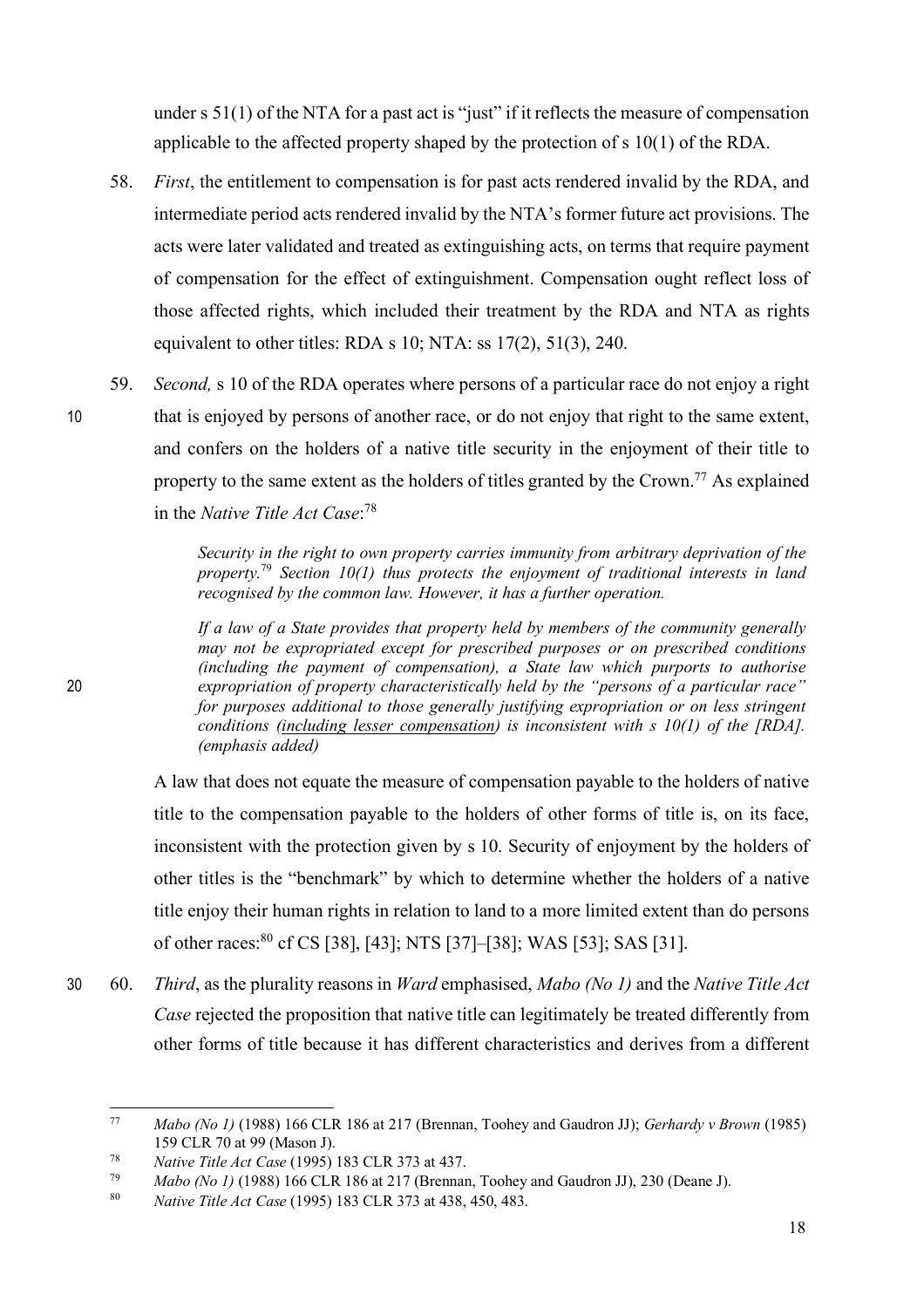source.<sup>81</sup> Section 10 does not use the word "discrimination" or any like expression; the RDA and the Convention proceed by reference to an implicit declaration that those differences are irrelevant.<sup>82</sup> *Ward* rejected the notion that comparison is only acceptable if native title involves "full ownership" of the land: cf CS [40]; NTS [45]. The trial Judge appears to have acknowledged that these considerations informed comparison with freehold value, but only if so-called "exclusive native title rights" were lost: TJ [213]- [214], [224] **CAB 154, 156**; also FC [134] **CAB 312**.

- 61. *Fourth,* s 10(2) of the RDA protects "a right of a *kind*" referred to in article 5 of the Convention – to own and inherit property. The RDA is engaged by the status of 10 traditional title as a right in relation to land held by indigenous peoples, not by the particular content or incidents of the title.<sup>83</sup> As native title is protected owing to its status as an indigenous right to own property, it is wrong in principle to bookend the incidents of the particular native title with another title to produce a fractionate compensable worth of native title. Rather, the RDA and NTA benchmark other forms of title (not fractions of title) for the treatment of native title: RDA s  $10$ ; ss  $17(2)$ ,  $51(3)$ ,  $240$ <sup>84</sup>
- 62. *No scope for the grant of co-existing interests in the subject Lots, and the acts in issue were not of that kind:* The invalid acts that occurred were, relevantly for the purposes of assessing exchange value, the grant of freehold or leasehold convertible to freehold. It is in relation to *those* acts that the assessment of the market value of a notional surrender 20 of native title should be directed. Further, a generalised contention that the native title was vulnerable to diminution by grant of lesser co-existing non-native titles does not address the legal regime governing the subject land. No effective grant of rights could be made, except upon compliance with the statutory scheme which provides for the making of the grants. <sup>85</sup> This is found in the *Crown Lands Acts* as affected by the overriding operation of the RDA (past acts) and NTA (intermediate period acts). A grant of rights could not be made other than in conformity with those laws or unless the native title was surrendered voluntarily or acquired compulsorily.<sup>86</sup>

 <sup>81</sup> (2002) 213 CLR 1 at [117]-[122].

<sup>82</sup> *Ward* (2002) 213 CLR 1 at [121]; *Maloney v The Queen* (2013) 252 CLR 168 at [65], [78] (Hayne J), [306] (Gageler J).

<sup>83</sup> *Ward* (2002) 213 CLR 1 at [116]-[122] (Gleeson CJ, Gaudron, Gummow and Hayne JJ).

<sup>84</sup> *Native Title Act Case* (1995) 183 CLR 373 at 483.

<sup>85</sup> See the authority collected in *Forrest & Forrest v Wilson* (2017) 91 ALJR 833 at fn (3), (42).

<sup>&</sup>lt;sup>86</sup> In the case of past acts, surrender was governed by the common law and acquisition by a law like the LAA provided it was done in conformity with the RDA, and in the case of future acts that are intermediate period acts, by former ss 21, 23 in Pt 2 Div 3 of the NTA dealing with agreements and acquisitions considered in *Griffiths HC* (2008) 235 CLR 232 at [35]-[43] (Gummow, Hayne and Heydon JJ).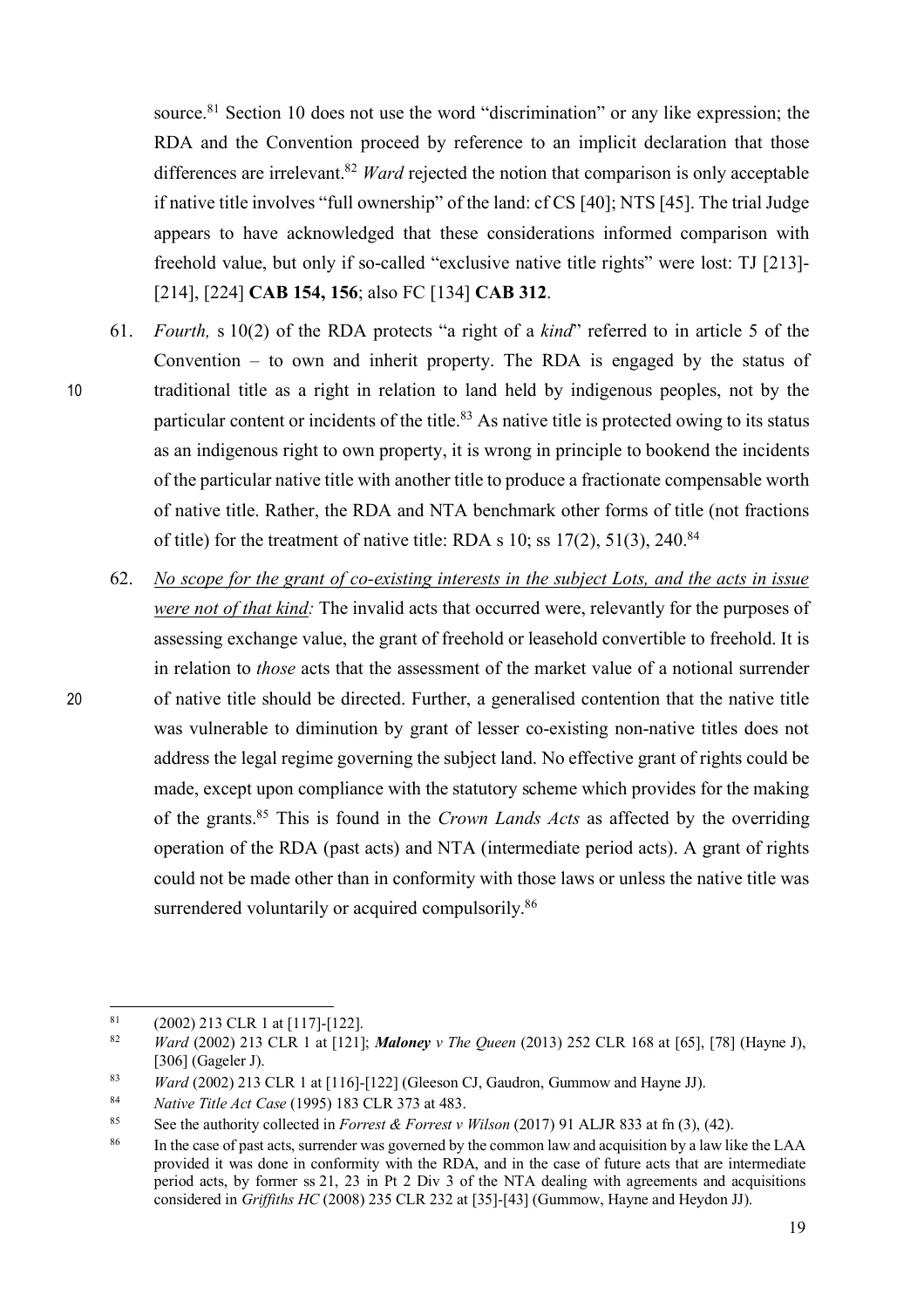- 63. As noted, the security of enjoyment of interests derived from a Crown grant benchmarks the protection. <sup>87</sup> Land alienated by a freehold or leasehold grant could not be available for dealings by the Territory (absent surrender or compulsory acquisition). Crown land not alienated, but held under some other right, is similarly protected from derogation, absent particular statutory provision.<sup>88</sup> In the case of land held under a Crown lease, the *Crown Lands Acts* might have, in that respect, permitted a short term miscellaneous licence to enter the leased land and take certain things.<sup>89</sup>
- 64. The earlier partial extinguishment before the RDA by a historic pastoral lease did not provide some gateway for the Territory to grant similar interests in the relevant land post 10 RDA: cf CS [26]–[34]; FC [135] **CAB 312**. The subject Lots were town lands. The *Crown Lands Acts* required various procedural steps distinct for the grant of a pastoral lease, a lease other than a pastoral lease, and an estate in fee simple.<sup>90</sup> The CLA 1931, and later the *Pastoral Lands Act 1992* (NT), made separate provision<sup>91</sup> for the grant of pastoral leases that did not engage with the subject town lands.<sup>92</sup>
- 65. The potential for a grant of a pastoral lease (or some other like interest) over the subject land is unreal. The relevant land comprises the Lots covered by grants made from 1985 onwards.<sup>93</sup> The RDA commenced on 31 October 1975 to protect native title on terms that no competing or derogating grant could be made unless that could occur for nonnative titles.<sup>94</sup> Land in the town generally was set apart as town lands as from 10 May 20 1975<sup>.95</sup> The grants followed survey and sub-division in 1985 (Wilson Street and Lawler

 <sup>87</sup> *Native Title Act Case* (1995) 183 CLR 373 at 437-9, 483.

<sup>88</sup> *O'Keefe v Williams* (1910) 11 CLR 171 at 190-1 (Griffith CJ), 212 (Isaacs J).

<sup>89</sup> CLA 1931 s 109; CLA 1992 s 91. A Crown lease could also be resumed for specified public purposes, the power of resumption being reserved from: CLA 1931 ss 23A, 103; CLA 1992 ss 27, 76. The *Crown Lands Regulations* (NT) Pt 3 Div 3 prescribed the terms of miscellaneous licences under the CLA 1931 including their periods, which could be 3, 6 or 12 months (reg 41). A grazing licence or occupation licence could not be granted in relation to land held under lease: CLA 1931 ss 107-108; CLA 1992 ss 88, 90. As to CS [28], the grazing licences were granted over areas east of the Creek, and beyond the Town, and did not cover the (sub-divided) Lots the subject of the claim for material loss: see **GFM44-46**. The trial Judge dismissed a claim that the grants of grazing licences (acts 37-39) over other Lots were compensable category D past acts on the basis that s 47B did not apply: [2014] FCA 256 at [61], [67] **CAB 21, 22**; items 38-39 of annexure, re Lots 56-57, 59, 73, 109 **CAB 56-7**.

<sup>90</sup> CLA 1931 ss 15-18A; CLA 1992 ss 12-18.

<sup>&</sup>lt;sup>91</sup> Including preconditions for gazettal of pastoral districts and of making land available for pastoral leases: CLA 1931 ss 13, 16; *Pastoral Lands Act* 1992 ss 8, 32; compare tenure report (ex NT3 **GFM29**) at p. 13 re gazettal notices, and maps 2A–2B depicting proclamations, affecting the application area.

<sup>92</sup> Prior to the *Crown Lands Amendment Act (No 3) 1980* (NT) CLA 1931 Pt 3 Div 4 made provision for the grant of town leases, land thereafter provided for classes of leases as pastoral, term and perpetual (s 23) and for the conversion of leases other than pastoral leases to freehold.

<sup>&</sup>lt;sup>93</sup> Save for Lots 62-63 where houses were built in 1980 without tenure FC [10]  $\mathbf{CAB 270}$ .

<sup>94</sup> *Native Title Act Case* (1995) 183 CLR 373 at 438-9.

<sup>95</sup> Proclamation 10 May 1975 (ex A11 **GFM11**) excised from the Commonage Reserve established in 1934, in turn excised from pastoral land: see tenure history in ALC Report (ex A33 **GFM22**) at p.1.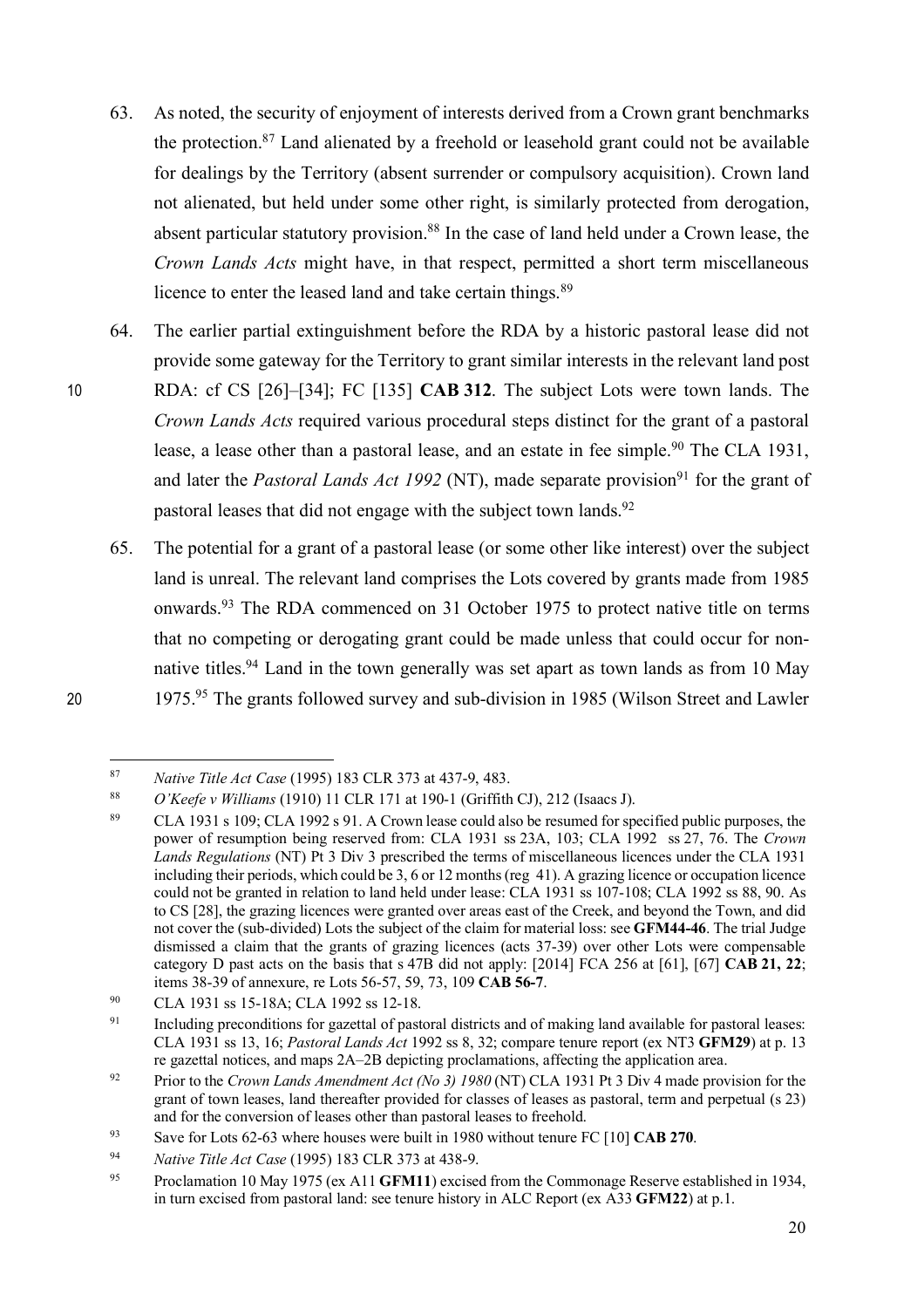Court) and 1986 (George Street)<sup>96</sup> and notice under CLA 1931 that the Lots were available for disposal by leasehold and freehold grant.<sup>97</sup> There is no factual foundation to contend that there was any realistic prospect that the relevant land could, in the period after 31 October 1975 and before the compensable grants, be the subject of the grant of some other co-existing rights like a pastoral or mining lease: cf FC [135] **CAB 312-3**. 98

- 66. *Effects of extinguishment on surrender or acquisition:* The surrender of the native title was a legal condition to a valid grant of leasehold or freehold to others. The reference to "the consideration that would have been paid for the land if it had been sold on the open market" (LAA Schedule 2 rule  $2(a)$ ; NTA s  $51(4)$ ) directs, in this case, inquiry to the 10 price at which the native title holders and the Territory could have, on a notional bargain, agreed upon for surrender of the native title: cf TJ [228], [232] **CAB 157-8**.
- 67. Dealings post the recognition of native title, where the parties transact on a freehold value when dealing with native title land,  $99$  are relevant to that assessment given the declaratory theory of the common  $law^{100}$  and that subsequent events can throw light upon value at an earlier time of divestiture.<sup>101</sup> Indeed, the Commonwealth attempts to ground part of its appeal on intangible loss in this way: ground [6] **CAB 505**. That governments and proponents transact on the value of non-native titles reflects a practical reality consistent with applicable legal principle. Governments, and those claiming through governments, do not (and cannot) buy native title rights to use and occupy land under Aboriginal 20 tradition. They gain non-native title interests in land; in this case, by each act of validation, a freehold estate.
	- 68. The validation provisions of the NTA discharge (extinguish) the interests of the native title holders in relation to land. They have their genesis in the terms upon which the common law recognised native title in *Mabo (No 2)* that native title could be surrendered or extinguished by valid exercise of sovereign power, whereupon the Crown's radical

 <sup>96</sup> Surveys Wilson Street and Lawler Court 1985, George Street 1986; later Fitzer Road 1995 (**GFM55-58**). <sup>97</sup> See notice for disposal of Lots 22 and 23 (**GFM 36** doc 5.1); see also notices relating to Lot 20 (**GFM35**  doc 2.9), Lot 26 (**GFM37** doc 7.2), Lot 27 (**GFM38** doc 8.3), Lots 28, 30 and 31 (**GFM39** doc 9.1), Lot 29 (**GFM40** doc 10.2), Lots 28, 30, 31 (**GFM41** doc 11.4), Lots 29, 32, 43, 44 and 46 (**GFM42**  doc 32.1), Lot 59 (**GFM47** doc 40.5), Lot 64 (**GFM50** doc 45.4), Lot 75 (**GFM51** doc 48.6), Lot 79 (**GFM52** doc 49.4), Lots 81, 85-86 (**GFM53** doc 50.1), Lot 88 (**GFM54** doc 53.3).

<sup>&</sup>lt;sup>98</sup> Compare, for example, in the context of trade practices compensation, the formula of "reasonable" prospect" in *Jacfun v Sydney Foreshore Authority* [2012] NSWCA 218 at [67].

<sup>&</sup>lt;sup>99</sup> Ministerial memoranda for the proposed acquisitions of Lots 47, 109, 97-100 and 114 to grant freehold (ex A12 **GFM12**), indigenous land use agreement for surrender of Lots 80, 101-108, 110-113 (within ex RH-2 affidavit Rebecca Hughes (**GFM7**) based on a freehold valuation (ex A40 **TFM13**); also valuation evidence T388, T409-12: **TFM20**, pp 671, 692-5 (Dudakov); economic evidence T617-20, 623-4, 653, 660-1: **TFM24** pp.726-9, 732-3, 762, 769-70 (Houston re assumptions in MFI A44 **GFM24**).

<sup>100</sup> *Wik* (1996) 187 CLR 1 at 179-180, 184 (Gummow J).

<sup>101</sup> *Falconer* [1981] 1 NSWLR 547 at 558 (CA per Hope JA).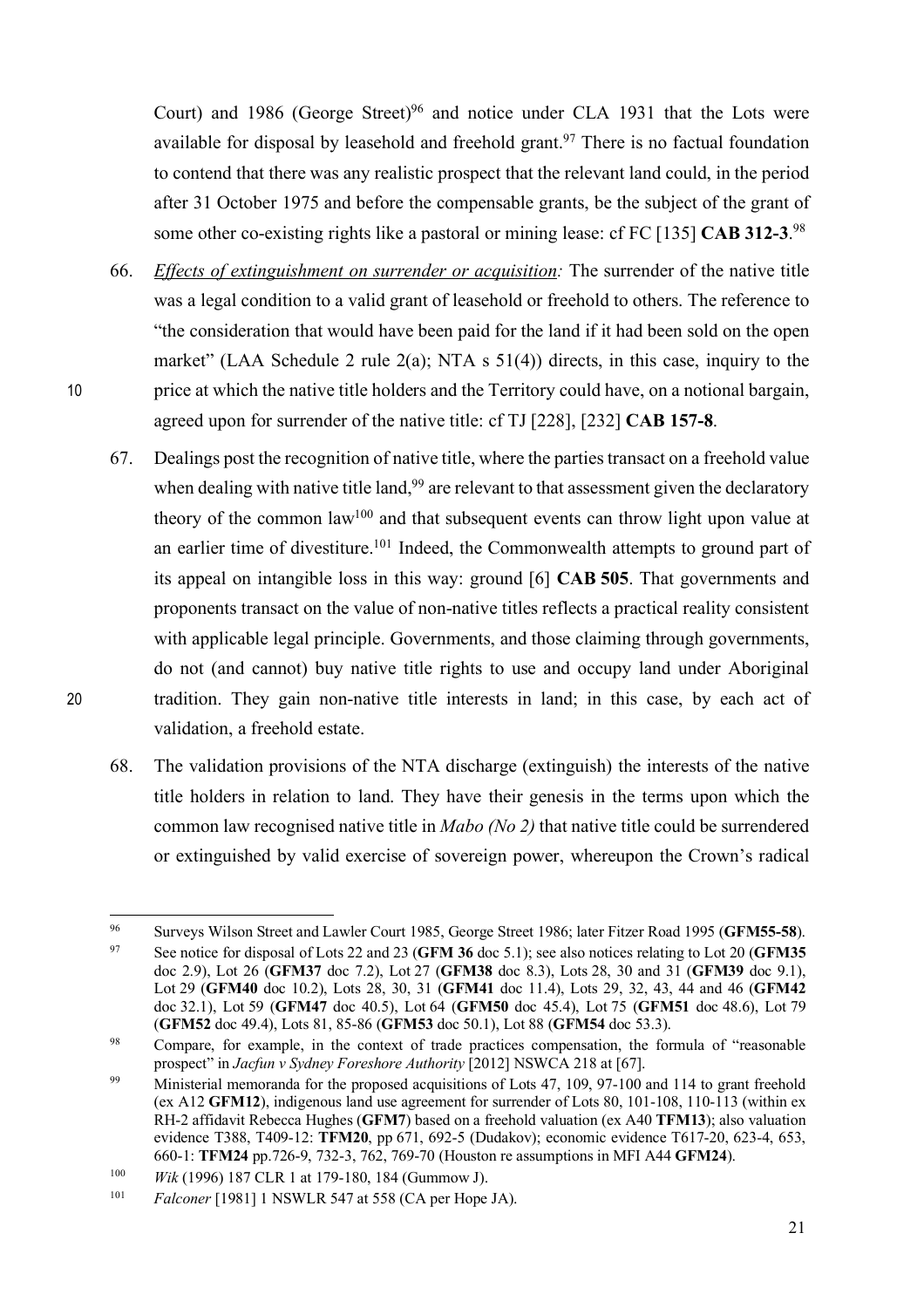title is expanded to absolute ownership to enable dealings in the land unconstrained by the burden of native title. <sup>102</sup> Recognition on those terms in *Mabo (No 2)* applied *Amodu Tijani v Secretary, Southern Nigeria*<sup>103</sup> which held, as applied in *Geita Sebea v Territory of Papua*, <sup>104</sup> that where native title land is acquired by surrender or compulsion, compensation is payable on the footing that the Crown acquires an estate in fee simple. 105 In *Administration of Papua v Daera Guba* Barwick CJ explained that "whatever its nature according to native custom" the title of the Papuans was confirmed by legislative acts from time to time and  $106$ 

*… though the indigenous people were secure in their use of usufructuary title to land, the*  10 *land came from the inception of the colony into the dominion of Her Majesty. That is to say, the ultimate title subject to the usufructuary title was vested in the Crown. Alienation of that usufructuary title to the Crown completed the absolute fee simple in the Crown.*

> That outcome – completion of a fee simple by expansion of a radical title to a beneficial interest – is reached because the title of the Crown is freed and discharged of the interests of the holders of native title.

- 69. It is no answer to contend that reduction is warranted on the footing that there had been an earlier partial enlargement of the interest of the Territory corresponding to the earlier non-compensable partial extinguishment of the native title: NTS [66]; CS [23]. The contention overlooks the effect of the RDA outlined above. The Territory was precluded 20 from dealing with the land by grant of leasehold or freehold, such that the earlier partial extinguishment did not lessen the value of surrender as a pre-condition to the grant of rights to others. The later entire extinguishment had the effects described in *Geita Sebea* and *Daera Guba*.
	- 70. **Specific errors in the Full Court's reductions:** This appreciation of the terms on which the native title was recognised by the common law and protected by the RDA and NTA, and of the divestiture of those rights on validation and extinguishment, exposes error in the Full Court's reasons for reducing the trial Judge's assessment: FC [132] **CAB 312**.

 <sup>102</sup> (1992) 175 CLR 1 at 60 (Brennan J), 87-8, 111-2 (Deane and Gaudron JJ).

<sup>103</sup> [1921] 2 AC 399; considered *Mabo (No 2)* (1992) 175 CLR 1 at 50 (Brennan J), 87 (Deane and Gaudron JJ).

<sup>104</sup> (1941) 67 CLR 544 at 552 (Starke J), 557 (Williams J, Rich ACJ agreeing).

<sup>&</sup>lt;sup>105</sup> [1921] 2 AC 399 at 411. American cases on the assessment of compensation for the taking of Indian land proceed on a similar basis and have rejected any notion of a "value to Indians": *Miami Tribe of Oklahoma v United States* 175 F Supp 926 at 942 (1959). In *Otoe v United States* 131 F Supp 265 at 290 (1955) Littleton J remarked that "values cannot be determined on the basis of berries and wild fruits". There being no actual market (because Indian land could not, until expropriated, be alienated), fair market value is imputed on the value which would be produced when an informed seller disposes of the land to an equally informed buyer: *Tlingit v United States* 389 F 2d 778 at 782 (1968).

<sup>106</sup> (1973) 130 CLR 353 at 397: see also *Yarmirr* (2001) 208 CLR 1 at [44]-[45]; *Griffiths v Northern Territory* (2007) 165 FCR 391 at [66]-[71] (Full Ct) (*Griffiths FC*).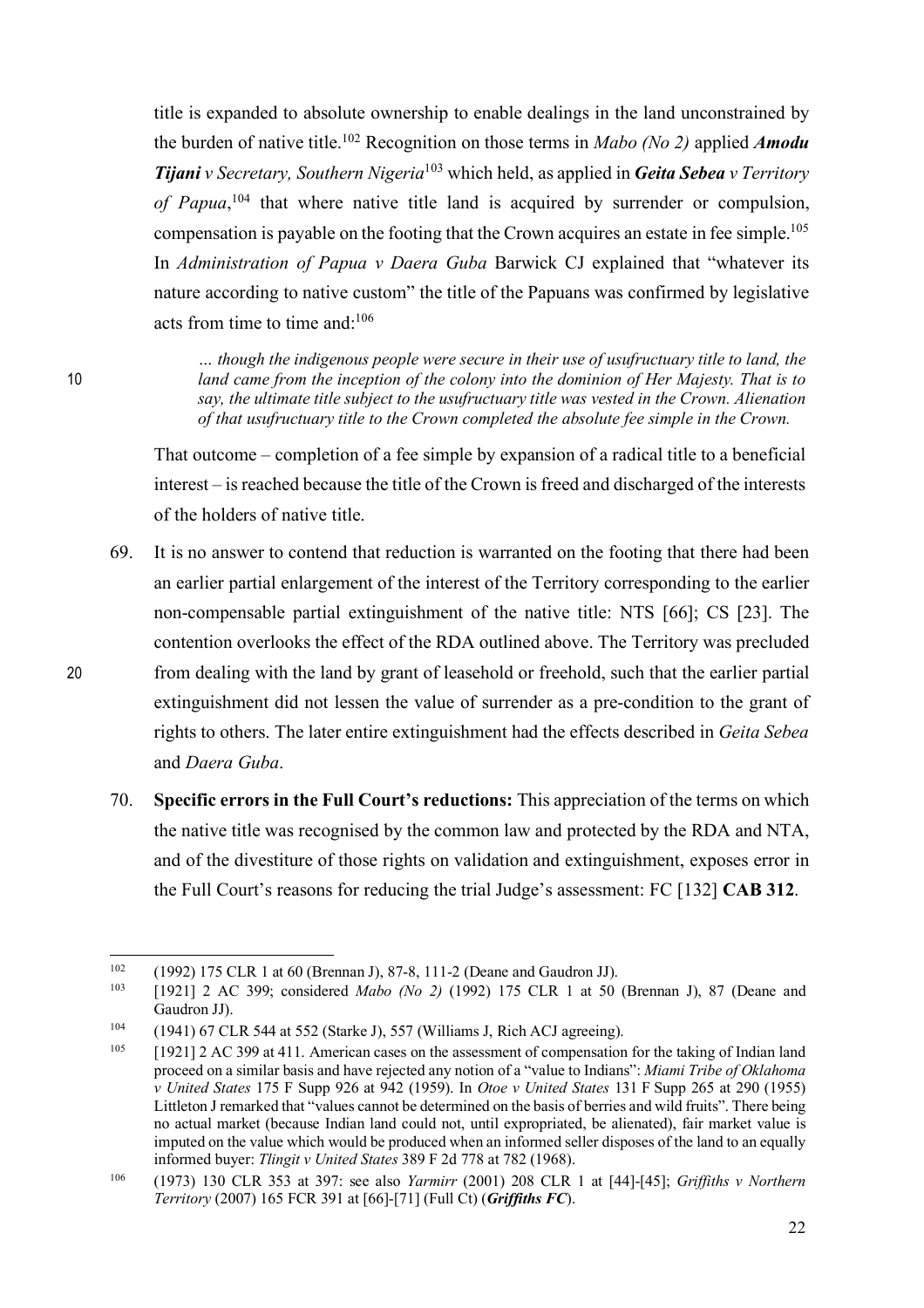- 71. *Reduction for inalienability:* The Full Court's conclusion that the trial Judge double counted, and that further reduction was thereby warranted, depends upon their Honours' view that alienability is a "discounting factor" (FC [113], [130] **CAB 306, 312**), as well as disregarding the trial Judge's clear statement that his assessment of exchange (surrender) value did not include allowance for connection: TJ [234] **CAB 158**.
- 72. *Mabo (No 2)* rejected the premise that the communal and intergenerational character of the relationship of Aboriginal people to their country placed traditional rights outside of the conception of property.<sup>107</sup> Alienability or transferability is not an essential qualifying characteristic of a right of "property."108 Native title was recognised on terms that it is 10 inalienable in that the rights comprising the title cannot be acquired by persons who do not belong to the native title holding community, but that it can be acquired outside their laws and customs by the Crown by way of surrender*.* And once surrendered, what was a restriction *on the title of the Crown* to deal with the land is removed.<sup>109</sup> On that score alone, the Full Court erred in treating inalienability as a restriction on the power of the Claim Group to deal with their title.
- 73. In the case of freehold land, if a restriction on title affects *both* seller and buyer, the restriction can reduce assessment of "value to owner" in the sense that phrase came to be understood in acquisition law. <sup>110</sup> In the case of native title land, *Geita Sebea* held that restriction on alienation of the land by the holders of that title was not a reason to reduce 20 the assessment,<sup>111</sup> applying *Amodu Tijani*.<sup>112</sup> The Full Court cited and preferred *Corrie v MacDermott* over the reasoning in *Geita Sebea* (FC [117]-[119] **CAB 307-8**), but *Corrie* was a case where the restriction on alienation existed in the hands of the owner and successors in title.<sup>113</sup> That has no application to the surrender of native title where the land is cleared of that interest and removes what was a qualification on the title of the Crown: cf FC [88], [92] **CAB 300-1**. As Williams J said in *Geita Sebea*, such a restriction has no detrimental effect as when "in the hands of the Crown it would be freed therefrom":114 cf NTS [49]; CS [19]. Further, the general principle in *Corrie* has no

 <sup>107</sup> (1992) 175 CLR 1 at 51 (Brennan J), 102 (Deane and Gaudron JJ) disapproving *Milirrpum* (1971) 17 FLR 141 at 270-4.

<sup>108</sup> *R v Toohey; ex parte Meneling Station* (1982) 158 CLR 327 at 342-3 (Mason J): see generally Gray and Gray, *Elements of Land Law* (5<sup>th</sup> Ed) at [1.530].

<sup>109</sup> *Mabo (No 2)* (1992) 175 CLR 1 at 59-60 (Brennan J) quoted in FC [416] **CAB 387**.

<sup>110</sup> *Leichardt Council v Roads Traffic Authority (NSW)* (2006) 149 LGERA 439 at [32] (Spigelman CJ).

<sup>111</sup> (1941) 67 CLR 544 at 552 (Starke J), 557 (Williams J, Rich ACJ agreeing).

 $112$  [1921] 2 AC 399 at 411.

<sup>113</sup> *MacDermott v Corrie* (1913) 17 CLR 223 at 246 (Isaacs J); 232-3 (Barton ACJ); *Corrie v MacDermott*  (1914) 18 CLR 511 (PC) at 517 (agreeing with Issacs J); see also the passage in *Commonwealth v Arklay*  (1952) 87 CLR 159 at 170-1 (Dixon CJ, Williams and Kitto JJ) quoted at FC [121] **CAB 308-9** re a buyer being subject to the same restrictions affecting the title of the vendor.<br>
(1941) 67 CLR 554 at 557.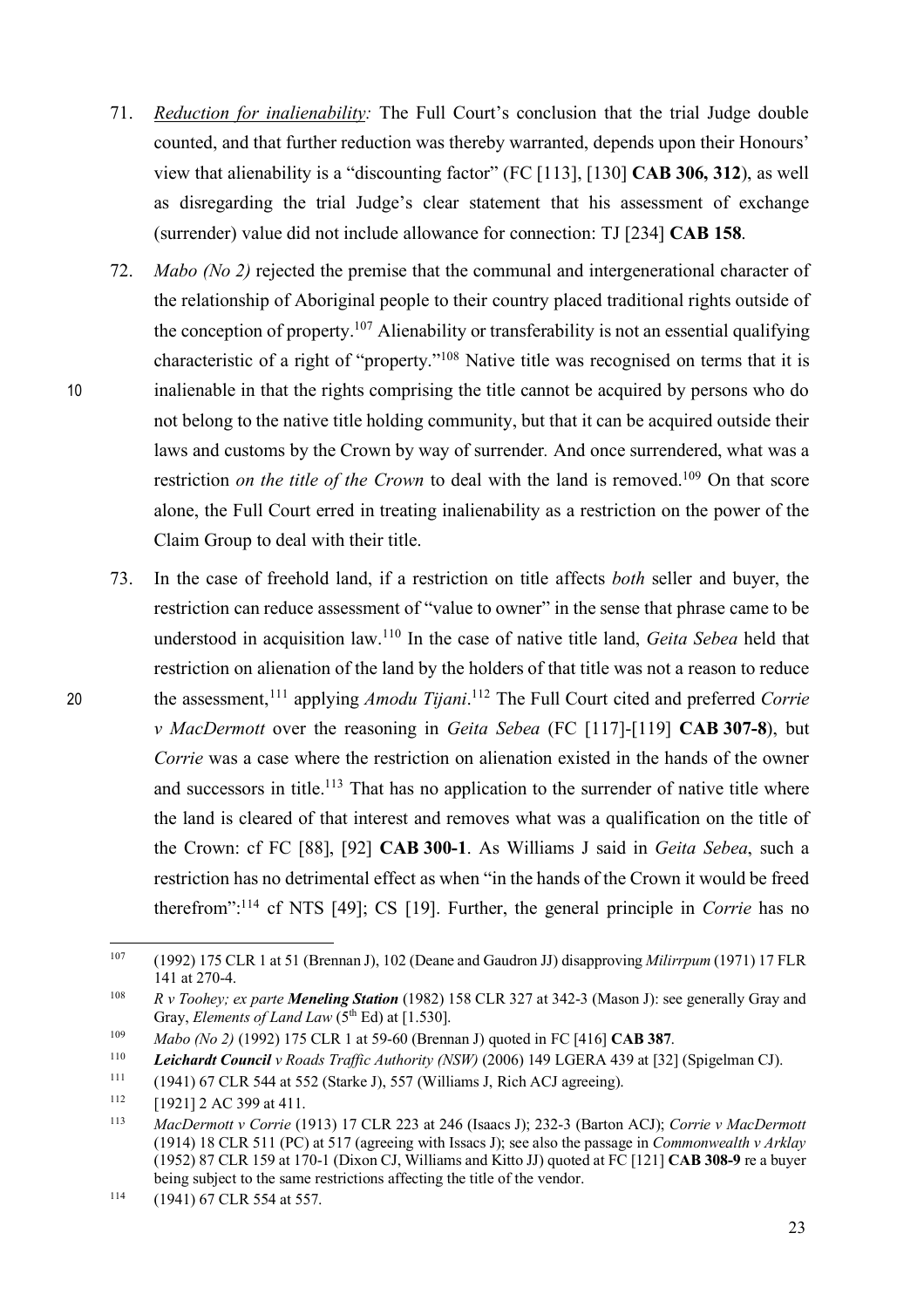application where the statutory hypothesis is that the land is *able* to be sold (LAA Schedule 2 rule  $2(a)$ ) and is directed to ascertaining just compensation (NTA s  $51(1)$ ; LAA Schedule 2 rule 1) as the paramount consideration.<sup>115</sup>

- 74. *Nature and extent of the native title:* The trial Judge was correct to conclude that the rights the Claim Group enjoyed were in a "practical sense" very substantial and exercisable in such a way as to prevent further activity on the land: TJ [231]–[232] **CAB 158**, cf FC [65], [78]-[79] **CAB 294, 297-8**. His Honour had noted that the native title was an impediment to the Territory dealing in the land unless surrendered or acquired, and that there were no valid acts restricting the Claim Group's use of their land: 10 TJ [219], [228] **CAB 155, 157**. It is not, in that setting, inappropriate to refer to the "practical" operation or effect of the RDA: and see TJ [219] **CAB 155** citing the *Native Title Act Case* (1995) 183 CLR 373 at 437 dealing with the RDA's protection of native title; compare FC [84] **CAB 299**. 116
- 75. *Alleged regard to the value to the Territory:* It is not irrelevant to consider what the Territory might have been prepared to pay: cf FC [89], [92] **CAB 300-1**. This is not an impermissible (*Point Gourde*) inquiry about the increased value of the land arising from the notional acquisition or a diversion from assessing value to owner: cf FC [91] **CAB 301**; LAA Schedule 2 rule 8(c). Rather, it is an inquiry about what the Territory, as the (only) notional acquirer, would be prepared to pay for the notional surrender of the native 20 title, which is how the point was approached by the trial Judge: TJ [217], [228], [232] **CAB 155, 157-8**.
- 76. The trial Judge did not hold a test of market value to be irrelevant, but rather remarked, as Starke J had in *Geita Sebea*, that where there is no market it is "artificial"117 and that the conventional approach expressed in *Spencer* "seems inappropriate": TJ [211] **CAB 154**. In many acquisition cases there is a need to adapt tools for assessment in the light of the particular statutory framework to achieve the paramount object to provide fair or just compensation.<sup>118</sup> The trial Judge inquired as to the price the Claim Group would have been prepared to surrender their title and what price (value) the Territory would be prepared to pay to acquire the rights by surrender. Despite use of the phrase 30 "value to the Territory", the substance of his Honour's reasoning is perfectly correct in
- 

 <sup>115</sup> *Leichardt Council* (2006) 149 LGERA 439 at [37]-[44].

<sup>116</sup> *Ward* (2002) 213 CLR 1 at [115] referring to *Mabo (No 1)* (1988) 166 CLR 186 at 230 (Deane J).

<sup>117</sup> (1941) 67 CLR 544 at 554 referring to improvements by an aerodrome after holding at 553 the primary judge erred in considering the improvements of no value to the natives. See also *Boland v Yates Property Corporation* (1999) 74 ALJR 209 at [265] (Callinan J) that the exercise of finding the likely price on a notional sale is a "highly artificial one, involving many uncertainties and matters of judgement".

<sup>118</sup> *Falconer* [1981] 1 NSWLR 547 at 569-72 (Mahoney JA); *Leichardt Council* (2006) 149 LGERA 439 at [27]-[31] (Spigelman CJ).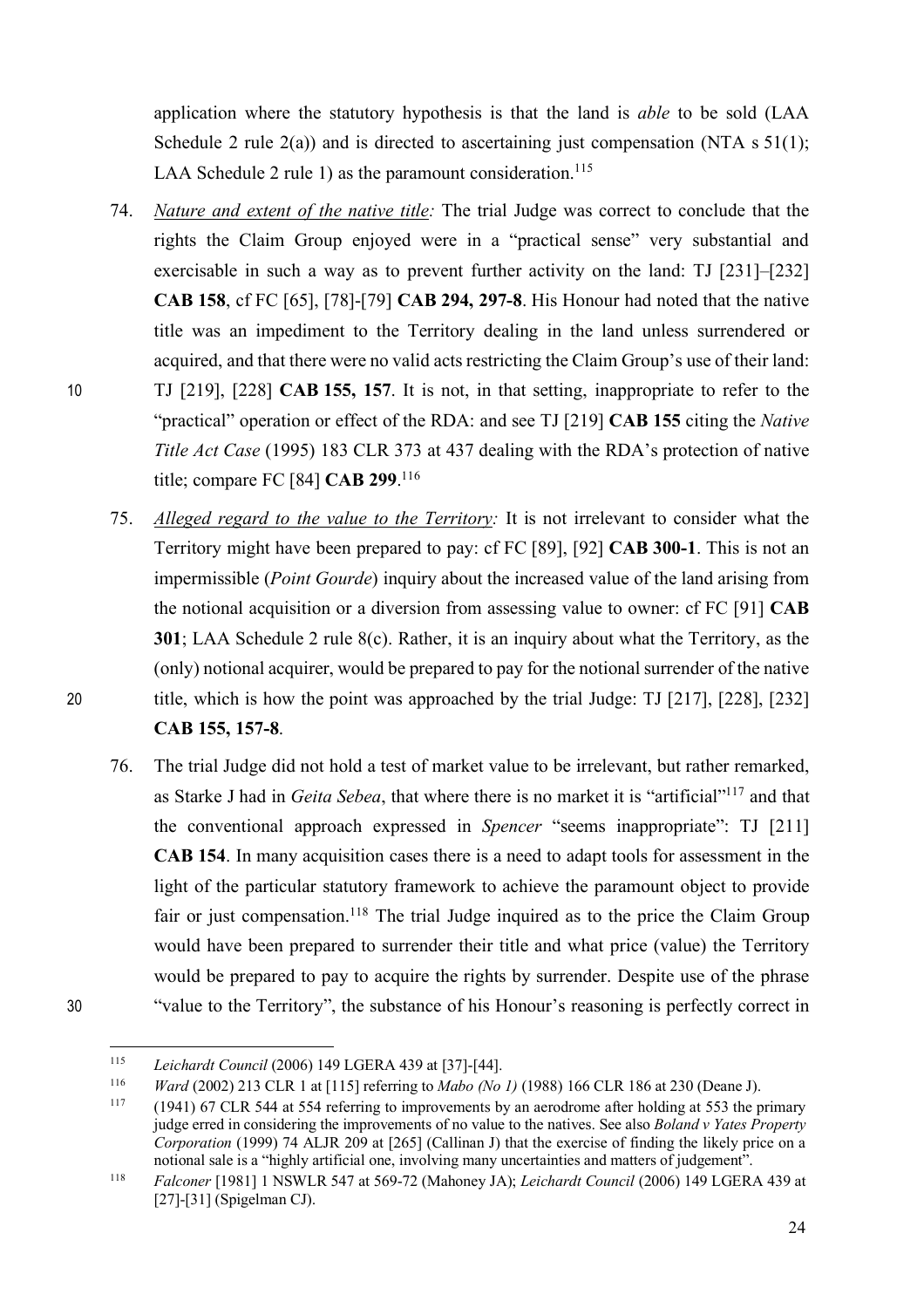the light of the statutory framework to provide just terms compensation for the extinguishment of native title to enable a valid grant of title on others where the native title is recognised on terms that it could be surrendered for that purpose: TJ [228], [232] **CAB 157, 158**.

- 77. In contrast, the Full Court wrongly approached assessment as if there were a notional purchase of the native title rights by any third party on an open market (at [135], [144] **CAB 312-3, 315**) without regard to the circumstance that the relevant hypothetical transaction would be a surrender to the Crown. In any event, the compensation criteria permit the Court to *have regard to* compulsory acquisition compensation principles 10 (NTA s 51(4)). The approach of the trial Judge was consistent with *Geita Sebea*: TJ[225] **CAB 157**, contra FC [115]–[119] **CAB 306-8**.
	- 78. **The Territory's case on "conventional economic analysis"** (NTS [33]–[34]) highlights the points that compulsory acquisition principles are means, not ends, to assessing compensation, and the dictum of Butler J of the US Supreme Court in *Standard Oil Co v Southern Pacific Co* that: 119

*Ascertainment of value is not controlled by artificial rules. It is not a matter of formulas, but there must be a reasonable judgment having basis in a proper consideration of all relevant facts.*

- 79. The Territory's case challenges the concurrent rejection of the expert opinion evidence 20 it sought to adduce at trial from Wayne Lonergan that purports to estimate a "usage value" and a "negotiation value" of the native title rights: NTS [43]–[61]. It was rejected by the trial Judge (correctly) on the basis that it is not appropriate to view rights as if held in a context divorced form the terms upon which native title is recognised and held by indigenous people: TJ [212], [220], [243] **CAB 154, 156, 160**.
- 80. The Full Court rejected the evidence on another basis; correctly stating that each component of the opinion evidence relied on assumptions of value that involved "a certain degree of conjecture or judgment" that were "contestable": FC [128] **CAB 311**. Their Honours did not deal specifically with the Claim Group's notice of contention<sup>120</sup> that the economic opinion evidence also depended on matters of anthropology not 30 established at trial. To the extent rejection on that basis is not covered by the reasons below, the Claim Group seek leave to file the same notice: cf NTS [62].

 <sup>119</sup> 268 US 146 (1925) at 156 quoted in *Bank Nationalisation Case* (1948) 76 CLR 1 at 300 (Starke J).

<sup>120</sup> Amended notice of contention (**GFM31**); leave to amend being granted at the hearing of the appeal: transcript 20 February 2017 T3 (**GFM32**); at trial see order 12 February 2016 (**GFM4**) on the Lonergan report (ex NT5 **TFM15**) excluding pars [111]-[125], [134], [139]-[142], [154](a)-(c), (e)-(j) and (m), and receiving pars [14]-[17], [23] last sentence, [46]-[47], [54]-[91], and [92] and [99] subject to submission on characterisation and weight..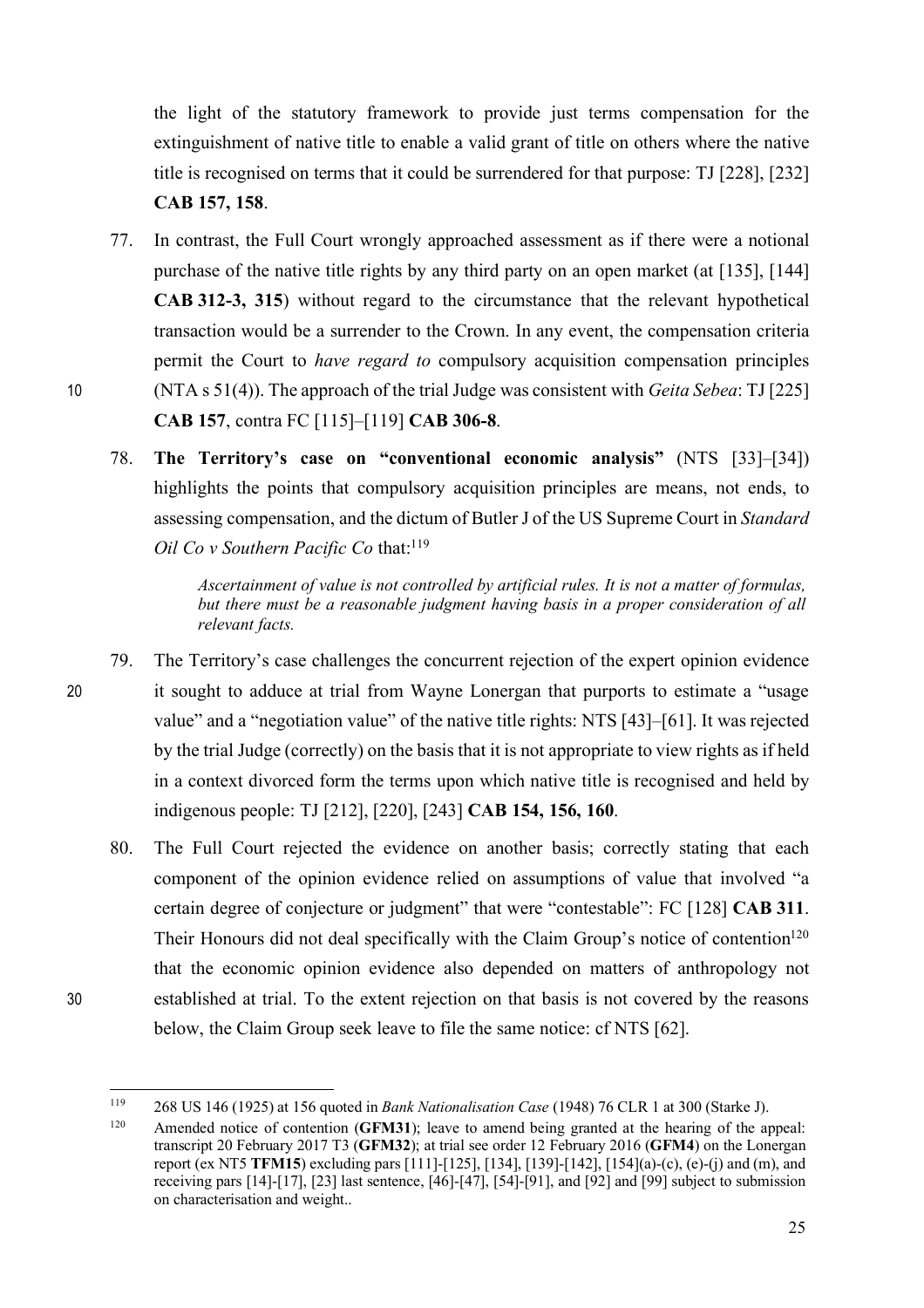- 81. Mr Lonergan's opinions assume that native title can be disaggregated and then equated and lined up (bookended) to the incidents of other titles: TJ [243] **CAB 160**; cf NTS [46].<sup>121</sup> The opinions proceed from a legally flawed base; an inquiry about native title cannot proceed from an *a priori* assumption that the rights correspond with common law rights122 (putting aside the effect of benchmarking titles by the RDA, which is not accommodated by Mr Lonergan's opinions).
- 82. Further, Mr Lonergan accepted that his opinions depend upon matters of anthropology for which he has no expertise.<sup>123</sup> And these suppositions were not explored in the primary evidence. For example, the land the subject of the material loss was unimproved at the 10 time of assessment. It was not put to any claimant witness that native title could not be enjoyed over the land before improvements were effected: cf NTS [48]–[49], [64].<sup>124</sup> And there was contrary unchallenged claimant evidence of use of the subject land before development.<sup>125</sup>
- 83. The Full Court concluded correctly that the judgments made by Mr Lonergan were "contestable"; for example, that land without road access is more valuable to native title holders: FC [128] **CAB 311**. To make matters worse, Mr Lonergan's calculation of usage value, referenced to land that is not the subject of the claimed material loss, depends upon valuation evidence rejected below: cf NTS [54]; ground [2](b) **CAB 498**. <sup>126</sup> Mr Lonergan's negotiation value of 50% was contradicted by the economist called by the 20  $\blacksquare$  Commonwealth. <sup>127</sup> As the Full Court noted, Mr Lonergan accepted that "there was no definite basis" for the value he selected: FC [128] **CAB 311**.
	- 84. **The trial Judge's "intuitive" reduction is not required:** That leaves the trial Judge's holding that "some reduction" from freehold value is "necessary" given the earlier extinguishment of a native title right to control access, which is Honour described as an "intuitive figure": TJ[231]–[234] **CAB 158**. That reasoning does not, with respect, come to terms with the circumstances that: (1) the rights of the Claim Group were extensive, to live on and use the land for their material, cultural and spiritual sustenance, and that

 <sup>121</sup> Lonergan report at [63] (**TFM15**, p 336).

<sup>&</sup>lt;sup>122</sup> Cf *Yarmirr* (2001) 208 CLR 1 at [14] (Gleeson CJ, Gaudron, Gummow and Hayne JJ).

<sup>123</sup> Transcript T602(43)-3(41), 637(34)-8(20), 651(25)-3(7) (**TFM23** pp 711, 746, 760); Lonergan report at [54] fn (7), [57]–[59], [61], [66]–[67] (**TFM15** pp 334-5, 337); compare Houston T608(1)-611(21) (**TFM23** pp 717-20) and Houston First Report at pp 16-7 disclaiming economic expertise to value traditional attachment (**TFM18** pp 465-6).

<sup>124</sup> Lonergan report at [66]-[69] (**TFM15** p 337) cf cross examination Alan Griffiths about retaining a connection: T58-9 [**GFM32**].

<sup>125</sup> Affidavit Lorraine Jones [6] (**CFM2** p 16), not cross-examined; quoted in part TJ [371] **CAB 192**.

<sup>126</sup> Lonergan report at [99] and appendix F, adopting Wotton land valuation with a total of \$246,764 (**TFM15**  pp 342, 385-6); cf TJ [414] **CAB 202-3**.

<sup>127</sup> Houston at T650(10)-(47), 654(26)-655(10), 660(11)-(42) (**TFM23** pp 759, 763, 769).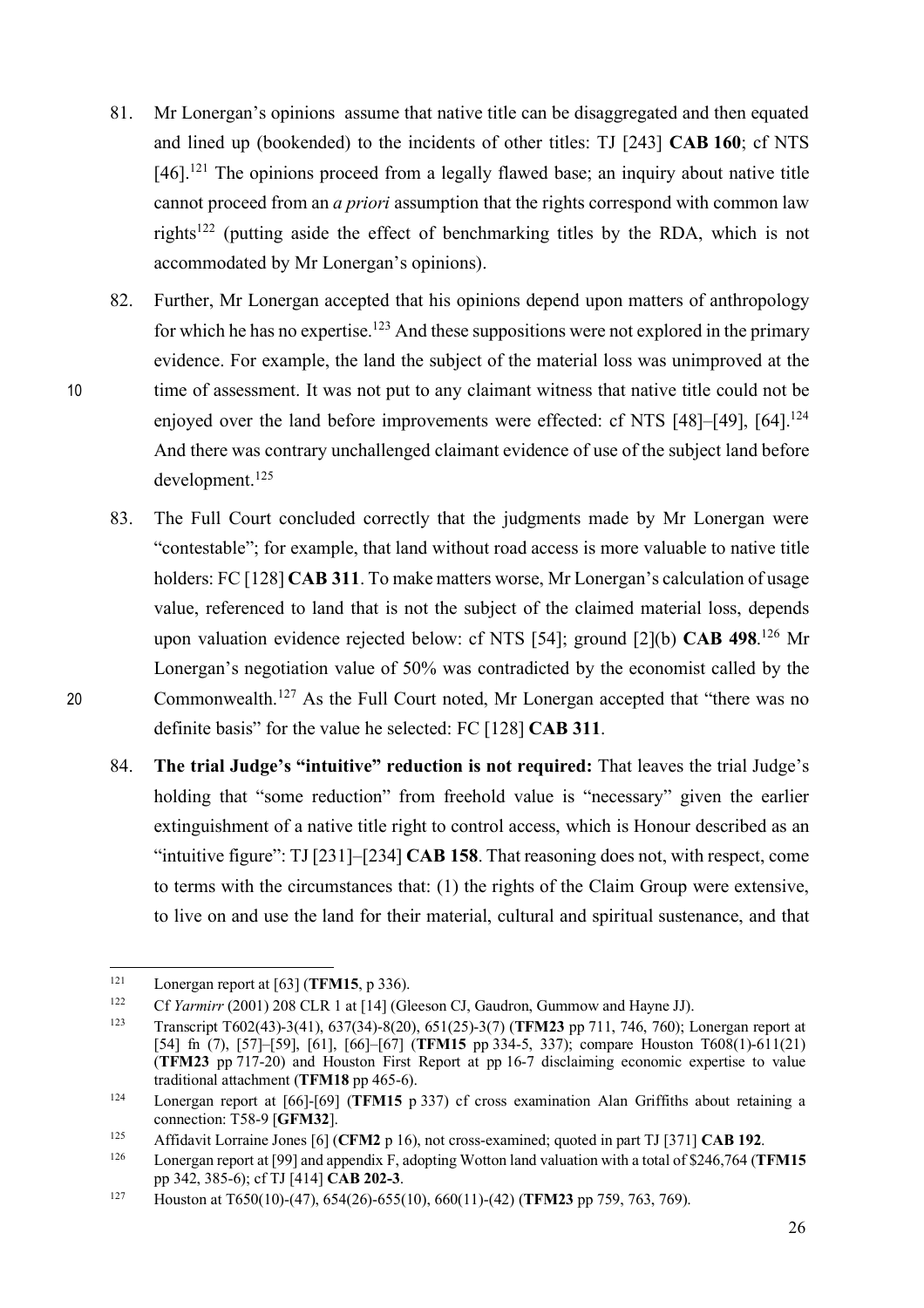no other persons held valid rights in relation to the land; and (2) that co-existing interests could not be granted unless that could be done in the case of non-native titles, which had not occurred and was never likely to occur.

# **B. Compensatory Interest: Commonwealth Appeal ground 3; Cross-Appeal ground 2**

- 85. It is common ground that compensable material loss of the native title includes an element of compensatory interest calculated on the amount assessed in the benchmarking of native title against freehold value: NTS [3](2); CS [12]. It is also common ground that interest is payable by reference to the equitable principle that the right to interest takes the place of the right to possession of the land: NTS [121]; CS [50]-[51]
- 10 86. The trial Judge held that:

*… the interest is to be awarded as part of the compensation, rather than interest on the compensation. That is, the entitlement to interest in circumstances where the market value is to be determined at the date of the compensable acts necessarily includes interest on that market value to provide for compensation on fair terms, or compensation which is in a just amount.* (TJ [254] **CAB 163**).

His Honour accepted that neither authority, nor the NTA, precluded the award of interest on a compound basis, where appropriate (TJ [252] **CAB 162**). The Full Court agreed (at least) that the NTA did not preclude that course: FC [199] **CAB 331**.

- 87. **Statutory context:** The Preamble to the NTA gives statutory recognition to the historical 20 fact that Aboriginal peoples have been progressively dispossessed of their lands, largely without compensation, and as a consequence, they have become, as a group, the most disadvantaged in Australian society. Thus, the Preamble goes on to state that justice requires, if acts that extinguish native title are to be validated or allowed, compensation on just terms. Despite the considerations upon which the NTA was enacted, the Full Court, and the trial Judge, reasoned that an award of compensatory interest for past extinguishment, other than by way of simple statutory interest, requires a (further) causal link between dispossession and loss: FC [211] **CAB 334**; TJ [253], [277] **CAB 163, 169**.
	- 88. It is also necessary to take account of the broader context.
- (1) In the case of a compulsory acquisition of non-native title interests, the existence 30 of the affected interest and of a liability to compensate are taken as givens, and there are processes for pre-assessment offers and payments: see LAA ss 50(1), 62(1). The time between acquisition and (full) payment is relatively short, and fluctuation in money and land values will not be marked, and interest is needed when the assessed amount exceeds the amount pre-paid: LAA s 64(3).
	- (2) By contrast, the holders of a native title must first establish that they had native title prior to extinguishment, as occurred here with the earlier contested native title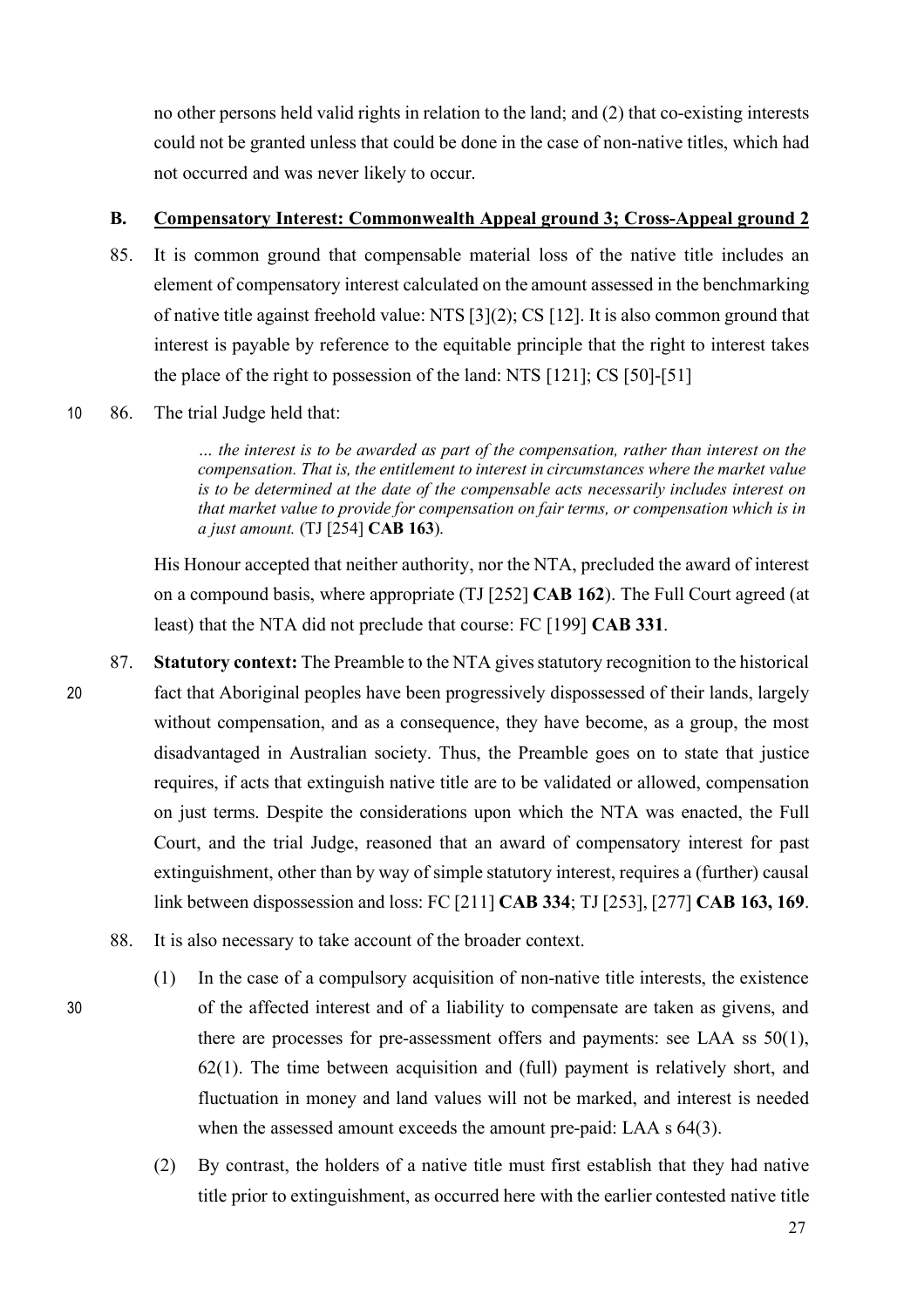proceedings. They then, as also occurred here, need to establish a liability on the part of government to pay compensation. There are no processes for preassessment offers and far greater fluctuations in money and land values will occur over a much longer period of time.

- (3) In this case, the periods involve 15 years or so between the time of an act and validation, 20 years since validation, and up to 35 since date of act. In that time the Territory has not paid compensation, and has received payments (sale and rent) for the (invalid) use of the land, <sup>128</sup> and obtained a saving in its borrowing or revenue costs (computed on government bond risk free rates). 129
- 10 To argue that the correct application of compensatory principle would disjoin native title cases from compulsory acquisition cases is to ignore the difference in a case of statutory retrospective extinguishment done without notice: cf NTS [111].
- 89. The divestiture of native title on the later validation of past acts cannot be equated to the situation of a claimant not taking action, as might occur in relation to compensable future acts done on notice. Nor can the period between compensable past act and validation be characterised as a time when the parties were unable to do anything; the validation provisions ascribe a new legal significance to those past acts: cf CS [83]–[84].130 The traditional title of the native title holders to the land is converted into a right for compensation, and the Territory acquires good title, including in this case title to the 20 rents and profits it received, with a duty to pay that compensation, *at that earlier time*.
- 90. The Claim Group brought legal proceedings to have their native title to land in the Town recognised, to resist the Territory's proposed acquisitions, and to establish that the Territory had a liability to pay compensation for extinguishment. These actions were contested by the Territory: see [12] above. The Claim Group is hardly to be blamed for the passage of time. By parity to the position in equity (noted below), even where the passage of time is due to a circumstance affecting both parties (say in the period before validation), the party taking possession of the land is still obliged to pay interest from the time of possession. <sup>131</sup> To the extent assessment is informed by the circumstance that before the common law recognition of native the legal position was considered 30 otherwise, that may affect only the selection of different rates. For example, for the period up to validation in 1994/1998 and the period thereafter where it might be said that

 <sup>128</sup> Applicant's Notice to Admit 26 November 2015; NT Notice of Dispute 10 December 2015 (**GFM25**).

<sup>129</sup> See references accompanying [108] below to the economic opinion evidence at trial. 130 *Native Title Act Case* (1995) 183 CLR 373 at 455.

<sup>131</sup> *Fraser v Perpetual Trustees Co* [1978] 1 NZLR 620 at 625 noted in Cooper, "The Right to Interest and Rent" (1994) 7 *Auckland Uni LR* 694 at 701.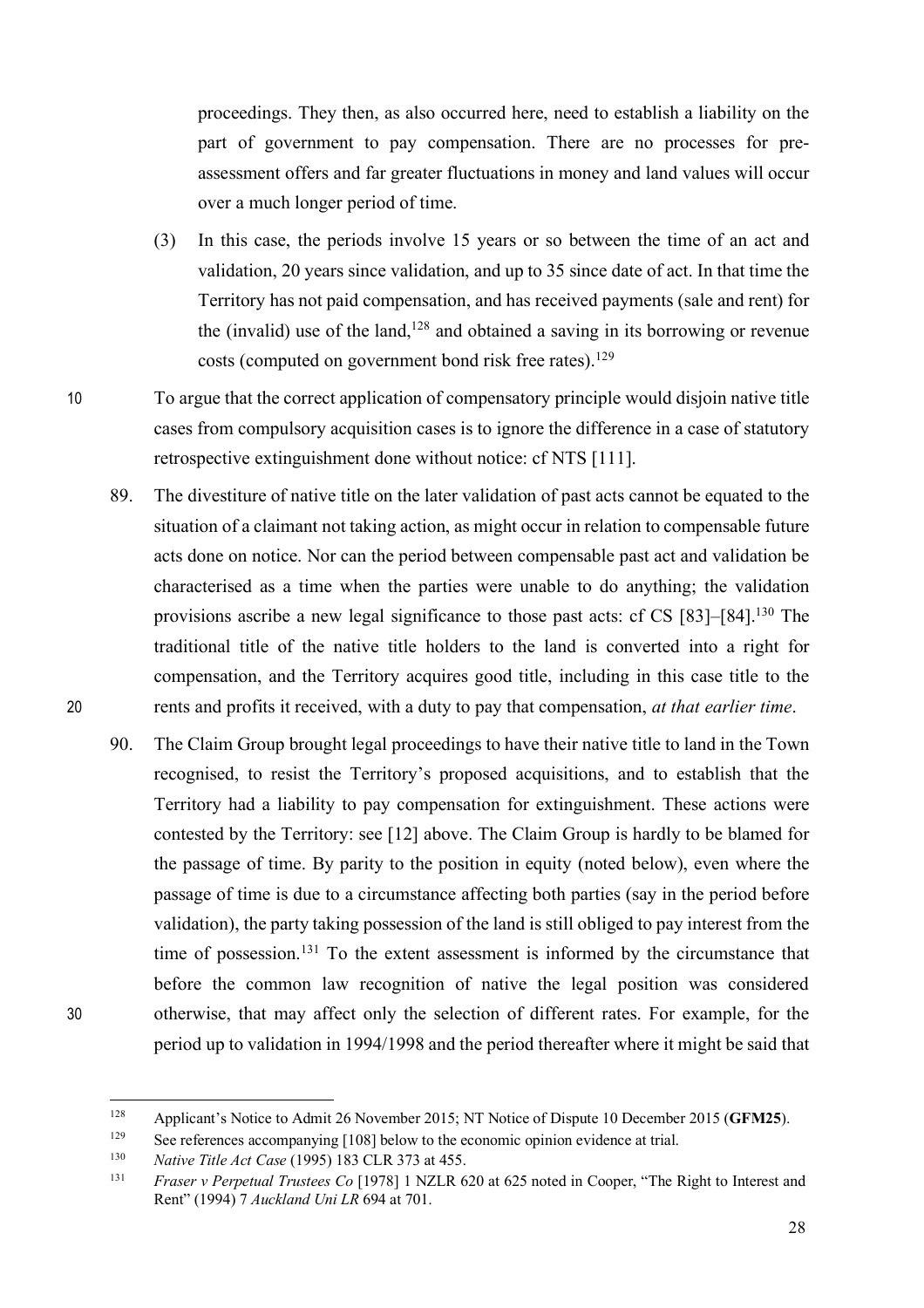time to claim commences to run if, but which is not this case, nothing is done by a claimant group: cf CS [80]. 132

- 91. The Claim Group do not contend that compensation in *all* cases of past compensable acts must necessarily result in an award of interest on the measure advanced here: cf NTS [82]–[84], [111]. Nor can compensation turn on how the NTA generally balances the competing legislative considerations in validating or allowing acts that affect native title: cf CS  $[87]$ – $[91]$ <sup> $[133$ </sup> Here, the claim relates to those parcels the subject of the grants by which the Territory received rents and profits, and assessment involves the respective positions of the Claim Group and Territory in relation to those dealings, and the efforts 10 of the Claim Group to have their rights recognised. If the measure advanced by the Claim Group is appropriate on the facts of this case, then it may well be reasonably expected to be appropriate in similar cases: cf CS [94].
	- 92. Section 51(1) is directed to compensating the effect (extinguishment or impairment) of an act on the native title, but the broader context demonstrates that no narrow approach should be taken. The retrospective validation and extinguishment is legally effective, but that does not erase the historical fact of invalidity and unlawful dispossession, as the Preamble recognises. The force and effect of an act invalid against the native title is recognised from and by reason of the enactment of the satellite State or Territory law.134
- 93. The Claim Group submit that each of the trial Judge and Full Court erred when rejecting 20 the case for compensatory interest on the "risk free" rate by reasoning that equitable principle supporting the measure is not engaged because the acts are treated as valid and that further causal loss other than dispossession is required: TJ [259], [269]–[270] **CAB 165, 168**; FC [178]–[179], [208], [211] **CAB 325–6, 333–4**. 135
	- 94. Here, the question of compensatory interest arises where it is common ground that interest is payable by reference to the equitable principle that the right to interest takes

 <sup>132</sup> Cf FC [209] **CAB <sup>334</sup>** that, in an appropriate case, compound interest might be payable for part of the period (albeit, in that instance, a later part of the period). Compare the approach in *Hieber v Hieber* [1991] 1 NZLR 315 awarding equitable interest (15%) on the unpaid purchase price from date of possession to settlement, and statutory interest (11%) on the unpaid equitable interest thereafter to judgment.

<sup>133</sup> The further point at CS [92] about taxation is a distraction. First, compensation determined under the NTA is not assessable income in the hands of a common law native title holder or prescribed body corporate: *Income Tax Assessment Act 1997* (Cth) s 59.50, definitions of "native title benefit", "indigenous holding entity." Second, compensation for the compulsory acquisition of land, even where the amount determined has a component of interest, has the character of a capital sum: *Commissioner of Taxation v Northumberland Development Co* (1995) 59 FCR 103 at 105–6; *Chong v Fairfield Municipal Council* (1968) 16 LGRA 407 at 412. Third, pre-judgment interest in respect of economic loss is compensation of a capital nature: *Whitaker v Commissioner of Taxation* (1998) 82 FCR 261 at 273, 283. 134 *Native Title Act Case* (1995) 183 CLR 373 at 455.

<sup>135</sup> Contrary to the suggestion at FC [179] **CAB 326** the Claim Group did challenge the conclusion of the trial Judge that retrospective validation precluded engagement of equitable principle: Notice of Cross-Appeal ground [2](3)-(5) **CAB 251-2**.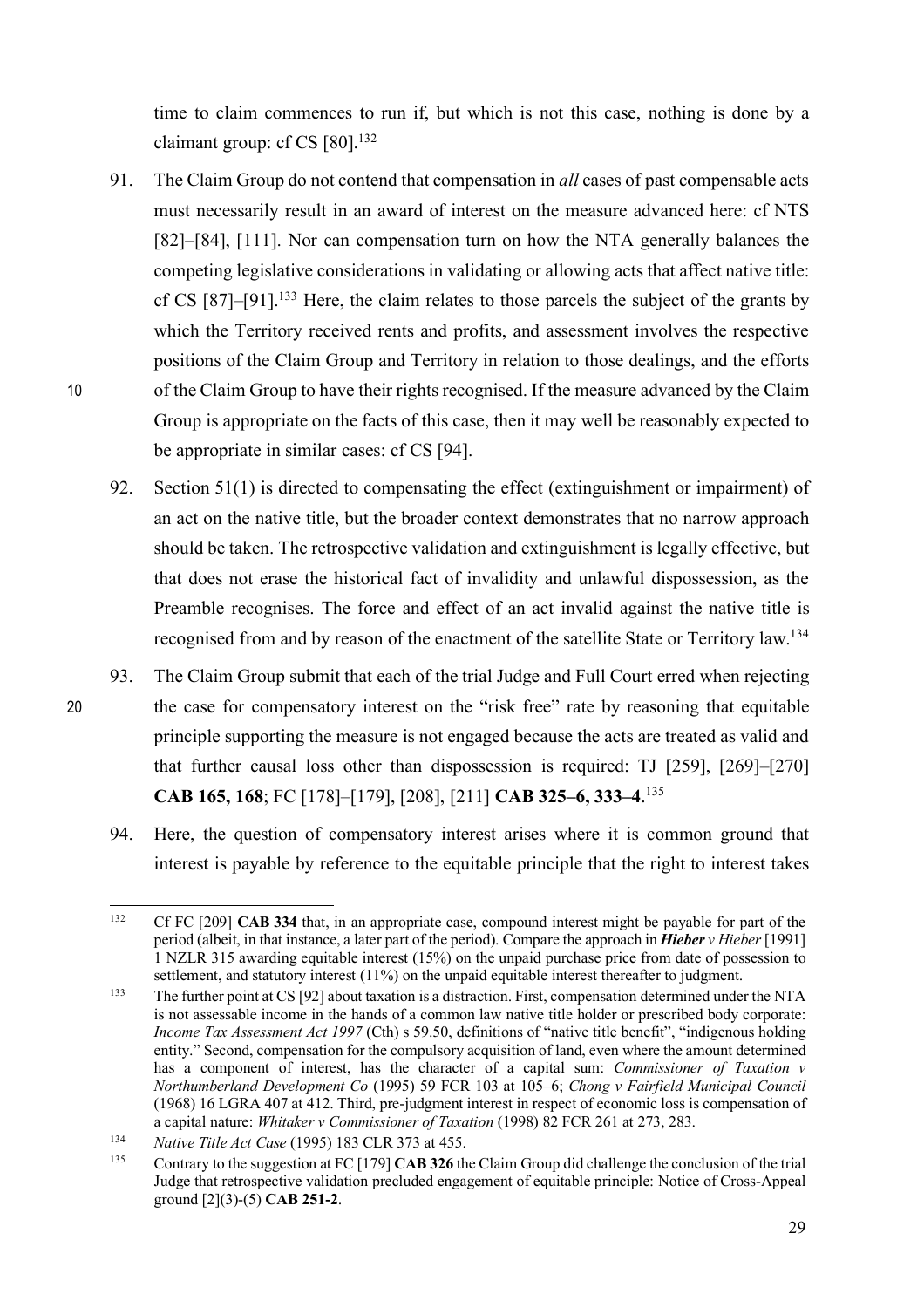the place of the right to possession of the land: TJ [132], [158], [171], [173], [249], [254] **CAB 136, 142, 145-6, 162, 163**; FC [173], [226] **CAB 323, 337**. The judgments below do not, with respect, grasp the root of this principle and why it supports the measure the Claim Group propounds. In contending that interest is not part of compensation (CS [56]), and that the risk free rate is gain based (CS [69]; NTS, [94]), the government parties gloss over the very reason for the principle, namely, that it is *inequitable* for one party to take possession of land, and its rents and profits, without payment.

- 95. **The entitlement in equity:** Absent any contrary statutory indication, moneys payable as compensation for land compulsorily acquired bear interest from the time of 10 dispossession; acquisition establishes a notional relation of vendor and purchaser and in equity the right to interest replaces the right to possession.<sup>136</sup> The equitable principle applies in the case of a compulsory acquisition even though, on acquisition, subsisting interests in the land are discharged and converted to a claim for compensation: eg LAA ss 46, 59. The power to award statutory interest in s 51A of the *Federal Court Act* does not limit the equitable entitlement:  $s$  51A(2)(d). In the case of a compulsory acquisition of land, interest is payable under the principles of equity incidental to a power conferred on a court to determine compensation.137
- 96. In *Marine Board of Launceston v Minister for the Navy* Dixon J reviewed a settled line of authority accepting the rule in equity, derived from vendor and purchaser cases, 20 applied in the compulsory acquisition of land so that the right to payment takes the place of the right to retain possession.138 It is inequitable for the purchaser to retain the purchase money and at the same time take possession of the land unless it pays interest on the purchase money, representing the capital contained in the land.139 If interest exceeds the rents and profits in fact received by the purchaser and the failure to complete is occasioned by the vendor, the court gives the vendor no interest and leaves him in possession of the interim rents and profits. In that way equity ensures that neither party profits from its wrong.140 However, the principle does not require that, in fact, the dispossessed owner has been deprived of, and the other party has received, rents and profits of the land (although here the Territory did). It is not necessary, as the Territory

 <sup>136</sup> *Huon Transport* (1945) 70 CLR 293 at 323-5 (Dixon J), 334-6 (Williams J); *Marine Board of Launceston v Minister for the Navy* (1945) 70 CLR 518 at 527 (Rich J), 531-3 (Dixon J), 534-5 (McTiernan J), 537-8 (Williams J).

<sup>137</sup> *Marine Board* (1945) 70 CLR 518 at 533 (Dixon J), 537-8 (Williams J). 138 (1945) 70 CLR 518 at 531-2; *Inglewood Pulp & Paper Co v New Brunswick Electric Power Commission*  [1928] AC 492 at 499 (PC).

<sup>139</sup> *Huon Transport* (1945) 70 CLR 293 at 323 (Dixon J).

<sup>140</sup> *Esdaile v Stephenson* (1822) 1 Sim & St 122 at 123 [57 ER 49].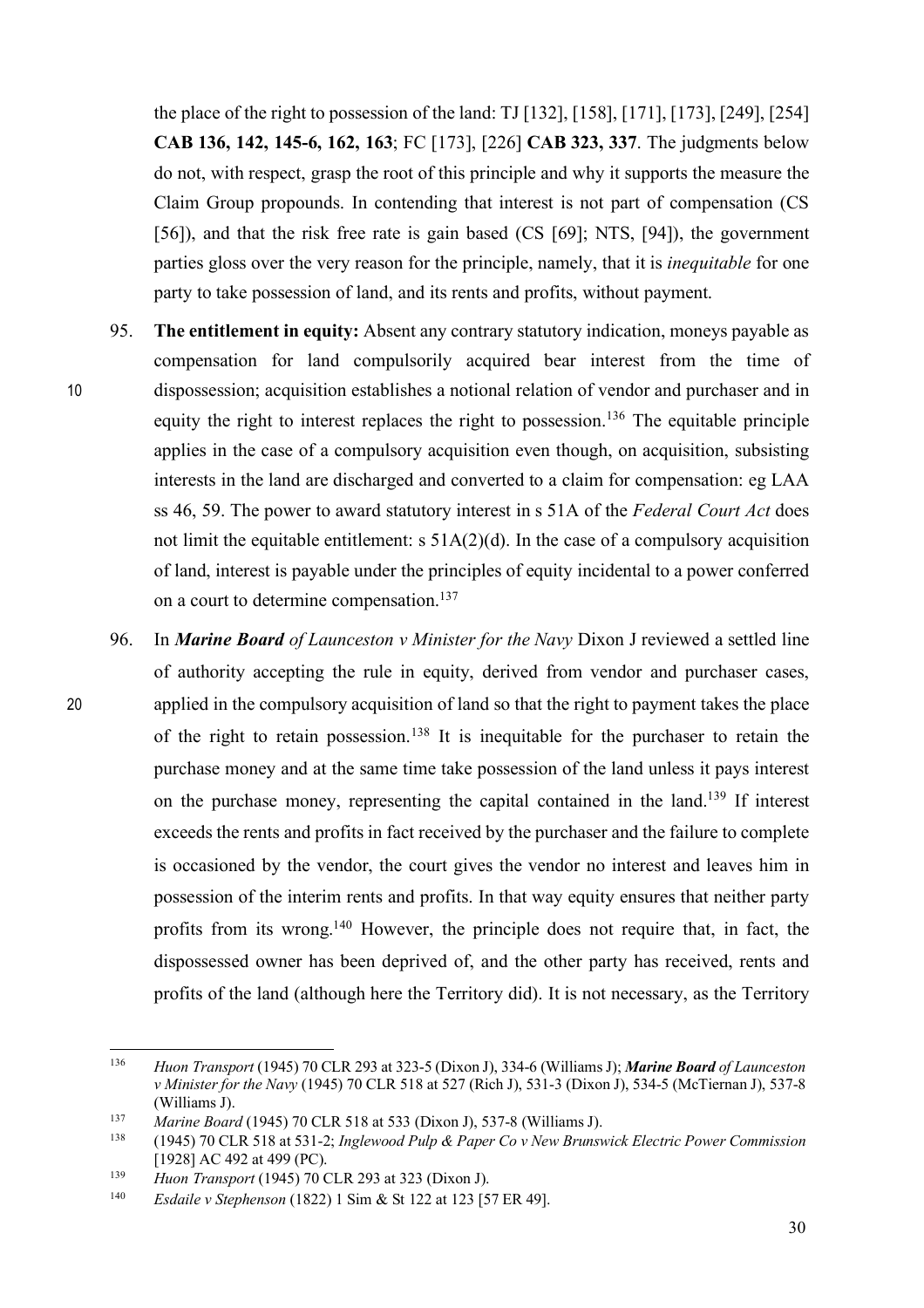argues, that the dispossessed owner be deprived in fact of an "income stream": NTS [85]–[87], [95]. In suggesting a test that equity does not impose in the case of non-native titles, the Territory again overlooks the RDA's protection on terms that native title not be treated differently.

97. The approach in equity, as explained by Lord St Leonards in *Birch v Joy*, is that according to "equity and good conscience": 141

*The parties change characters; the property remains at law just where it was, the purchaser has the money in his pocket, and the seller still has the estate vested in him; but they exchange characters in a court of equity, the seller becomes the owner of the*  10 *money, and the purchaser becomes the owner of the estate. That is the settled rule of a court of equity.*

> The vendor becomes a trustee of the land (and rents and profits) and the purchaser a trustee of the purchase money.<sup>142</sup> This limited trust arises to give effect to their mutual obligations. <sup>143</sup> As the ground of the rule is that the dispossessed party becomes the owner of the money, and the party taking possession the owner of the land, interest does not extend to compensation for injurious affection to the land, and interest is referenced to the material value of the land as a capital and income producing asset.<sup>144</sup>

98. **The place of equitable principle:** The Claim Group claims interest is payable in equity, and on that basis as part of the statutory entitlement in  $s 51(1)$  of the NTA, or on the basis 20 that the equitable principle applies by analogy upon a proper construction of s 51(1) incidental to the statutory power to determine compensation on just terms (being the position accepted by the Territory: NTS [106]). As the entitlement applies in the compulsory acquisition of land even though the interest in land is extinguished on acquisition, native title holders are in no different position to other title holders. In *Mabo (No 2)* Deane and Gaudron JJ foreshadowed this need for adaptation of equitable principles in the case of dealings in land affected by native title.<sup>145</sup> The NTA

 <sup>141</sup> (1852) 3 HLC 565 at 590-1 [10 ER 222 at 233]; cited in *Huon Transport* (1945) 70 CLR 293 at 324 (Dixon J); see also more recently *Harvela v Royal Trust Co* [1986] 1 AC 207 at 236 (Lord Templeman) that "the vendor [is] entitled from the completion date to interest on the purchase money, which in equity belongs to the vendor, and the purchaser ought to be entitled from the completion date to the fruits of the property, which in equity belongs to the purchaser".

<sup>142</sup> *Strahorn v Strahorn* (1905) 5 SR (NSW) 382 at 385 (Simpson CJ); see also *Lysaght v Edwards* (1876) 2 Ch D 499 at 505-7 (Jessel MR): the purchase money being "part of the personal estate of the vendor", and the land "part of the real estate" of the purchaser, results in a "constructive conversion" (at 507).

<sup>&</sup>lt;sup>143</sup> Heydon et al, *Meagher, Gummow & Lehane's Equity Doctrines and Remedies* (5th Ed) at [6-055]; McGhee, *Snell's Equity* (33rd Ed) at [24-002]-[24-003].

<sup>&</sup>lt;sup>144</sup> *Huon Transport* (1945) 70 CLR 293 at 323-4 (Dixon J). Nor are the principles constrained by a common law requirement that is it necessary that the money be a sum due at a date or certain time: *Public Trustee v Schultz* (1964) 111 CLR 482 at 498 (Taylor and Menzies JJ).

<sup>145</sup> (1992) 175 CLR 1 at 113. Although Mason CJ, Brennan and McHugh JJ did not adopt the views of Gaudron and Deane JJ that apart from the RDA and  $s 51(xxxi)$  compensation for valid but wrongful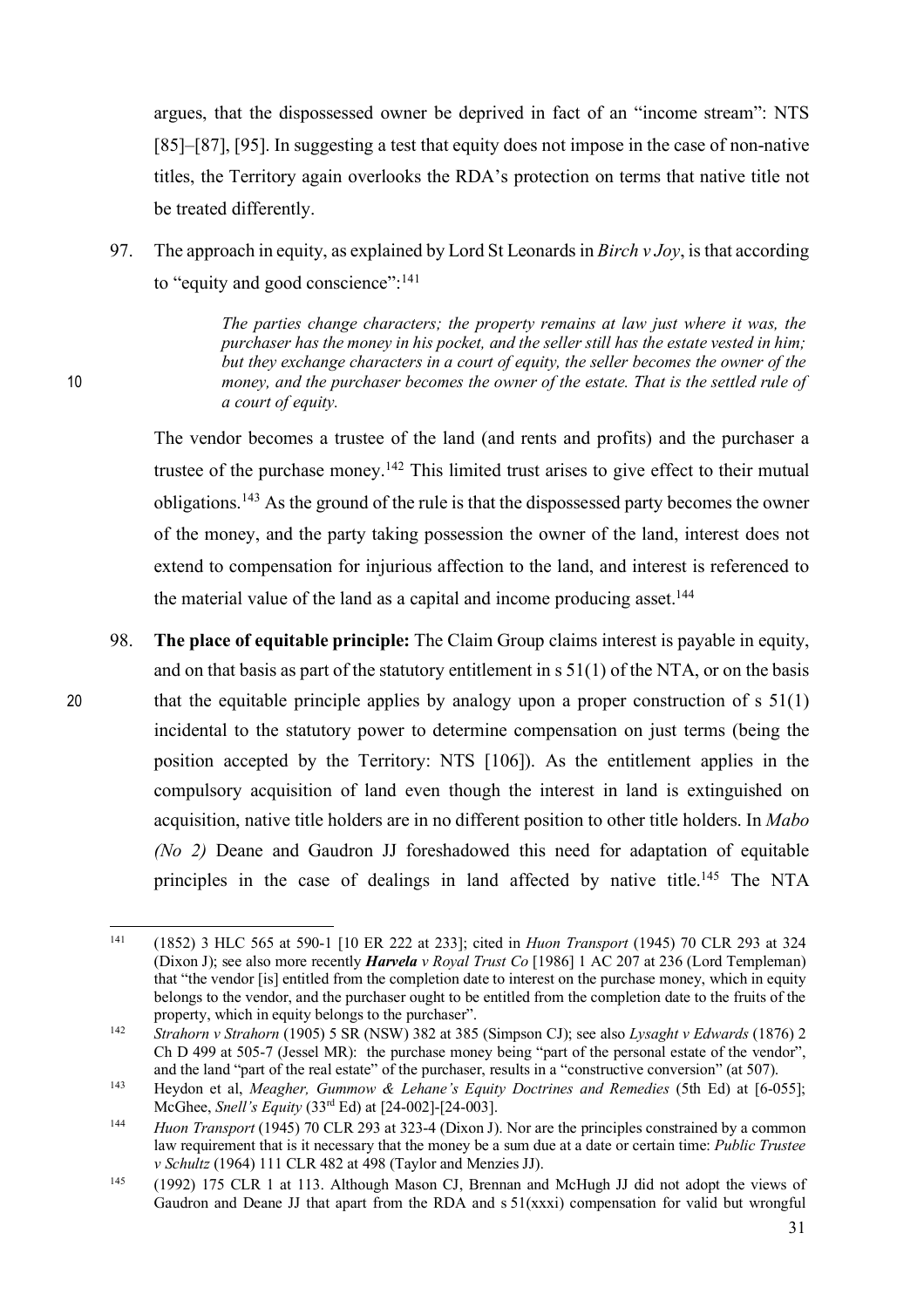acknowledges that in providing that validation does not affect the rights (other than native title rights) of Aboriginal peoples at common law or in equity: par (b) of ss 16(1), 22C, 23D.

- 99. Noting the terms of the statutory entitlement in s 51(1) of the NTA and the effect of assessing loss related back to the time of the retrospective extinguishment, the trial Judge held, correctly, that interest is *part* of compensation, not interest *on* compensation: TJ [132], [158], [171], [173], [249], [254] **CAB 136, 142, 145-6, 162, 163**; FC [173], [226] **CAB 323, 337**. The award of interest by reference to this accepted equitable principle is not simply recompense for delay in the payment of compensation, and is thus not interest *on* compensation, but is rather interest *as* compensation:<sup>146</sup> cf CS [56]; NTS [115]–[121]; QS [41]–[42].
	- 100. The common law's inhibitions over interest as part of an award of compensation never affected equity's preparedness to award where the obligation is to pay money.<sup>147</sup> Interest in equity, on the principles outlined, is the return or consideration or compensation for the use or retention by one person of money belonging to owed to or another. On being in possession and entitled to receive the benefits of the land there is an obligation to pay money on the purchase price (compensation), an obligation that speaks in terms of paying "interest."<sup>148</sup>
- 101. The trial Judge and the Full Court disregarded the circumstances that the Territory had 20 made use of the land, received purchase and rental monies, and made a saving in its borrowing costs, on the footing that the past acts are taken always to have been valid: TJ [259], [270] **CAB 165, 168**; FC [208] **CAB 333**. That misapprehends the basis of the accepted application of equitable principle. What is required (and what is inequitable) is that the acquiring authority has obtained enjoyment of the land and the dispossessed owner has not acquired the enjoyment of the compensation as the price of the acquisition.<sup>149</sup> If the reasoning below were correct, that would provide an answer to an entitlement to interest *per se*, but as Lord Warrington said in *Inglewood Pulp and Paper*

 $\overline{a}$ 

extinguishment by Crown grant would follow, this aspect of their reasons was not doubted, and is consistent with the accepted view that native title will be protected by such legal and equitable remedies as may be appropriate: *Ward* (2002) 213 CLR 1 at [21].

<sup>146</sup> *Bank Nationalisation Case* (1948) 78 CLR 1 at 277-8 (Rich and Williams JJ), 316 (Starke J), 341 (Dixon J). Latham CJ at 228 characterised interest as recompense for delay, but referred back to *Grace Bros v Commonwealth* (1946) 72 CLR 269 where at 281-2 he acknowledged the rule in equity held to be applicable in *Houn Transport* and *Marine Board* and held that a provision limiting the rate of interest may validly impose a limit upon the discretion of the Court in applying the rule.

<sup>147</sup> Edelman, *McGregor on Damages* (20th Ed) at [19-010].

<sup>148</sup> *Commissioner of Taxation v Broken Hill Co* (2000) 179 ALR 593 at [40]-[43] (Full Ct per Hill J)

<sup>149</sup> *Fletcher v Lancashire Railway Company* [1902] 1 Ch 901 at 908 (Buckley J).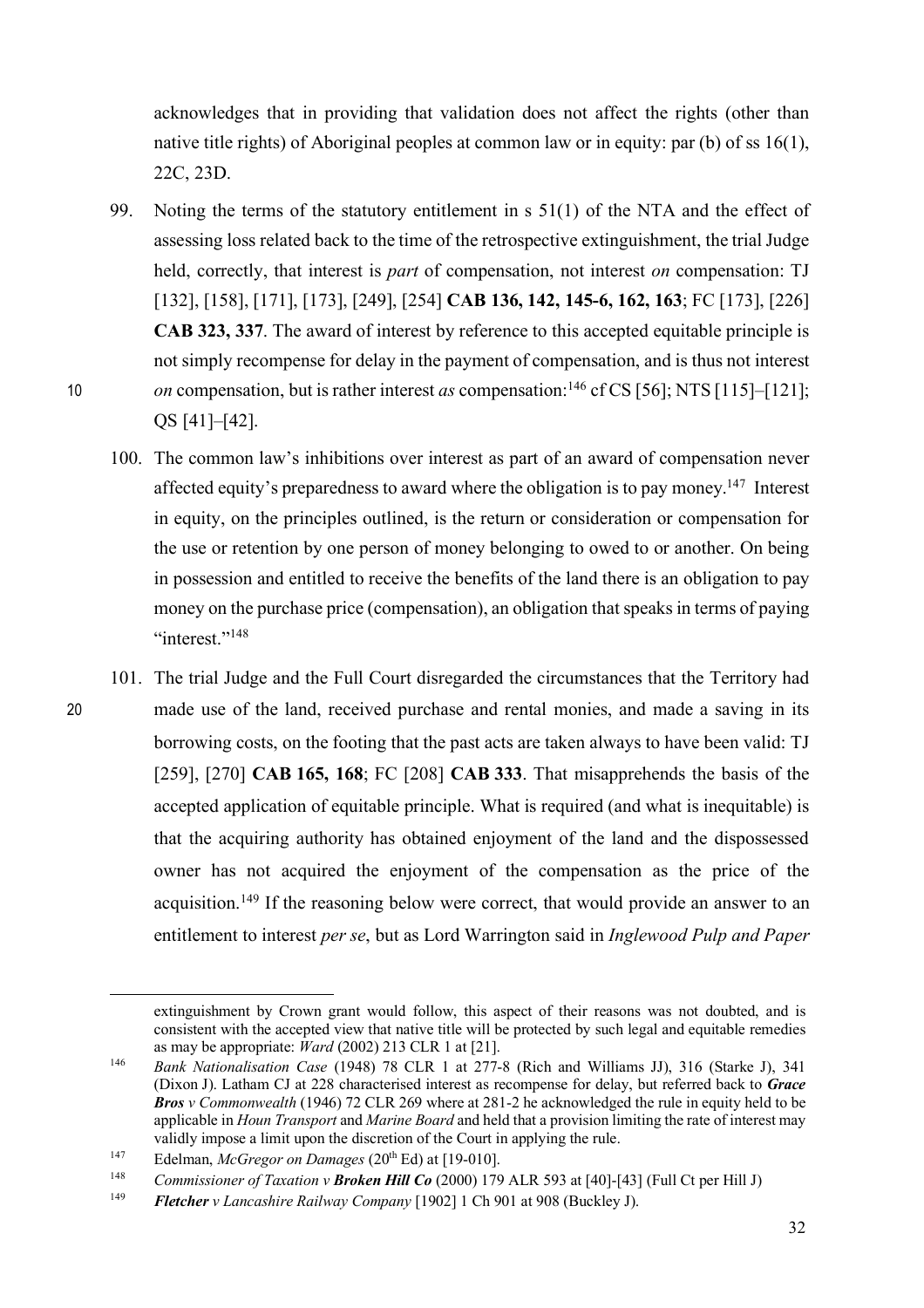*Co v New Brunswick Electric Power Commission*, that an acquisition may be made under legal authority is no reason to deny the obligation in equity to pay interest; the owner is deprived of her or his property in a case of lawful acquisition "as much as in the other."<sup>150</sup>

- 102. Whether payable in equity, or incidental to the statutory power to determine compensation, the measure and rate of interest ought to reflect the underlying rationale that the right to interest replaces the right to possession. The Full Court, however, considered that submissions on the measure and rate of interest needed to give effect to the entitlement were irrelevant, having held that absent treating government as a defaulting fiduciary or a causal link to loss, neither equity nor just terms warranted 10 anything other than simple interest: FC [214] **CAB 334-5**.
- 103. The reasoning overlooks the underlying rationale that the right to interest takes the place of the right to possession because *it is inequitable* for the party in possession to retain both the land (and rents and profits) and the consideration for possession, and that equity treats the party in possession as trustee of the money. The case was not put on the basis of a fiduciary relationship between the Claim Group and the Territory: cf CS [67]; NTS [111]. The contention is that equity imposes an obligation to pay interest, that this applies equally to the consideration for extinguishment on surrender or acquisition, and that this analysis is consistent with considered dicta that obligations may attach in relation to the surrender of native title.<sup>151</sup> In any event, the causal link required to be shown, and what 20 is inequitable by which the obligation in equity arises, is that a party has obtained enjoyment of the land without payment. Indeed, the Full Court relied upon this very principle to reverse the allowance for interest in relation to Lot 47 where native title revived upon the application of s 47B: FC [231] **CAB 339**.
	- 104. **The measure and rate:** What was once termed the "trustee rate" based on conservative investment, in distinction to a higher "mercantile rate",  $152$  was used where a purchaser entered into possession without payment of the purchase price and in cases of compulsory acquisition.<sup>153</sup> Interest is allowed to a vendor by way of equitable compensation and not as matter of commercial valuation of the interest benefit denied to

 <sup>150</sup> [1928] AC 492 at 498-9, quoted in *Marine Board* (1945) 70 CLR 518 at 531-2 (Dixon J).

<sup>151</sup> *Mabo No 2* (1992) 175 CLR 1 at 60 (Brennan J), 88-9, 113 (Deane and Gaudron JJ), 194, 204 (Toohey J); *Wik* (1996) 187 CLR 1 at 96 (Brennan CJ) citing *Guerin v The Queen* [1984] 2 SCR 335 where surrender to facilitate a lease grant imposed on the Crown a trust like duty to deal with the land on behalf of the Indians, and at 390, that compensation be assessed by analogy with principles of trust law: see generally Adkins et al, "Calculating the Incalculable: Principles for Compensating Impacts to Aboriginal Title" (2016) 54 *Alberta Law Review* 351 at 360-71.

<sup>152</sup> See generally, *Hagan v Waterhouse* (1991) 34 NSWLR 308 at 391-2 (Kearney J); *Re Tennant; Mortlock v Hawker* (1942) 65 CLR 473 at 507-8 (Dixon J).<br><sup>153</sup> Battersby, *Williams' Title to Land* (4<sup>th</sup> Ed) at 722 referring to use of 4% pa and *Fletcher* [1902] 1 Ch 901

at 909, a compulsory acquisition case, that 4% pa represents a proper return on purchase money.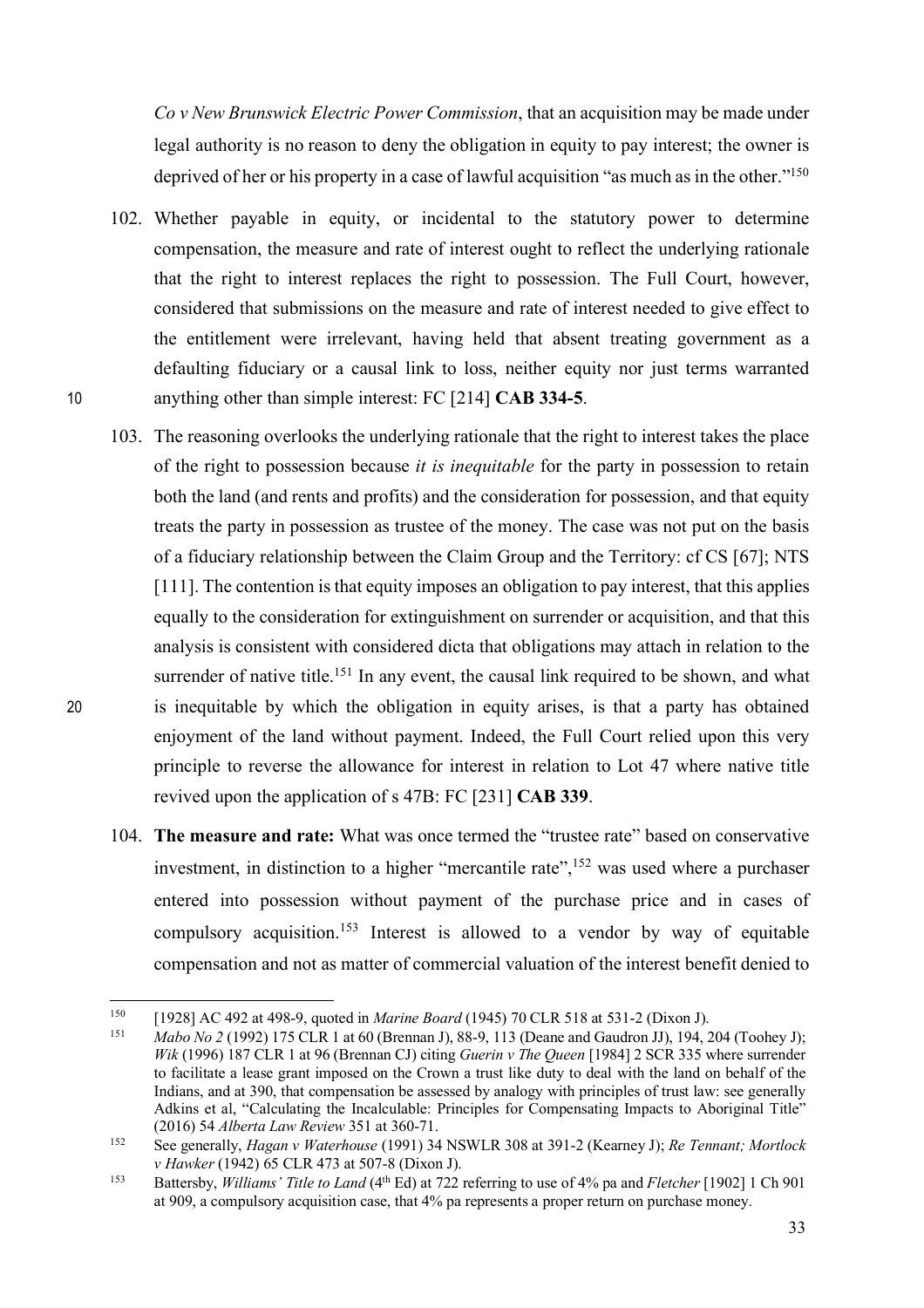the vendor by not having the purchase money.<sup>154</sup> Investment rates applicable to funds in court have been also been used in defaulting purchaser cases.<sup>155</sup>

- 105. As the underlying principle is that the acquiring authority (purchaser) holds the compensation (purchase price) on trust for the dispossessed owner (vendor), and the vendor has a charge or lien over the land to secure payment, the rate of interest to be fixed should represent a fair or mean return which might have been expected over the relevant period on a mortgage or in long-term government bonds.<sup>156</sup>
- 106. The legally correct application of these principles on the economic evidence at trial supports the "risk free" rate. That rate approximates the recompense for dispossession 10 with interest as part of compensation, whereas the rate selected below applies interest on compensation without reference to those principles: cf NTS [91].
- 107. **The evidence on the rate of return:** The economic opinion evidence at trial was that the "risk free rate" is a fair or mean return which a borrower might have expected over the relevant period on long-term government bonds. It is not to the point that the calculation assumes a progressive deposit of each compensation payment for each act, with interest similarly being re-invested year by year: TJ [287] **CAB 171**; CS [75]; NTS [89]; QS [75]. Principle requires a rate that represents a fair or "mean" rate of return over the relevant period. <sup>157</sup> Yields on government bonds have been used in the United States on the basis that the seizure of land is an act by the government by which it substitutes for ownership of land an obligation to pay which is free of the risk of default.158 20
	- 108. The unchallenged opinion evidence of Gregory Houston was that having regard to the relevant period (25 to 30 years) and the level of risk (low), the appropriate measure of yield was provided by 10-year government bonds. The risk free rate, in Mr Houston's opinion, referenced both standpoints of loss by the native title party and gain by the Territory.159 This was a conservative approach, and reflected the borrowing costs of the Territory, as an appropriate proxy for time risk,  $160$  and compounding "is the widely

 <sup>154</sup> *Lawrence v Broderick* [1974] BPR 1 at 7 (NSWSC Holland J) referring to *Re Dawson* [1966] <sup>2</sup> NSWR 211 at 219; 84 WN (NSW) 399 at 410 (Street J); *FH Faulding v Watson* [1969] WAR 63 at 65-6 (Hale J).

<sup>&</sup>lt;sup>155</sup> *Harvela* [1986] AC 207 at 236-7 applying the short term investment rate.<br><sup>156</sup> On defaulting purchasers, see *FH Faulding* [1969] WAR 63 at 66 (Hale J); *Hieber* [1991] 1 NZLR 315 at

<sup>317-9 (</sup>CA); see also *Yong v Nicholson* [1998] ANZ ConvR 5 at 12 (NZCA); *Glaister v Amalgamated Dairies* [2003] 1 NZLR 829 at 857-63.<br><sup>157</sup> *FH Faulding* [1968] WAR 63 at 65-6 (Hale J) in a case of a defaulting purchaser.

<sup>158</sup> *United States v Blankinship* 543 F 2d 1272 (1976) at 1276; on remittal 431 F Supp 403 (1977).

<sup>159</sup> Houston First Report at [3.2.1] (**TFM18** pp 467-8).

<sup>160</sup> Houston First Report at [3.2.1]-[3.2.4] (**TFM18** pp 467-71).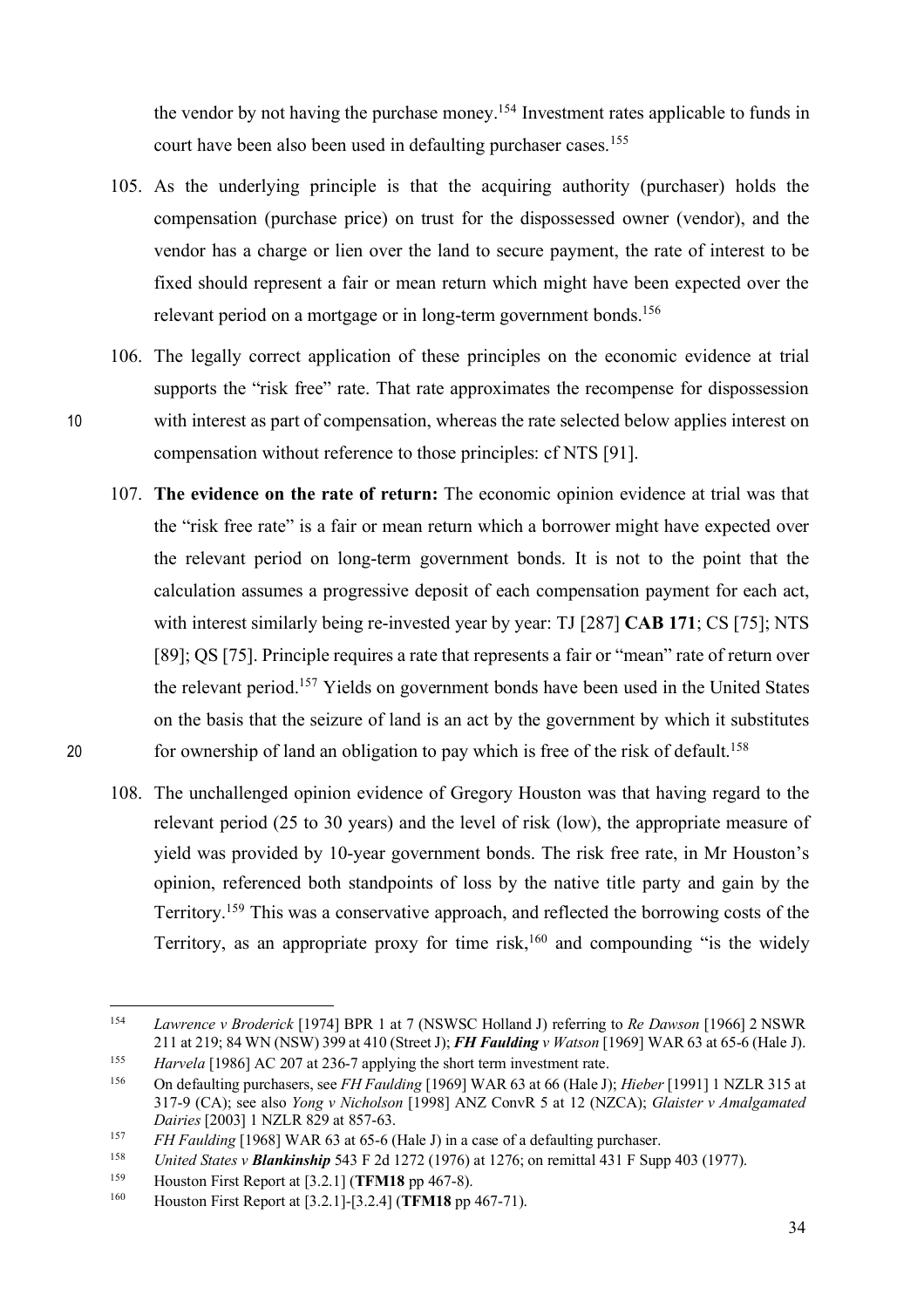accepted standard in finance and economics."161 As government bonds pay yields on a semi-annual basis, Mr Houston calculated interest in half-year periods on a compounding basis.162 The risk free government bond rate is a much lower percentage than the statutory prescribed rate,<sup>163</sup> but over a lengthy period (1980 to 2016), compounding on the lower yield produces a higher overall total. The difference for that period is in the order of \$2.6m on a base market land value of \$640,500.<sup>164</sup>

- 109. **Application of principles to the entitlement under NTA s 51(1):** As noted, in holding that compensation should be assessed at the earlier date of the act when extinguishment is taken to have happened under the statutory scheme, and not at the later date of 10 validation, the trial Judge acknowledged that compensation by way of interest would be needed to achieve fair or just compensation: TJ[132], [171], [173], [254] **CAB 136, 145- 6, 163**. On the facts of this case, the "risk free rate" on government bonds supplies the appropriate rate to meet the entitlement in s 51(1) for compensation on just terms.
- 110. There is no clear and settled High Court authority on whether, *as a general rule*, just terms for the purposes of s 51(xxxi) of the Constitution require interest as part of compensation *in all cases*. <sup>165</sup> There is, however, acceptance that in the absence of any contrary statutory indication, moneys payable as compensation for land compulsorily acquired bears interest from the date of dispossession in accordance with equitable principle.<sup>166</sup> That informs the statutory "just terms" entitlement conferred by s 51(1) of 20 the NTA and, as the Territory accepts (NTS [121]), is consistent with interest being part of the entitlement. The Claim Group submits that this also informs why the "risk free" rate, and not simple statutory interest, supplies the measure and rate that is most likely to approximate just terms. In that respect, two related points are to be taken from the standard of fairness or fair dealing between a dispossessed owner and government.<sup>167</sup>

 <sup>161</sup> Houston First Report at [3.2.4] (**TFM18** <sup>p</sup> 471). Thus compounding "reflects economic reality": *Sempra Metals v IRC* [2008] 1 AC 561 at [35], [41] (Lord Hope). Likewise, see *Bank of America Canada v Mutual Trust Company* [2002] 2 SCR 601 at [44] (Can Sup Ct) that the "common law now incorporates the economic reality of compound interest<sup>3</sup>; cited in *Easterday v Western Australia* [2005] WASCA 202 at [7]; *GEC Marconi Systems v BHP Information Technology* (2003) 128 FCR 1 at [1126].

<sup>162</sup> Houston Second Report at [3.3] **CFM12** p 382-4).

<sup>163</sup> Houston Second Report Table 11 (**CFM12** p 395-7).

<sup>164</sup> Houston Second Report Tables 2 and 4 (**CFM12** pp 388, 392) using 100% of the land valuation by Ross Copland accepted by the trial Judge as the base for the 80% market sale value award (Reasons [463] **CAB 213**), being the base value used in the notice of cross-appeal, order [2](1)-(2) **CAB 251**.

<sup>165</sup> *Bank Nationalisation Case* (1948) 76 CLR 1 at 228 (Latham CJ), 277 (Rich and Williams JJ), 316 (Starke J), 343 (Dixon J).

<sup>166</sup> *Bank Nationalisation Case* (1948) 76 CLR 1 at 277-8 (Rich and Williams JJ); *Marine Board* (1945) 70 CLR 518 at 529 (Starke J), 531-2 (Dixon J), 534-5 (McTiernan J), 537 (Williams J).

<sup>167</sup> *Nelungaloo* (1948) 75 CLR 495 at 569 (Dixon J).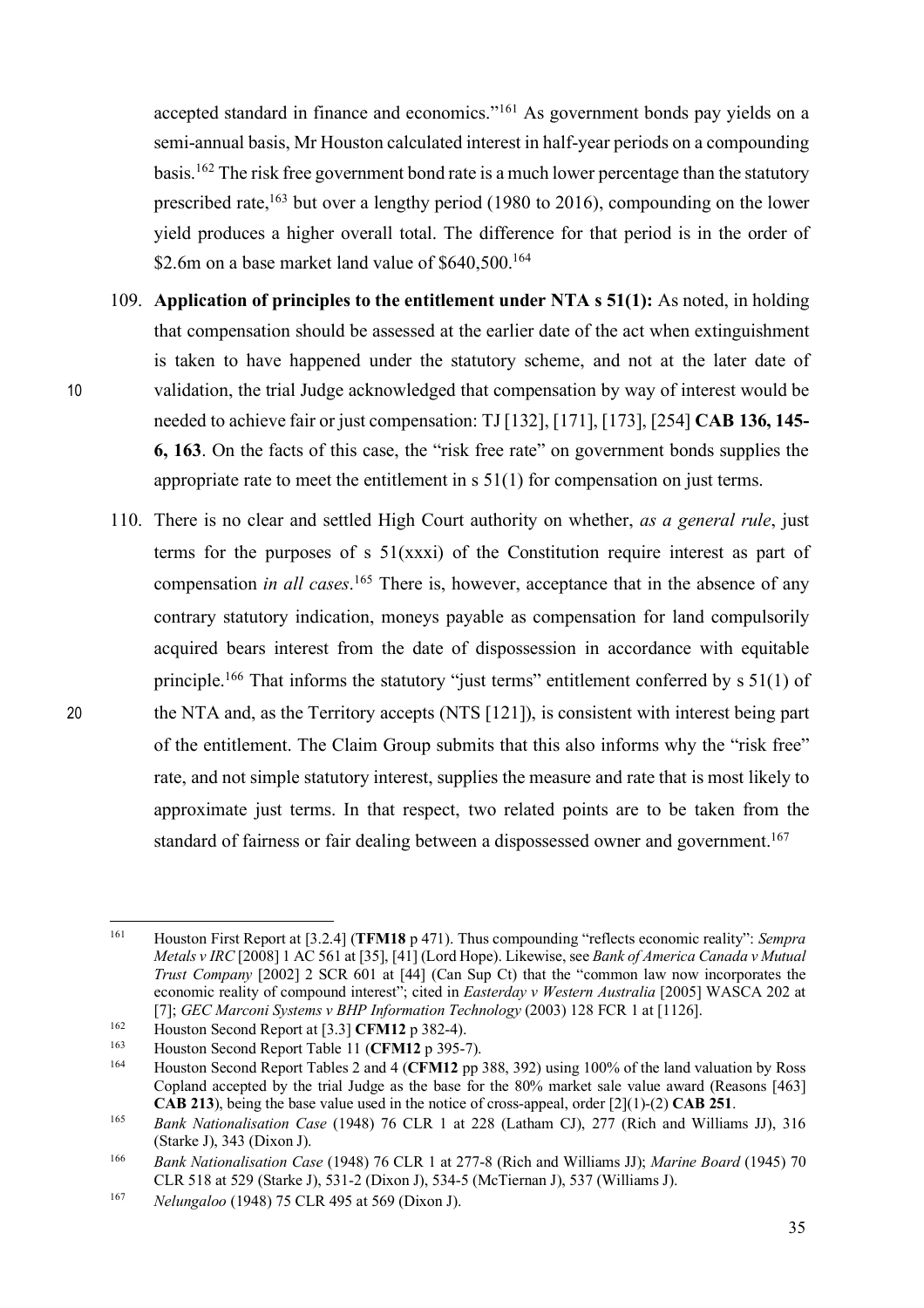- 111. The *first* is that equitable treatment is inherent in the notion of just terms. The conception of just terms as fairness matches the concern of equity when awarding interest to insist upon fair dealing between the parties.<sup>168</sup> Something offends just terms if it is "inequitable."169 It is inequitable (unfair) that government retain both the compensation money and the land. Simple interest unfairly favours government where, as here, there is a lengthy period (which includes times of high inflation),  $170$  including a lengthy time where the claimant seeks recognition of the infringed rights, and where government gains by saving on its borrowing costs that are computed on a compound basis,<sup>171</sup> as well as having the benefit of rents and profits of the land. That result would not conform to the 10 notion of just terms, which is concerned with fairness. In addition to rents and profits received at the time of the acts over 1985 to 1996 (around \$200,000) the Territory gains in its savings on borrowing costs (around \$2m) if only simple interest is allowed from the date of the acts:<sup>172</sup> cf NTS [87]. The Attorney-General for Queensland characterises the Territory as "passive in any enrichment", but that affords no reason not to use a rate that addresses that circumstance of enrichment. 173
- 112. *Second*, just terms prima facie requires assessment of compensation by reference to the time of acquisition. Although the correlation need not be exact, any disparity that is arbitrary will offend just terms. <sup>174</sup> There is over a decade between past act (1980) and retrospective validation (1994/1998). The trial Judge accepted, correctly, that this is why 20 an award of interest was necessary to provide just terms compensation. The equitable principle imposing an obligation of interest addresses the unfairness of receiving the benefit of property without contemporaneous payment.<sup>175</sup> The statutory scheme of retrospective validation is that as and from the enactment of the Territory law validating

 <sup>168</sup> *Nixon v Furphy* (1926) 26 SR (NSW) 409 at 414 (Long Innes J).

<sup>169</sup> *PJ Magennis v Commonwealth* (1949) 80 CLR 382 at 418 (Williams J).

<sup>170</sup> See interest rates over the period in Table 11, Houston Second Report (**CFM12** pp 395-7).

<sup>171</sup> Houston First Report at [3.2.1] (**TFM18** pp 467-8) reflecting that governments have lower borrowing costs, as recognised in *Blankinship* 543 F 2d 1272 (1976) at 1276; *Sempra Metals v IRC* [2008] 1 AC 561 at [49] (Lord Hope), [128] (Lord Nicholls).

<sup>172</sup> Houston Second Report, Pt A1 Table 2 (simple interest on Practice Note rate) and Table 4 (compound interest at risk free rate) (**CFM12** pp 388, 392). The Full Court thus erred in holding that there was no evidence as to the Territory's borrowing costs: FC [210] **CAB 334**.<br>
Compare in a case of "passive breach" of trust, ie a failure to do something that a prudent trustee ought to

have done, see *Bartlett v Barclays Bank Trust Co Ltd (No 2)* [1980] 1 Ch 515 at 546 interest payable at short-term investment rate, with a proportion added to the capital to maintain the value of the corpus.

<sup>174</sup> *Grace Bros* (1946) 72 CLR 269 at 279 (Latham CJ), 285 (Starke J), 291-2 (Dixon J); *PJ Magennis* (1949) 80 CLR 382 at 403 (Latham CJ), 418-9 (Williams J, Rich J agreeing), 428-9 (Webb J).

<sup>175</sup> *Broken Hill Co* (2000) 179 ALR 593 at [43] (Full Ct per Hill J) referring to *International Railway Co v Niagara Parks Commission* [1941] AC 328 at 345; *Public Trustee v Schulz* (1964) 111 CLR 482 at 498, *Harvela* [1986] 1 AC 207.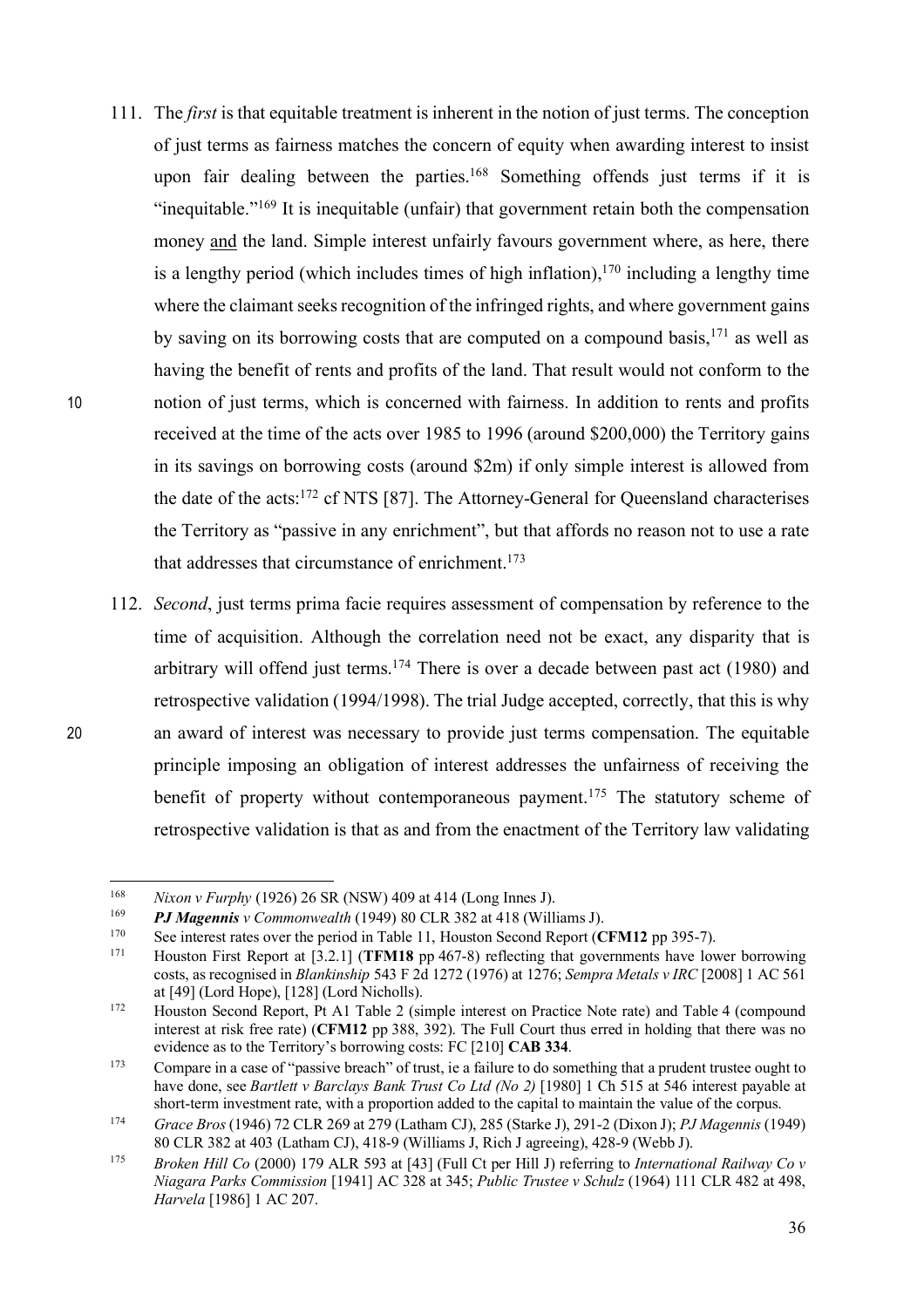the acts (1994/1998), such acts were then given force and effect they did not have previously.176 As the evidence on changes in value of the land between the time of compensable act (1980 onwards) and validation (1994/1998) shows,<sup>177</sup> the statutory relation back keeps the value of the land down at that anterior point in time.

- 113. Use of the risk free rate measure does not focus impermissibly upon the gain by the Territory. The borrowing costs of the Territory are commensurate with the measure of interest on long term government bonds, which is consistent with the measure in equity: see [104] above. This is a *proxy* for the relevant loss consistent with the applicable measure. It is accepted that the Claim Group did suffer some loss in the nature of interest 10 by the Territory not paying compensation; there is no reason why it should not be valued by reference to use of the retained money by the Territory.<sup>178</sup> Notional loss and gain are two sides of the one coin, and the "risk free" rate measures, in a broadly just manner, the proper rate as a guide to the value of the loss during the period.<sup>179</sup>
	- 114. In equity, where a broad approach is taken, there is no sustainable reason for limiting the availability of compound interest artificially in a way which may prevent the court doing equity.<sup>180</sup> The underlying informing principle here is that government is required to offer the former owner interest to do equity.<sup>181</sup> There is no apparent reason why a statutory entitlement to just terms compensation should be narrower.

# **C. Intangible Loss: NT Appeal grounds 4.1–4.4; Commonwealth Appeal grounds 4(a)–** 20 **(c), 5, 6, 7(a)–(d), 8**

115. The government parties advance a number of grounds, with sub-grounds, challenging the trial Judge's assessment, upheld by the Full Court, of the intangible effects of the extinguishment of the traditional rights of the Ngaliwurru and Nungali Peoples to live on and use their land for material, cultural and spiritual purposes. The grounds are various and overlapping, but broadly may be seen as alleging failure by the trial Judge to have regard to particular factual matters said to be relevant to assessment.

<sup>&</sup>lt;sup>176</sup> *Native Title Act Case* (1995) 183 CLR 373 at 454-5, 470.<br><sup>177</sup> See land values over the period in [7.4] of Copland valuation report (**TFM16** pp 413-5).

<sup>&</sup>lt;sup>178</sup> Compare in the case of proof of some loss caused by defaulting trustees or fiduciaries the presumption as to extent of loss as the highest value: Heydon et al, *Meagher, Gummow & Lehane's Equity Doctrines and Remedies* (5th Ed) at [23-260]-[23-325].

<sup>179</sup> Cf *Heydon v NRMA (No 2)* (2001) 53 NSWLR 600 at [22]-[23] (CA).

<sup>180</sup> *Hungerfords v Walker* (1989) 171 CLR 125 at 148 (Mason CJ and Wilson J), cited in *SCI Operations v Commonwealth* (1998) 192 CLR 285 at [74] by McHugh and Gummow JJ when referring to equity decreeing compound interest for money obtained and retained by fraud and money withheld and misapplied by a trustee, which in *Hungerfords* were given as examples of the broad approach of equity to award interest, including compound interest, when justice so demands.

<sup>181</sup> *SCI Operations* (1998) 192 CLR 285 at [75] (McHugh and Gummow JJ).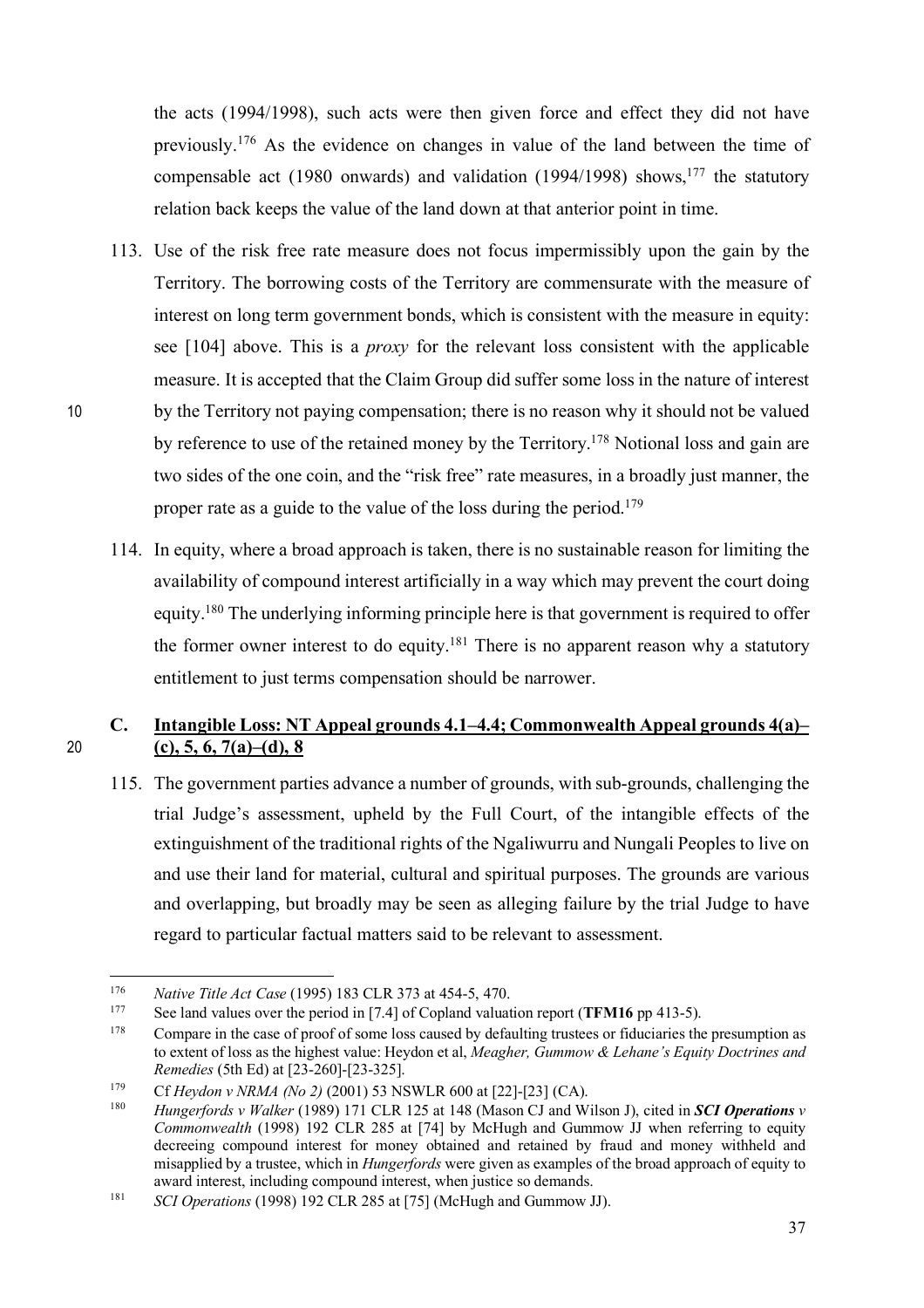- 116. **Appellate constraints:** The constraints on review of findings on non-pecuniary loss are greater than the usual constraints about other findings of fact given the evaluative nature of assessment turning on matters of impression rather than definite fact. An appeal court will not interfere with an assessment by a trial judge unless it is shown that the judge acted on a wrong principle or a misapprehension of the facts, or for some other reason the assessment is a wholly erroneous estimate of the loss. A trial judge, unlike a jury, states reasons, but that cannot obscure the fact that assessment results from observation of the claimant, and judgment of the effects on the claimant derived from inference. The fact that an appeal court may assess loss at a greater or lesser sum had it been in the 10 position of the trier of fact is not a sufficient reason for interfering. What must be demonstrated is material error by which the assessment can be said to be wholly erroneous.182
- 117. *Manifest excess:* To contend that an award is manifestly excessive invokes the last of the bases for appellate review in *House v The King*<sup>183</sup> that the assessment is self-evidently wrong as involving *manifest* excess.<sup>184</sup> This assumes a standard against which the award can be measured, but judges as well as juries hold differing views as to what might be a proper sum even when they do not materially differ as to the nature, extent and consequences of the loss.185 The point is illustrated here by the rival substitute figures on the appeals: the Territory, 10% of economic loss equalling \$93,848 (NTS [162]); the 20 Commonwealth, \$230,000 as the bottom of a range of \$5,000 to \$20,000 per parcel: CS [150] referring to FC [358] **CAB 370**.
	- 118. An assessment of intangible loss is not capable of mathematical precision.186 The standard depends on a judgment of what is reasonable. That measure, not being supplied by the collective wisdom of a jury, must be distilled from within transactions of the law, not by any external standard supplied by transactions within a market. That permits some comparison of assessments of non-pecuniary loss in different kinds of cases.<sup>187</sup> The task by the trier of fact is to determine a reasonable amount of money to compensate for what are incalculable imponderables, in relation to which there will be a large element of evaluation and necessary latitude for human reaction.<sup>188</sup>

 <sup>182</sup> *Miller v Jennings* (1954) 92 CLR 190 at 194-7 (Dixon CJ and Kitto J); *CSR Readymix v Payne* [1998] 2 VR 505 at 508-9 (Winneke P).

<sup>183</sup> (1936) 55 CLR 499 at 504-5 (Dixon, Evatt and McTiernan JJ).

<sup>184</sup> *Rogers v Nationwide News* (2003) 216 CLR 327 at [62]-[64] (Hayne J; Gleeson CJ and Gummow J agreeing).

<sup>185</sup> *Australian Iron and Steel v Greenwood* (1962) 107 CLR 308 at 322 (Windeyer J).

<sup>186</sup> *Srbinovski v Americold Logistics* [2015] VSCA 139 at [42] and the cases collected at fn (10).

<sup>187</sup> *Rogers* (2003) 216 CLR 327 at [67]-[68] (Hayne J).

<sup>188</sup> *Moran v McMahon* (1985) 3 NSWLR 700 at 707-8 (Kirby P); *CSR* [1998] 2 VR 505 at 508-9.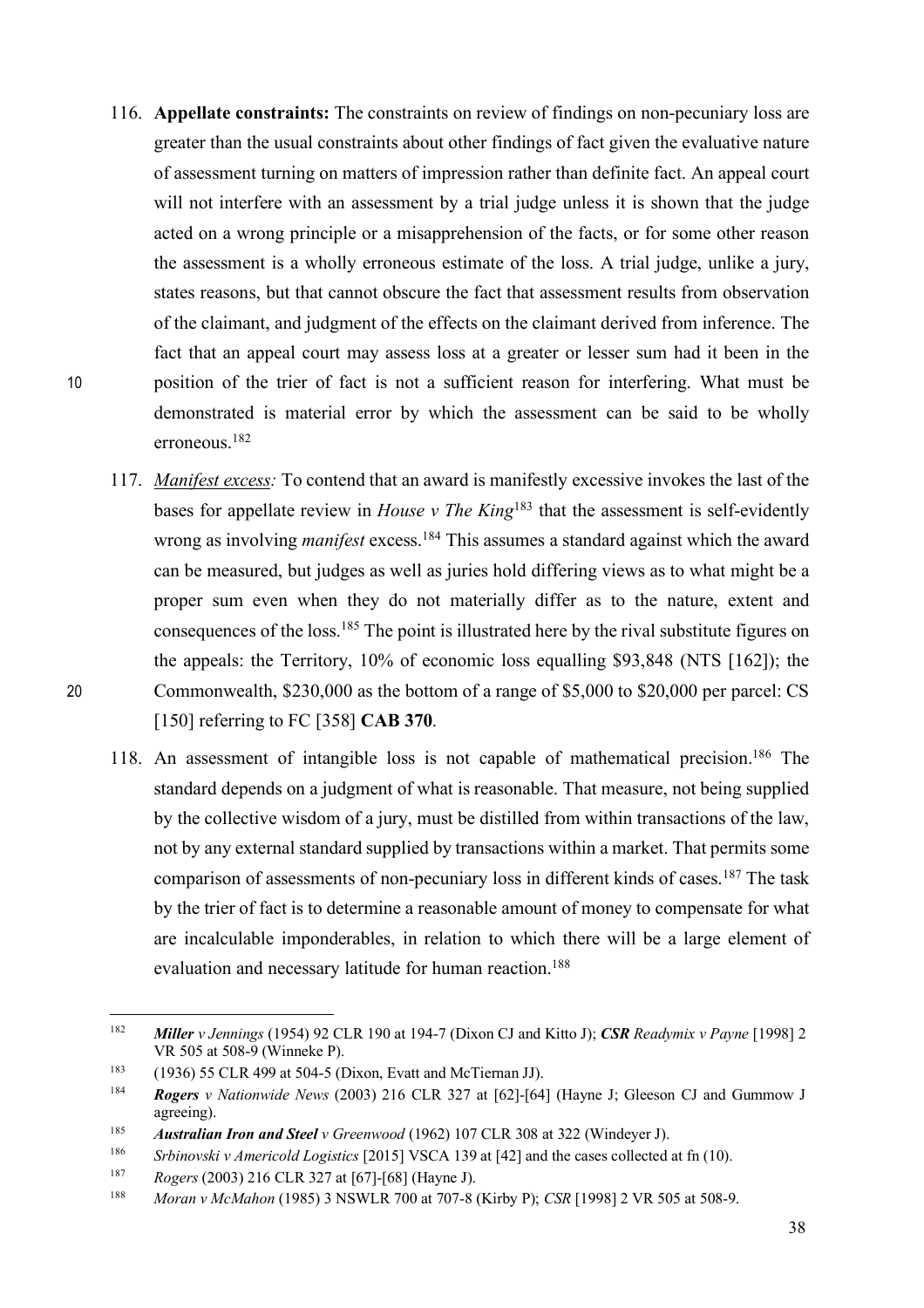- 119. *Constraints in native title hearings:* These are equally well known. The appeal court has neither seen nor heard the witnesses. Citing passages in the evidence which appear to contradict particular findings to invite an appeal court to re-evaluate the evidence before a trial judge is impractical. Considerable caution is appropriate before an appeal court can infer that crucial evidence was not evaluated and necessary findings of fact not made.189
- 120. **Evidence and findings:** The trial Judge heard evidence on country from claimants required for cross examination (Alan Griffiths, JJ (since deceased), Josie Jones, Chris Griffiths), and restricted men's evidence on country (Alan Griffiths, JJ, Chris Griffiths), 10 and inspected the claim area.<sup>190</sup> The witnesses were senior members of the native title community,<sup>191</sup> who had also given evidence in the earlier native title proceedings, again including restricted men's evidence. Pursuant to s 86 of the NTA the trial Judge received the claimant witness statements (in chief) and the transcript of their oral evidence from the earlier native title proceedings.<sup>192</sup>
	- 121. The trial Judge heard evidence by the anthropologists called by the Claim Group, Dr Palmer and Ms Asche, and by the Territory, Prof Sansom,<sup>193</sup> who had also given evidence in the earlier native title proceedings, including, in the case of Dr Palmer, restricted evidence. Pursuant to s 86 of the NTA the trial Judge received the anthropological reports and transcript of the evidence from the earlier proceedings. 194
- 20 122. Having received evidence from the earlier proceedings, including that of the witnesses his Honour saw and heard, the trial Judge adopted the findings in the earlier proceedings on that evidence under s 86 of the NTA.195 That evidence included findings about the

 <sup>189</sup> The cases are collected in *Banjima People v Western Australia* (2015) 231 FCR 456 at [58] (Full Ct).

<sup>190</sup> Inspection orders and program (**GFM3**); transcript of (open) evidence 8-9 February 2016 (**GFM29-30**, **CFM14-17**): transcript of (*restricted*) evidence 9 February 2016 (**CFM23** in redacted form): drawing in *restricted* hearing by Christopher Griffiths (ex A9 [*not reproduced*]).

<sup>191</sup> See evidence in chief per affidavits Alan Griffiths, JJ (deceased), Lorraine Jones (not cross examined) (**TFM1, CFM1-2**), witness statements Josie Jones, Roy Harrington (not cross examined) (ex A8-9, A13 **GFM10, 13, 15**; **CFM8**).

<sup>192</sup> Transcript of (open) evidence (ex A2 [*not reproduced*]); witness statements Alan Griffiths (and paintings), Josie Jones, Lorraine Jones, JJ (deceased), Christopher Griffiths, PJ (deceased), Sammy Darby, Georgie Jones, Deborah Jones, JL (deceased), Doris Paddy, WG (deceased), Roy Harrington (ex A3-A7, A20-A29 (**GFM 8-9, 15-20**; **TFM 4-7, 9-11**). Transcript of *(restricted*) evidence Alan Griffiths and JJ (deceased) (ex A35 [*not reproduced*]). Also received under s 86, report and evidence in Timber Creek Land Claim made under the *Land Rights Act* (ex A33 **GFM22**, ex A34 [*not reproduced*]).

<sup>193</sup> Transcript of evidence 22-23 February 2016 (**CFM23**); report Dr Palmer and Ms Asche 2012 (ex A14 **CFM9** & **GFM14** (appendices)), *restricted* report Dr Palmer 2016 (ex A41, **CFM22** in redacted form); report Prof Sansom 2015 (ex NT7 **GFM23**). 194 Transcript of (open) evidence Dr Palmer and Ms Asche (ex A2 **[***not reproduced*]); transcript of (*restricted*)

evidence Dr Palmer (ex A35 [*not reproduced*]); Dr Palmer and Ms Asche (open) reports (ex A30 **GFM21**, ex A31 [*not reproduced*]); Dr Palmer (*restricted*) report (ex A32 [*not reproduced*]).

<sup>195</sup> Pursuant to the Applicant's Notice of Findings and Evidence to be Adopted and Received under s 86 filed 2 November 2015 **GFM6**. The Applicant's Further Notice of Evidence on the Claim for Non-Economic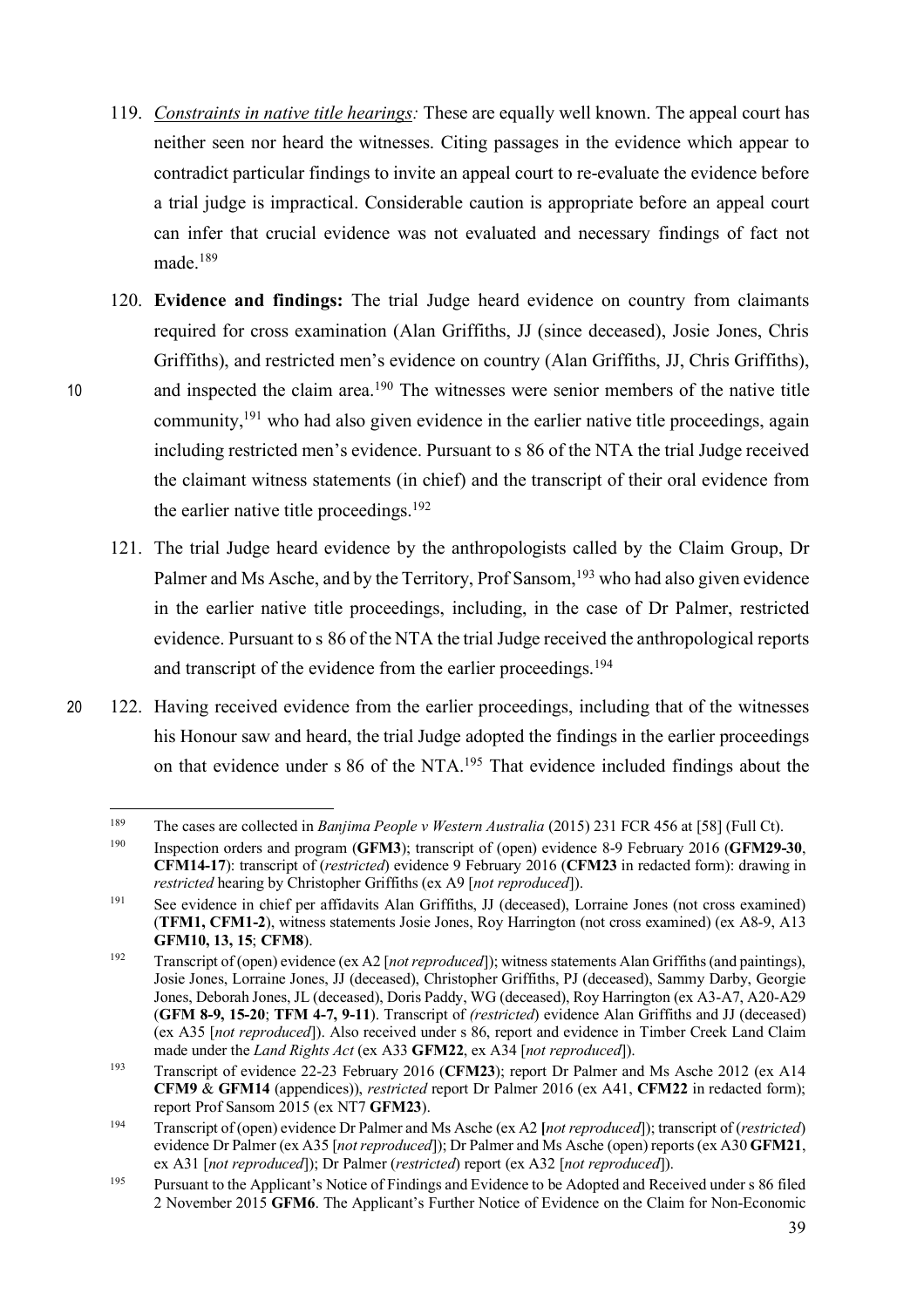belief systems of the native title community, and the value of their ritual and traditions, including that revealed by the restricted men's evidence in the earlier proceeding: TJ [329]–[332] **CAB 180-1**.

123. The trial Judge summarised the approach to assessment in the following terms:

*It is … a matter for the Court to consider questions of causation, the nature of the claimed loss, the evidence before the Court, including the greater spiritual significance of certain places within traditional country, and the effects of the compensable acts, the nature and extent of intangible loss and the extent of traditional country affected.* (TJ [315] **CAB 177**)

- 10 His Honour then elaborated upon those matters by reference to: the communal nature and content of the traditional laws and customs; identification of relevant compensable intangible effects; the extent to which other land remained available and the effects of non-compensable acts; the need to ascertain (as a matter of causation) non-economic effects confined to the compensable acts; the issue of comparative significance of different areas of country; and impairment of attachment in relation to country in and around the specific location of compensable acts: TJ [316]–[327] **CAB 177-80**.
- 124. The trial Judge then set out his findings on the evidence: TJ [328]–[367] **CAB 180-91**. His Honour found that the expert anthropological opinions of Dr Palmer and Ms Asche about rights and duties under Ngaliwurru-Nungali custom, including that protecting land 20 is a way of protecting oneself, that sites need to be understood as "meta-place", and that Dreaming imbued sites in the Town with spirituality, was supported by the primary evidence of the claimant witnesses: TJ [337] **CAB 182-3**. His Honour found that:

*The evidence given by the traditional owners was strong and compelling. The beliefs expressed were genuinely held and demonstrated a deep connection to country.* (TJ [348] **CAB 186**)

125. The trial Judge found that the evidence from the claimants, supported by the evidence of Dr Palmer and Ms Asche, was of loss that caused "emotional, gut-wrenching pain and deep or primary emotions … accompanied by anxiety": Reasons [350], [352] **CAB 187**. His Honour referred to examples in the evidence relating to *wirip ngalur katpan* (the rear 30 of Lot  $20^{196}$  and *kulungra* (an area that includes water tanks on Lot  $70$ ):<sup>197</sup> TJ [350]-

 $\overline{a}$ 

Loss filed 10 September 2015 set out the findings on loss sought in reference to the evidence in the earlier proceedings **GFM5**. See TJ [68] **CAB 118**.

<sup>196</sup> Waterhole behind Timber Creek Wayside Inn, final resting site of the Dingo, *Wirrip* myth line: see item 162 1984 Site List ex SW3 affidavit Simon Watkinson **TFM2C**. See location of act 2/Lot 20 and act 49/Lot 79 on map of compensable acts (MFI A48 **CFM13**) and tenure maps (ex NT3 **GFM27**).

<sup>197</sup> A broad pocket of a large hunting and foraging area: TJ [370] **CAB 192**; see item 35 1984 Site List ex SW3 affidavit Simon Watkinson **TFM2C**. On the referenced 1:000,000 map the points given equal an area of 1.5km x 400m. The area has a relationship to *winan* (TJ [353] **CAB 187**; JJ (deceased) T39 (**CFM15**, p 427) which has an open secular trade dimension and a restricted ritual aspect: Dr Palmer *restricted* report 2015: (ex A41 **CFM22** in redacted form). This area overlaps or abuts the cemetery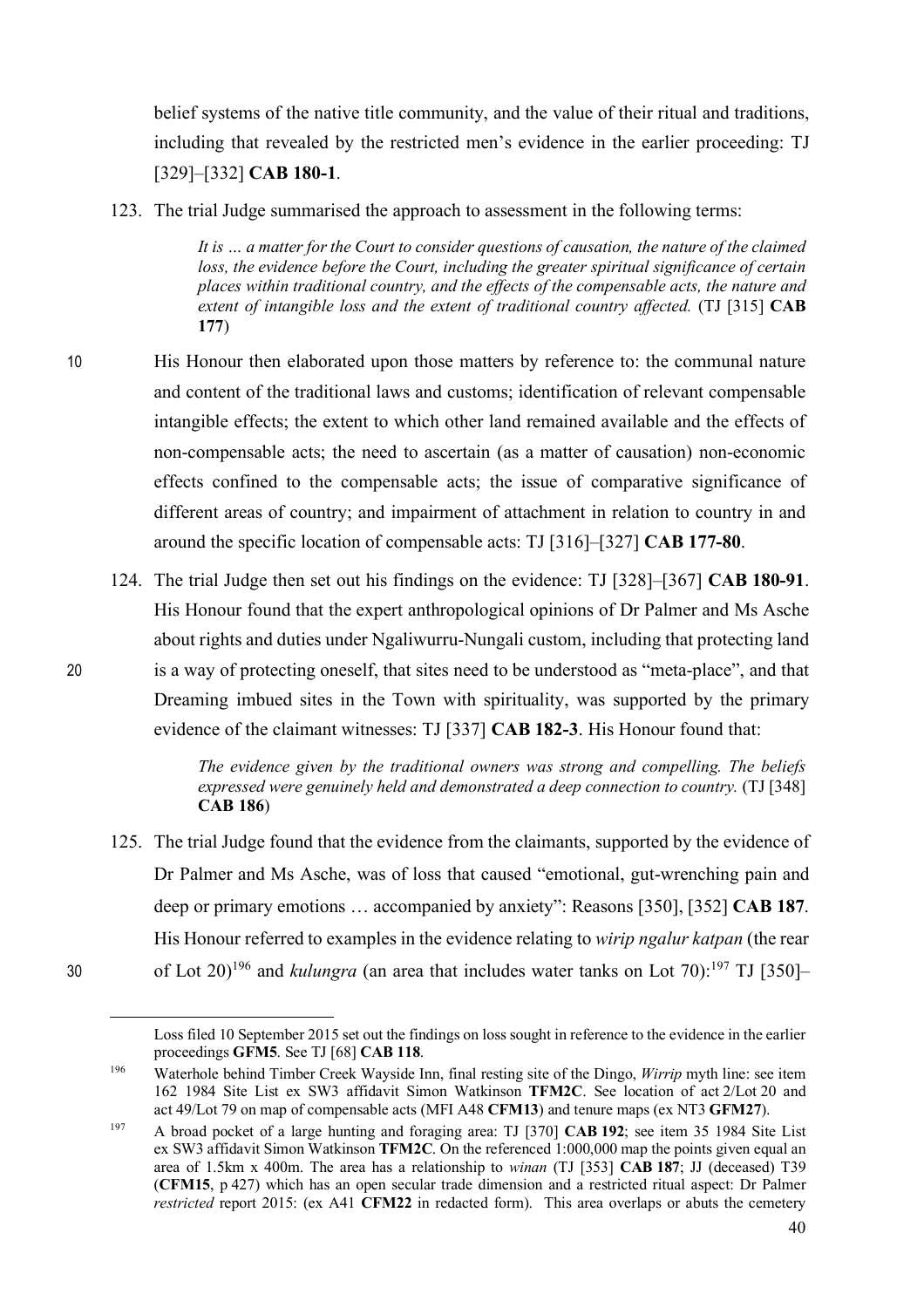[354] **CAB 187-8**. The "depth of the relationship between self and country" was supported and informed by the evidence of Dr Palmer and Ms Asche, and demonstrated in the claimant evidence: TJ [355]–[356] **CAB 188**. Prof Sansom opined that the claimant evidence showed that his theory in a published paper<sup>198</sup> on the effects of dispossession was in operation in this case. The effects involve "primary feelings socially recognised" as "epic", and unless land is restored, these feelings continue and are persistently aggravated. The "feeling" is about an Aboriginal person's experience of engaging with the Dreaming: TJ [357]–[358] **CAB 188**.

126. On the restricted men's evidence given on country the trial Judge found that:

10 *… without going into the evidence, the ritual described and the need for its secrecy are very valuable to the native title holding community. There was evidence in this proceeding of a place that is no longer a secure ritual ground, and evidence in the earlier proceeding of another place that is no longer secure for ritual.* (TJ [361] **CAB 189**)*.* 

> Even when an act has not destroyed the claimants' ability to practice their traditions entirely, the ability is impeded in various ways demonstrated on the evidence in the examples cited: TJ [359]–[360], [363]–[364] **CAB 189, 190**. There was also evidence that some developments in the Town were acceptable: TJ [365] **CAB 190**.

127. The trial Judge found:

*The evidence was that for the Ngaliwurru-Nungali Peoples, ancestral spirits, the people,*  20 *the country and everything that exists on it, are viewed as organic parts of the one indissoluble whole199 and that the evidence of loss was significant and keenly felt. The evidence of the effects of those acts is particularly significant in circumstances where the acts took place some thirty years ago, and where the effects have ongoing present day repercussions.* (TJ [363] **CAB 190**)

128. His Honour then considered the compensation criteria for intangible disadvantages (LAA Schedule 2 rule 9), and proceeded to make general observations about his findings in that connection: TJ [368]–[377] **CAB 191-4**. Having made those findings, and those general observations as to the findings, the trial Judge then addressed "three particular considerations of significance" to the task of assessment respecting (1) distress caused 30 by construction on the path of the dingo Dreaming, (2) impairment to related areas, in particular upon the capacity to conduct ceremony, and (3) the collective diminution of connection by incremental detriment: TJ [378]–[381] **CAB 194-5**.

 $\overline{a}$ 

reserve (act 41/Lot 60): see location on map of compensable acts (MFI A48 **CFM13**) and tenure maps (ex NT3 **GFM27**).

<sup>198</sup> Sansom, "A Frightened Hunting Ground: Epic Emotions and Land Holding in the Western Reaches of Australia's Top End" (2002) *Oceania* 72 (ex A43 **GFM23**).

<sup>199</sup> And see TJ [327] **CAB 180**, quoting the often-cited observations of Blackburn J in *Milirrpum* (1971) 17 FLR 141 at 167: see, for example, *Meneling Station* (1982) 158 CLR 327 at 356; *Yanner* (1999) 201 CLR 351 at [37]; *Ward* (2002) 213 CLR 1 at [14].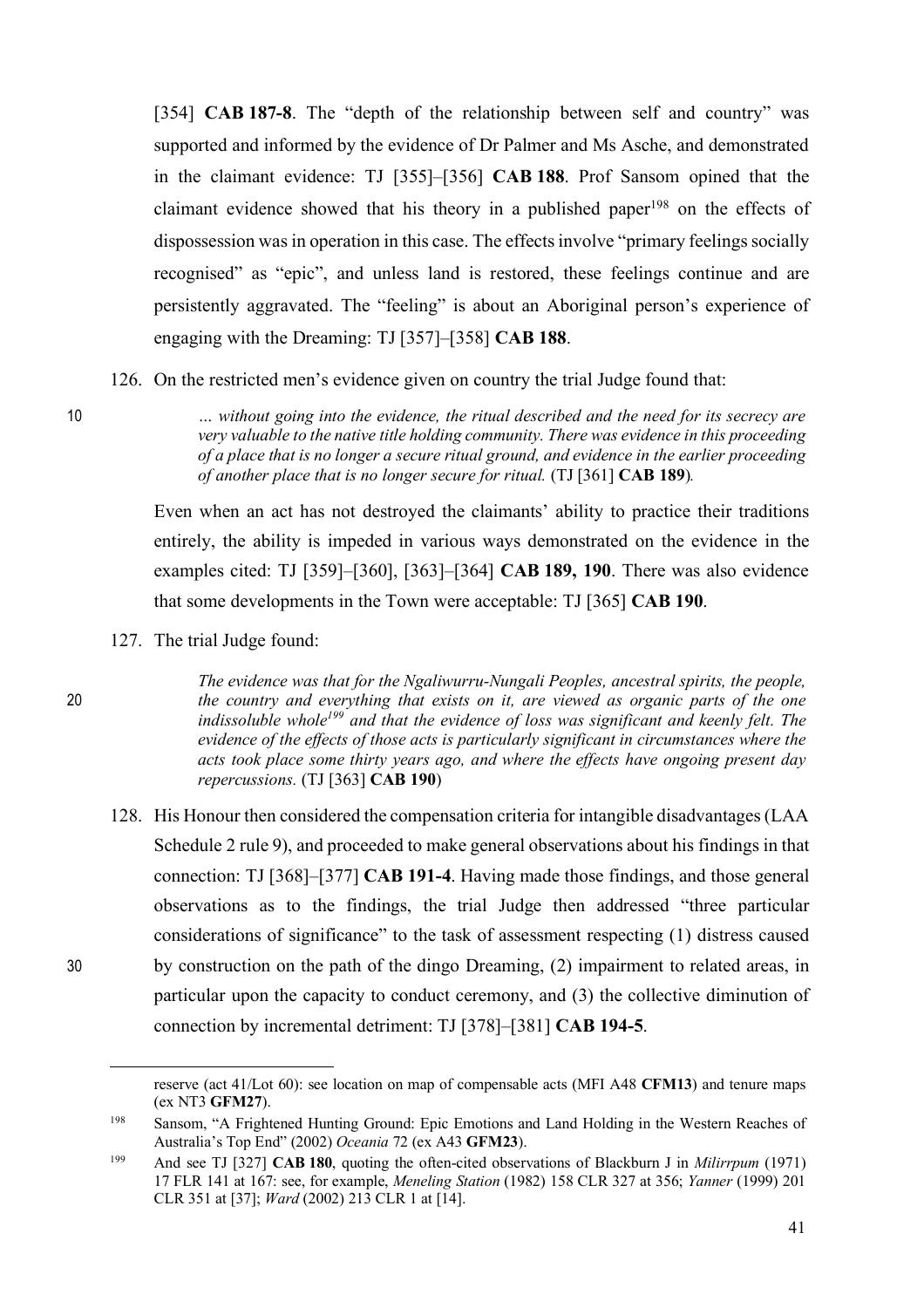- 129. The trial Judge found that the evidence showed that the effects of acts had not dissipated over the three decades or so since their occurrence. His Honour considered the compensation should be assessed on that basis and for a time into the future. Noting that an appropriate level of compensation is not "a matter of science or of mathematical calculation", having regard to the matters to which his Honour had referred, the appropriate award for non-economic compensation should be assessed at \$1.3m: TJ [382]–[383] **CAB 195**.
- 130. The Full Court upheld the trial Judge's award of \$1.3m for non-economic loss, having concluded that no error in evaluation had occurred and that the amount was not 10 manifestly excessive: FC [394], [413] **CAB 381, 387**.
	- 131. **Grounds challenging concurrent findings of fact:** The following grounds of appeal seek in substance to re-agitate concurrent findings of fact on matters taken into account by the trial Judge. His Honour accepted the government parties' submissions as to principle, but formed a different view as to what the evidence established. There is no proper basis for disturbing the findings.
- 132. *No single consideration determinative:* In addition, the present proceeds from a premise that the "three particular considerations" identified by the trial Judge were determinative of the assessment: TJ [378] **CAB 194**; CS [95]; NTS [124]. As the Full Court held, correctly, this overlooks the survey of findings and evidence undertaken by the trial 20 Judge that were brought to bear upon his assessment: FC [287]–[290] **CAB 352**.
	- 133. Cth ground 4(a); NT ground 4.3: Findings of effects in relation to a ritual ground: CS [96]–[103]; NTS [128]–[138]. This turned on the trial Judge's evaluation of the claimant evidence given at the ground: FC [300]–[303] **CAB 355-7**; TJ [361] **CAB 189**.
- 134. There is no challenge to the findings that the ritual described in the *restricted* evidence, and the need for its secrecy, are very valuable to the Claim Group: TJ [361], also [331] **CAB 189, 181**. The evaluation of the evidence about the ritual ground was quintessentially a matter for the trial Judge. The point is highlighted by the government parties' different contentions: the Commonwealth contends the evidence should be read on the basis that ritual at the ground stopped because of Victoria Highway (CS [96]), the 30 Territory contends it is because of a lookout (NTS [130]).
	- 135. The challenge overlooks the relevant findings that the ground is "no longer secure for ritual" and that the effect of an act is not confined to the bounded area of a Lot, such that there was an effect on the capacity to conduct activities on the area of the ground and adjacent areas: TJ [361], [379]–[380] **CAB 189, 195**; FC [300] **CAB 355**. The trial Judge's findings depended upon an assessment of all of the evidence that was given, and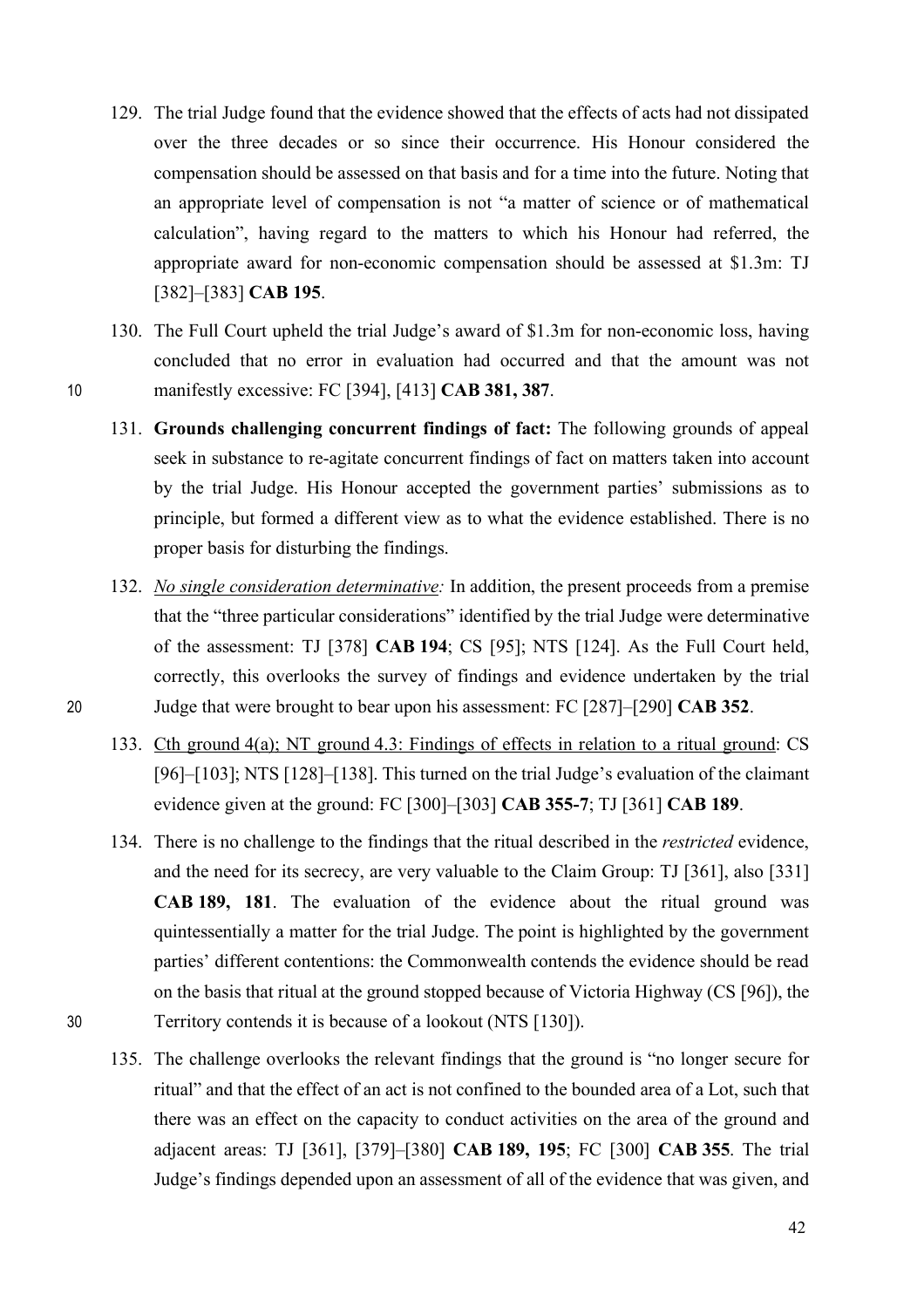on an understanding of evidence given on site by witnesses pointing as they spoke.<sup>200</sup> His Honour saw and heard the evidence when on the country to which the men's evidence referred, and was able to see its proximate relationship to nearby Lots 62-63 subject to compensable acts in the form of houses with a road leading to the houses. <sup>201</sup> His Honour considered the evidence on why the place still remains important but cannot be used today: TJ [361] **CAB 189**. There can be no doubt that the trial Judge was in a much better position to assess the evidence than an appellate court. 202

- 136. The premise that the ritual ground was no longer secure because of some earlier noncompensable act not being made good, the complaint on causation falls away: CS [102]; 10 NTS [136]. Be that as it may, the case the Territory put at trial was that compensation was confined to consequences that "directly" arise from the compensable acts, which his Honour rejected (correctly): TJ [321] **CAB 179**. <sup>203</sup> The trial Judge identified the question correctly as "what, if any, non-economic effect there was upon the pre-existing native title by the compensable acts": TJ [322] **CAB 179**. That accords with the statutory text and purpose, especially in cases of permanent extinguishment: NTA ss 51(1), 237A cf CS [102].<sup>204</sup> In relation to the ritual ground, the trial Judge found, on the evidence, that the effects extended beyond the particular Lots: TJ [379]–[380] **CAB 194**.
	- 137. Cth ground 4(b): Findings on a sense of failed responsibility: CS [104]–[112]. The Full Court correctly held that the trial Judge had "directly confronted" this issue: FC [312]–
- 20 [319], [323]–[327], [343]–[346] **CAB 359-66**. That included, in weighing in the balance, the extent to which connection was maintained and some acts did not create a sense of grievance: TJ [364]–[365], [375] **CAB 190, 193**. As the Full Court also noted, a contention that there was approval and a reduced feeling of loss was simply not established in the evidence: FC [345] **CAB 365** cf CS [108]–[109]. 205

 <sup>200</sup> *Restricted* Transcript T7(19)-(24), 17(41)-18(40); also 21(26-39) (**CFM <sup>23</sup>** pp 634, 644-5; 648).

<sup>201</sup> See *Restricted* Transcript T2(29-33) (**CFM23**, p 629); inspection program (**GFM3**); maps depicting location (SW1 **TFM2A**) and Lots 62-63 (SW2 **TFM2B**); see tenure material for Lots 62-63 (government houses) (**GFM48-49**). The cartographer, Simon Watkinson, gave evidence on the impossibility and inappropriateness of maps accurately locating sites of significance: affidavit [6]–[10] (**TFM2** p 20); oral evidence T586(14)–7(11) (**TFM22**, p 703). See also Dr Palmer on sites not being parcels: T515(34–43), 517(1–11), 521(42–45), 536(24)–537(10) (**CFM18**, pp 536, 538, 542, 557-8); Palmer and Asche 2004 report at [4.8], [8.4] (ex A30 **GFM21**). See also the evidence of Dr Palmer on Dreaming and its need not to be conflated with a bounded physical place (T526(40)-532(5): **CFM18**, pp 547-53).

<sup>202</sup> *Yarmirr* (2001) 208 CLR 1 at [77]-[79].

<sup>203</sup> Citing *March v Stramare* (1991) 171 CLR 506 and noting its context of apportionment legislation.

<sup>204</sup> Referring to *Comcare v Martin* (2016) 258 CLR 467 at [42] (the Court).

<sup>205</sup> Wilson Street: transcript T24 (**CFM** p.412): evidence of JJ (deceased) re what "CDEP" is and "what came up" not explored; T91 evidence of Josie Jones (**CFM** p.443) evidence of Josie Jones re "I should say yes, yeah" signifies understanding the question only, and Lorraine Jones was not cross examined on her affidavit [6] (**CFM** p.16) on adverse effects of Wilson Street quoted at TJ [371] **CAB 192**.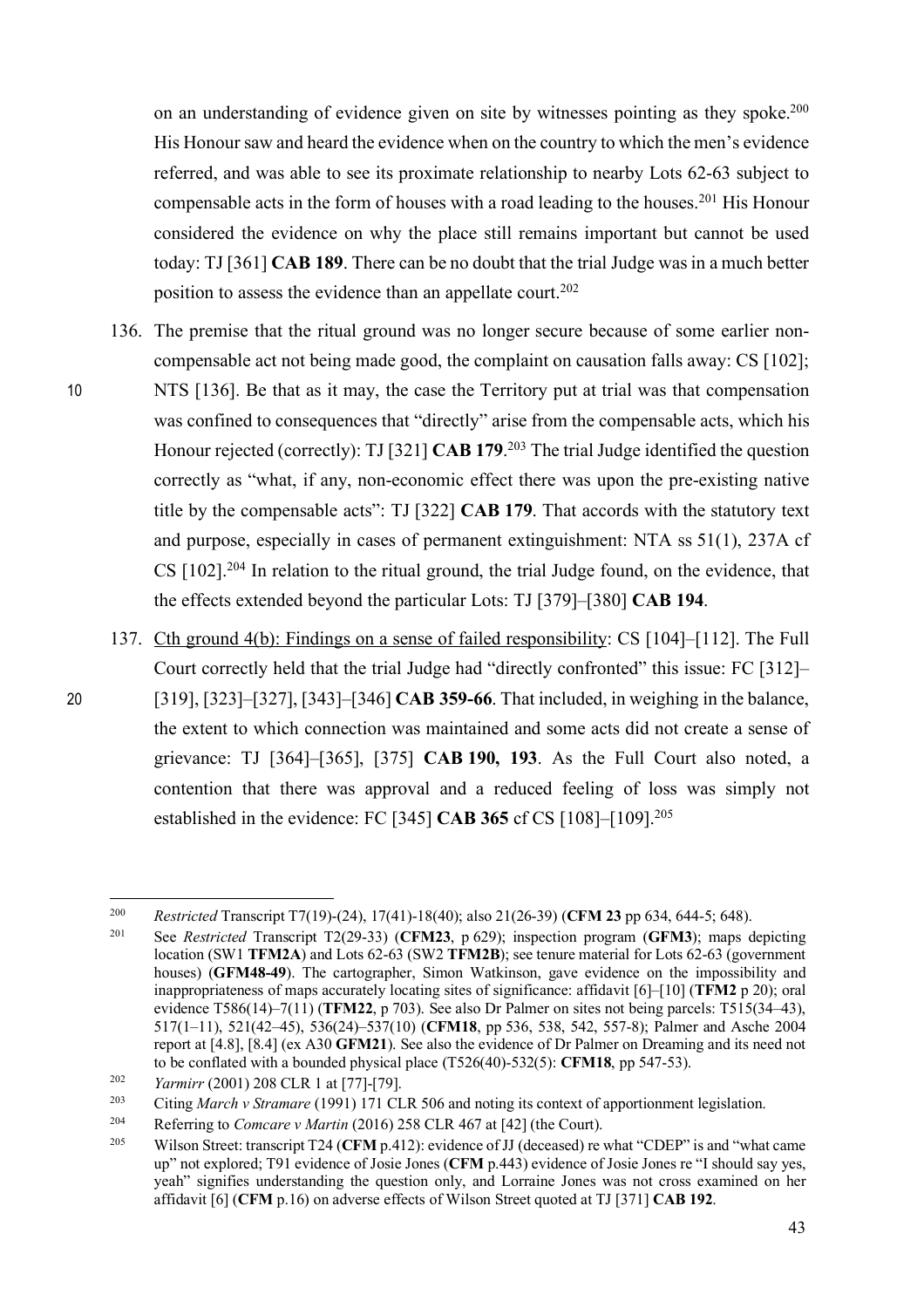- 138. The entitlement to compensation is "for any loss, diminution, impairment or other effect" of the act on the native title rights: NTA s 51(1). By definition (s 223(1)), they are rights possessed under traditional laws and customs (par (a)) by which the Aboriginal peoples concerned have, by those laws and customs, a "connection" with the land (par (b)). That "connection" is descriptive of the relationship declared by those laws and customs,<sup>206</sup> well recognised to involve having to care for, and being able to speak for, country.<sup>207</sup>
- 139. The trial Judge found, as fact, that the nature of the Claim Group's connection was that everything that exists, people, land, ancestral spirits and organic parts of the one indissoluble whole: TJ [363] **CAB 190**, set out at [127] above. His Honour further found 10 that loss of country impacted deeply on duties to care for country, and on the exercise of their rights to use country, but that effects are not simply about access and use given the nature of the connection: TJ [348]–[362], [370]–[373] **CAB 186-90, 192-3**.
- 140. Assessment of the effects of acts on native title rights to live on and use country under traditional law and customs necessarily requires consideration of these aspects of connection that the peoples concerned have with their country. To say they can depend upon an enforceable native title right to control access (CS [110]–[112]) overlooks the effects of acts on customary duties and the element of par (b) in the statutory definition of native title: TJ [372]–[373] **CAB 192-3**; FC [313]–[319] **CAB 359-60**. It also overlooks that connection is manifested in various ways. To speak for country involves 20 more than assertion of control; it involves engaging with country in various material, cultural and spiritual ways as an aspect of the "socially constituted fact" of native title.<sup>208</sup> The findings of the trial Judge were about diminution of connection in those various ways: TJ [350]–[363], [370]–[372], [381] **CAB 186–193, 194**. 209
- 141. NT ground 4.4.1: Findings on an overall erosion of connection with country: NTS [139]. The Full Court correctly held that the trial Judge had given due regard to this issue: FC [321]–[322] **CAB 361**; TJ [24], [323], [326], [376]–[377] **CAB 109, 179, 180, 193-4**. The trial Judge took into account other non-compensable acts affecting the native title both generally in the area and specifically in the subject parcels: TJ [322]–[323], [375]– [377] **CAB 179, 193-4**. And to provide context, the anthropological opinion evidence 30 was that the effects of acts had to be understood in terms of the pervasiveness of Dreaming that cannot be understood in relation to a particular (bounded) place in

 <sup>206</sup> *Northern Territory v Alyawarr* (2005) 145 FCR 442 at [68], [88], [93] (Full Ct).

<sup>207</sup> *Ward* (2002) 213 CLR 1 at [14].

<sup>208</sup> *Ward* (2002) 213 CLR 1 at [90]; *Yanner* (1998) 201 CLR 351 at [38].

<sup>209</sup> And on use of country see Dr Palmer and Ms Asche 2012 report (**CFM9**) [161]-[163]; 2004 report [8.12]- [8.25] (ex A30 **GFM21**); affidavit Lorraine Jones [6] (**CFM2** p 16); affidavit Alan Griffiths [6]-[7] (**TFM1** p.2) cf SAS [41].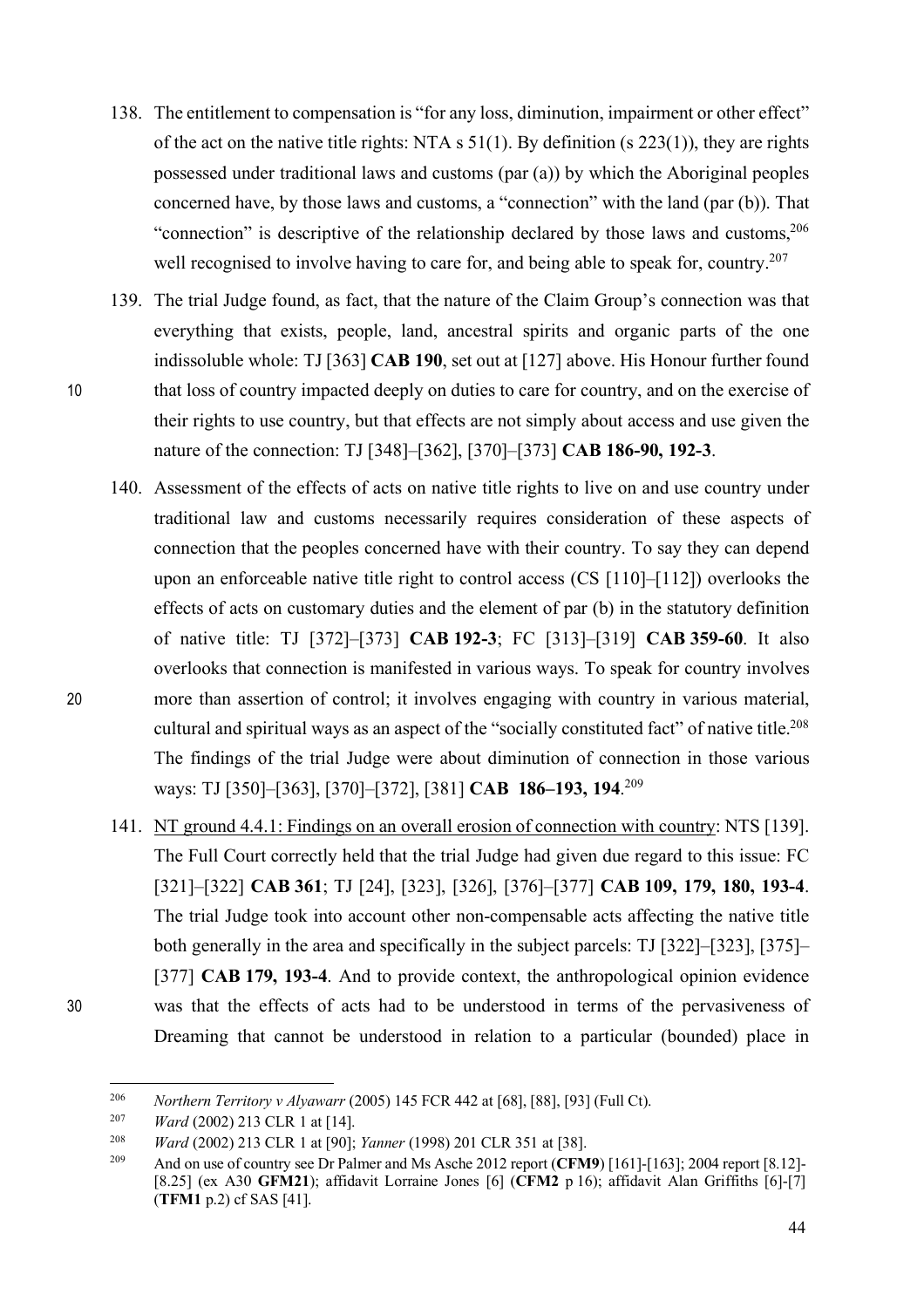isolation: TJ [375] **CAB 193**. <sup>210</sup> The weight that the trial Judge gave to these considerations as part of the overall assessment does not reveal error of principle.

- 142. Cth ground 6: Agreements for non-traditional use of country: CS [126]–[129]. The Full Court correctly held that the trial Judge had considered the extent to which the Claim Group considered some interference with country to be acceptable, and further that the transactions cited by the Commonwealth were not material to assessment: FC [343]– [351] **CAB 365-7**; TJ [365], [375] **CAB 190, 193**.
- 143. The measure of what is reasonable compensation is not supplied by negotiated transactions.211 The very point of compulsory acquisition concepts of solatium or 10 injurious affectation is to allow compensation to cover the effects of a compulsory acquisition because the owner has been deprived of an opportunity to bargain the consideration. <sup>212</sup> In addition to provable (quantifiable) loss, allowance is made for the intangible effects of disruption, inconvenience and distress. <sup>213</sup> The point is highlighted by the very transactions cited by the Commonwealth that include provision for the nonextinguishment of native title, and so far as sacred site damage is concerned, provide preestimates rather than agreed fixed amounts: FC [350]–[351] **CAB 367**. 214
- 144. Cth ground 5; NT ground 4.4.2: Findings about interests in other land: CS [120]–[124]; NTS [152]–[155]; also WAS [36]. The Full Court correctly held that the trial Judge had considered this issue: FC [371]–[373] **CAB 373-4**; TJ [10]–[13], [29]–[31], [302]–[304], 20 [319], [377] **CAB 106, 110, 175, 178, 195-6**.
	- 145. The argument that compensable loss is lessened if a native title holding community retains other land says nothing about the effects of the loss of the land in issue. The logical conclusion is that incremental extinguishment is less noticed than a wholesale single step extinguishment. The argument also assumes that the affected area can be given a value proportionate to the remaining area. It is met by the findings of the trial Judge that the acts did not remove all of the native title within the Town, but in "terms

 <sup>210</sup> Dr Palmer T515(34-43), 517(1-11), 521(42-45), 536(24)-537(10) (**CFM18** pp 536, 538, 542, 557-8).

<sup>211</sup> *Rogers* (2003) 216 CLR 327 at [68].

<sup>212</sup> *Leslie v Board of Works* (1876) 2 VLR (L) 21 at 24 (Stephen J); *Spencer v Commonwealth* (1907) 5 CLR 418 at 422 (Higgins J) declining where an owner holds land only for speculation and does not want the land for its own sake. The allowance had its origins in the practice of the courts to add a percentage to the assessed value of the land so taken (Parish, *Cripps on Compulsory Acquisition of Land* 11th Ed at [4-046], [4-202]) now governed by statutory provisions that are to be construed with all the generality that their words permit: *Marshall v Director General Transport* (2001) 205 CLR 603 at [38] (Gaudron J).

<sup>213</sup> *March v City of Frankston* [1969] VR 350 at 335-6 (Barber J).

<sup>214</sup> Bradshaw Contracting lease over Lots 97, 98 and 114 12 November 2013, cl 26 (**CFM3** pp 50-1); Stock Agistment agreement 7 October 2011, cl 16 (**CFM6** pp 234-5); Gravel extraction agreement 26 February 2013, cl 7 (**CFM7** 264-5). See also Bradshaw Indigenous Land Use Agreement 16 July 2003, cl 15 (**CFM5** pp 147-8) relating to land outside the Town.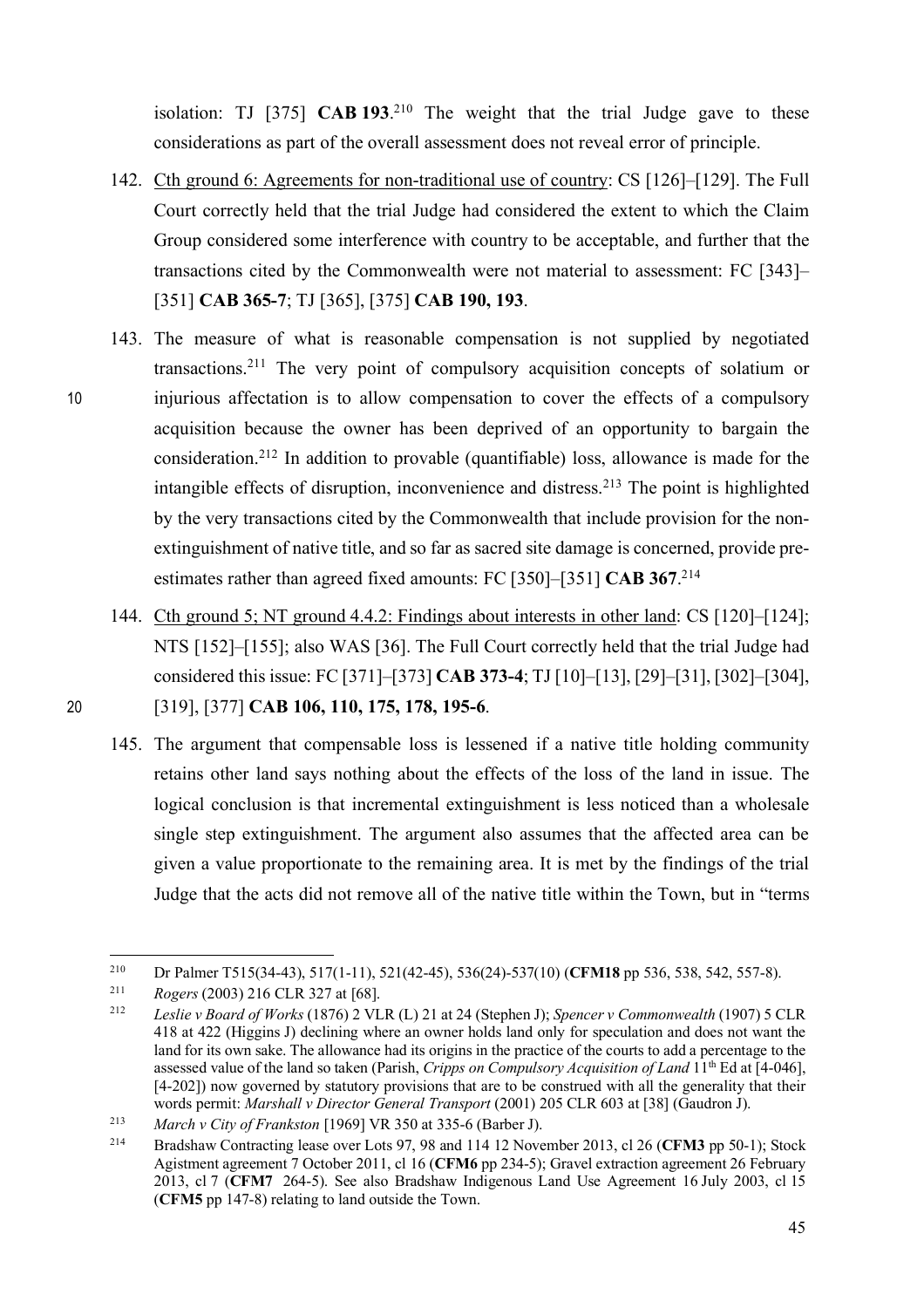of the area affected, it is a not insignificant area", and not all "areas had the same significance as others": TJ [377] **CAB 193-4**.

- 146. **Grounds lacking proper factual foundation:** Other grounds of appeal lack a proper factual foundation in the findings of the trial Judge. $215$
- 147. Cth ground 5; NT ground 4.4.2: interests in other land: NTS [152]-[155]; CS [120]– [124]. The compensation Claim Group described at [5] of the orders by reference to (1) membership of five descent based estate groups and (2) other Aboriginal persons who, in accordance with traditional laws and customs, have rights in respect of the estates of the groups, being members of estate groups from neighbouring estates, spouses of estate 10 group members, and members of other estate groups with ritual authority. The native title determination for land in the Town where native title exists uses similar descriptors.<sup>216</sup> The composition of the group will change from time to time by births, deaths, marriage, and as traditional affiliations wane and wax. 217
- 148. Some country beyond the Town is freehold Aboriginal land held by Land Trusts under the *Land Rights Act* granted following a finding by the Commissioner under s 51 that there are traditional Aboriginal owners (as defined in s 3). On becoming Aboriginal land, the Land Trusts hold the land for the benefit of Aboriginals entitled to the occupation and use of the land under Aboriginal tradition (ss 4,  $10-12$ ,  $71$ ),<sup>218</sup> a class wider than although inclusive of the traditional Aboriginal owners.<sup>219</sup> The evidence below includes 20 a report of the Commissioner in 1985 on the Timber Creek Land Claim to an area adjacent to the Town finding that certain senior members of six estate groups answered the definition of traditional Aboriginal owners,<sup>220</sup> being the five groups within [5](1) of the compensation orders [**CAB 223**], plus another group *Kuwang*. The Commissioner also reported on the Fitzroy Pastoral Lease Claim in 1993 made by seven estate groups, being the six in the Timber Creek Land Claim plus *Wanimiyn/Yiritjpinti*. <sup>221</sup> The evidence below did not include the report on any findings as to traditional Aboriginal owners.

 <sup>215</sup> *Cassegrain v Gerard Cassegrain* (2015) 254 CLR 425 at [64] (French CJ, Hayne, Bell and Gageler JJ).  $216$  The native title determination reproduced as an annexure to the Further Amended Compensation Application (**GFM1**) describes the native title holding group (at pars [3]-[5]) in substantially the same terms as the description of the compensation claim group at par [5] of the orders (**CAB 223**).

<sup>&</sup>lt;sup>217</sup> *Meneling Station* (1982) 158 CLR 327 at 359 (Brennan J). In relation to listings of members of the five estate groups within par [5](1) of the compensation orders, see Appendix C of the 2004 Palmer-Asche report (ex A30 **GFM21**) and in ex RH1 to affidavit Rebecca Hughes 23 July 2015 **(CFM 4** pp 69-77).

<sup>218</sup> See generally, *Meneling Station* (1982) 158 CLR 327 at 354-60 (Brennan J).

<sup>219</sup> *Re Toohey; ex parte Stanton* (1982) 57 ALJR 73 at 77 (Wilson J), 79 (Brennan J).

<sup>220</sup> See *ALC Report on Timber Creek Land Claim 1985* at [99]-[105] (ex A33 **GFM22**) and compare with the listings of all (not just senior members) at 2004 and 2015 in the references in preceding footnote.

<sup>221</sup> See the summary in *Griffiths FC* (2007) 165 FCR 391 at [109]-[114].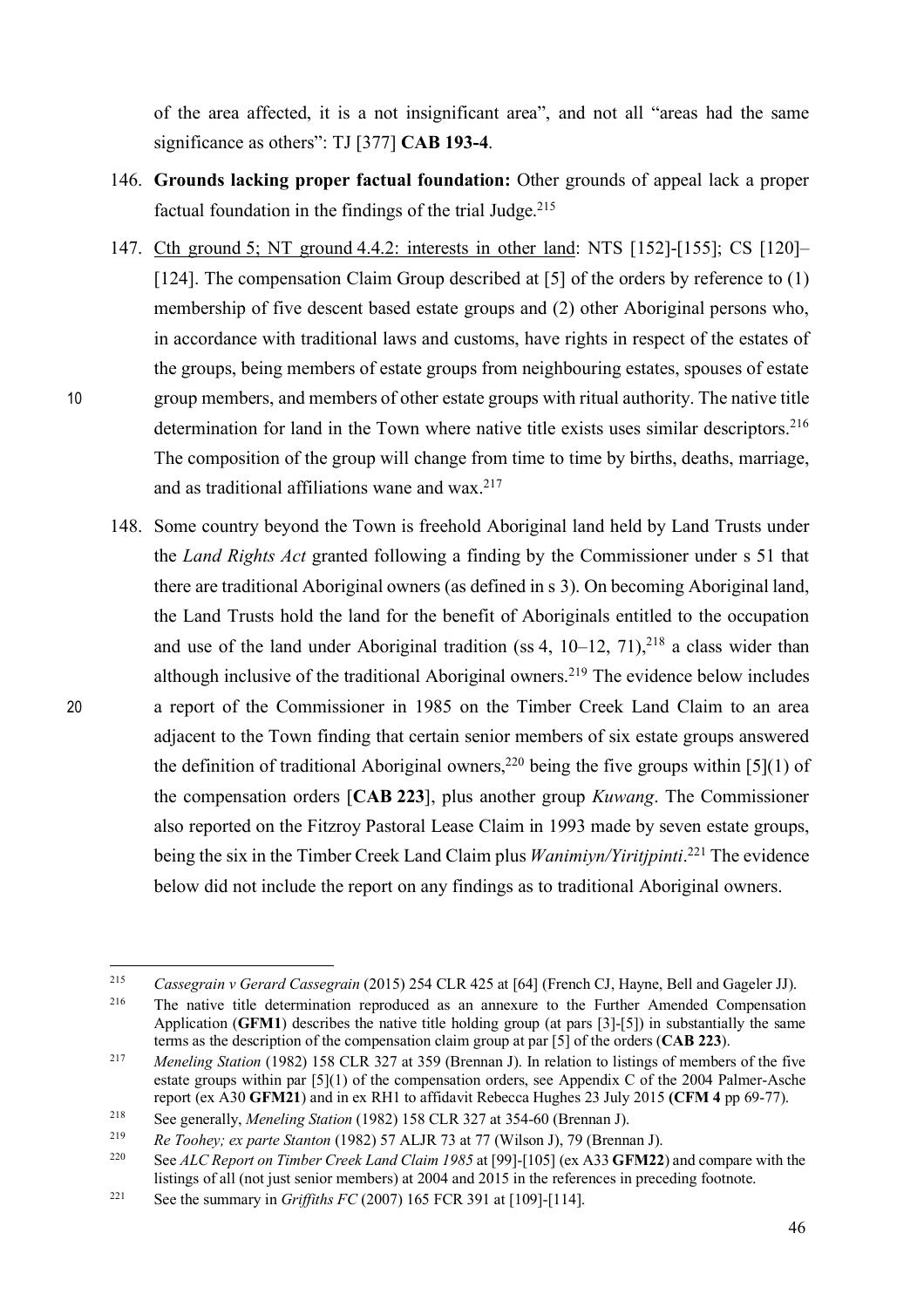- 149. In view of the descriptors used in [5](1) and (2) of the compensation orders [**CAB 223**], the different compositions of the claim groups and the different rights conferred by the Land Rights Act on wider groupings that are not sourced in native title,<sup>222</sup> there is no factual foundation to the government parties' contentions: CS [120]; NTS [153]; SAS [40]; WA [36]. All that can be said is that the descriptors of the compensation Claim Group, the composition of which will change from time to time, are the same as those used for the group that holds native title to land in the Town where unextinguished. The trial Judge took that into account: TJ [364], [377] **CAB 190, 193**.
- 150. Cth ground 4(c): ongoing loss: CS [113]–[119]. Despite accepting that the native title 10 holders who can bring a compensation claim need not be those who held title at the time of extinguishment, the Commonwealth contends that assessment of loss should not have regard to ongoing effects after that time, on the footing that the NTA does not confer an entitlement to compensation on persons who have later become members of the title holding group: CS [113].
- 151. As with the previous issue, the Commonwealth's argument depends upon findings about the composition of the Claim Group from time to time, that is, at the time of each earlier act that occurred over 1980 to 1996. The premise is, in that respect, that compensable loss is suffered by a "finite group" that has an "end point": CS [113]. The trial Judge was not asked to make any findings on these matters, and did not. The contention also 20 overlooks that the relevant findings that the effects have been ongoing for three decades, and continue (TJ [382] **CAB 195**), are sourced in the evidence of the current members of the claim group of their life experiences: see, for example, TJ [371] **CAB 192**.
- 152. The Commonwealth's argument is also unreal in assuming that even if each and every individual that may be within the description of the Claim Group could be identified and counted at the time of each act, the rights and duties of all members of the fluctuating group are uniform. The anthropological evidence was that the effects of extinguishment will be experienced differently by members depending on the person's connection to the place, age, ritual knowledge, responsibility and so forth.223 The Commonwealth did not attempt to identify the "finite group" at a relevant point in time, and that opinion evidence 30 demonstrated the impracticability of doing so.
	- 153. The course now put also cuts across the statutory scheme. On a determination of native title a prescribed body corporate (**PBC**) acts as trustee or agent of the common law holders (s 55) who are described in terms to reflect the communal or group rights. In that

 <sup>222</sup> *Risk v Northern Territory* (2007) 240 ALR 75 at [110] (Full Ct); *Wurridjal* (2009) 237 CLR 309 at [145] (Gummow and Hayne JJ).

<sup>223</sup> Transcript T460(36)-473(31), 478(22)-504(15) (**CFM 18** pp 481-94, 499-525).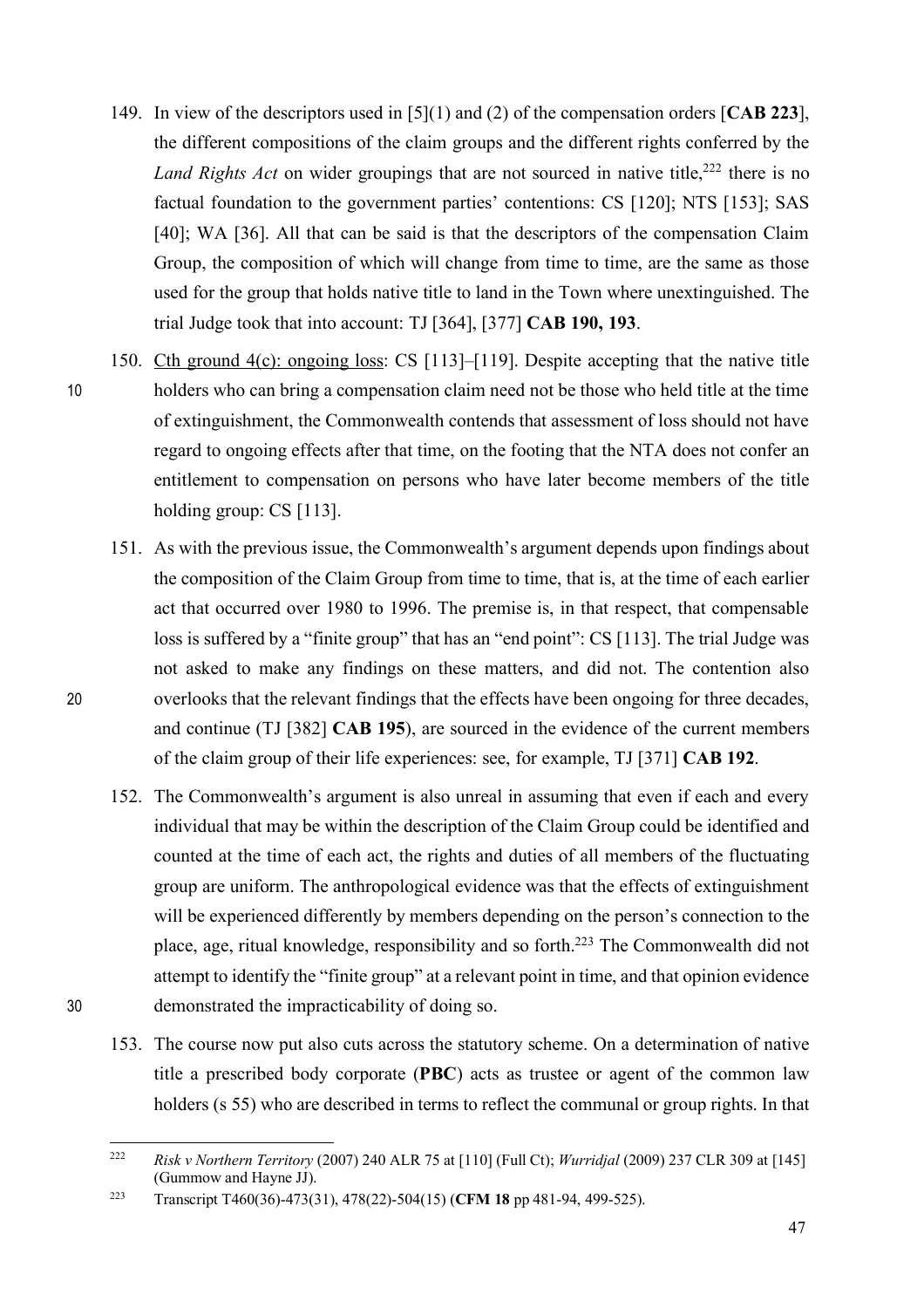way issues of composition are resolved in accordance with the statutory functions of the PBC.<sup>224</sup> So too the approach to compensation where there is a communal or group entitlement and a PBC has statutory functions to hold, invest and apply the compensation: see ss 58(c), 94 and *Native Title (Prescribed Bodies Corporate) Regulations 1999* (Cth); compensation orders, notes A–D and par [6] **CAB 222-3**.

- 154. In any event, the Full Court was correct to reject the argument; the duration (and intensity) of the effects of extinguishment was relevant: FC [333]–[336] **CAB 363-4**. No party contends that the trial Judge should not have considered (by adaptation) the criteria for compensating intangible disadvantages resulting from a compulsory acquisition: 10 LAA Schedule 2 rule 9: TJ [368] **CAB 191-2**. That criteria includes the length of time during which a claimant has resided on the land and the period during which the claimant would have been likely to reside on the land: rule 9(2)(b) and (e). The circumstance that the composition of the group changes by death, birth, marriage, succession etc is no reason for differential treatment; the entitlement is communal: TJ [443] **CAB 209**.
- 155. **Comparative material:** Commonwealth grounds 7(c)–(e): CS [134]–[148]. The reference by the Full Court ([396]–[408] **CAB 382-6**) to three decisions of the Inter-American Court of Human Rights (**IACHR**) and an academic paper needs to be viewed in context. *First*, the Full Court asked each party whether there was relevant comparative material in overseas jurisdictions, and the Commonwealth provided excerpts from its review of the comparative literature in submissions before the trial Judge.<sup>225</sup> Second, procedural fairness can be denied where a court acts on factual material without notice to the parties.<sup>226</sup> The material referred to by the Full Court did not go to facts in issue,<sup>227</sup> to be established by evidence, but rather, formed part of a body of available literature. The Full Court did not make findings of fact on the IACHR decisions (cf CS [136]– [144]) or accept any opinion in the academic paper as proof of a fact in issue: cf CS [145]–[147].

 <sup>224</sup> *Gumana v Northern Territory* (2005) 141 FCR 457 at [138] (Selway J).

<sup>225</sup> Transcript of appeal T52 (Territory), T69, 77 (Commonwealth), T 286 (Claim Group) (**GFM32**).

<sup>226</sup> *Stead v State Government Insurance Commission* (1986) 161 CLR 141 at 145 (the Court). As to the cases cited at CS [134], [148], *Gordon M Jenkins v Coleman* (1989) 23 FCR 38 at 47-8 involved reference to a Practice Note of Architects used as evidence of negligence or breach of duty, thus the trial judge had had informed himself out of court "on a question of fact or opinion vital to the issue and by no means free of controversy", citing *Cavanett v Chambers* [1968] SASR 97 at 101 (Bray CJ). *Kuhl v Zurich Financial Services* (2011) 243 CLR 361 involved a finding that the party-witness was "reluctant" to say what happened and thus failed to tell the whole truth, without being given an opportunity to deal with the criticism: at [62], [67]. *International Finance Trust Company Ltd v NSW Crime Commission* (2009) 240 CLR 319 was a case about ex parte applications.

<sup>&</sup>lt;sup>227</sup> And compare, for example, that international law, unlike proof of foreign law, is not a question of fact: *Mokbel v R* (2013) 40 VR 625 at [20]-[27] (CA).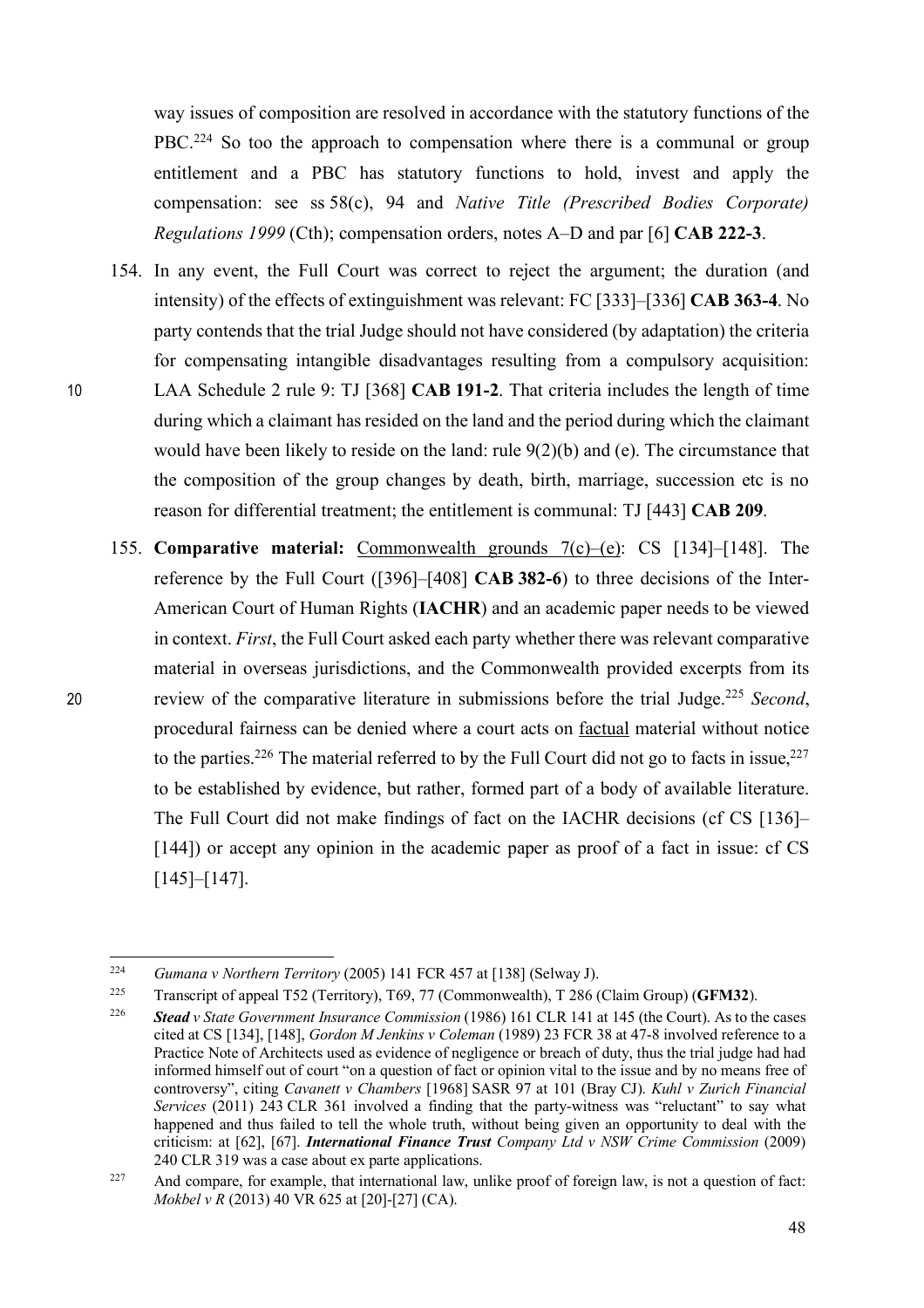- 156. *Third,* there is no substantive difference between the comparative material in issue, the writings referred to at FC [388]–[392] **CAB 379-80**, <sup>228</sup> and the judgments in different areas of the law referenced by the Full Court when considering how to approach manifest excess: FC [383]–[384], [410], [417] **CAB 377-8, 386, 387-8** (including overseas cases). There is no error if an appellate court does not invite parties to comment on such material.<sup>229</sup> The consideration of the weight to be given by an appellate court to decisions that are not authoritative does not attract an obligation to invite submissions directed specifically to those decisions.<sup>230</sup> No different position obtains for the material in issue.
- 157. *Fourth*, the Full Court stated (at [402] **CAB 384**) that the overseas decisions provide 10 "some, albeit limited, validation of the appropriateness of the solatium award", and (at [406] **CAB 385**) that the approach taken in the academic paper provided a "broad validation." The material was one of several reference points used in considering whether the figure reached by the trial Judge was manifestly excessive. The Full Court arrived at its conclusion upholding the assessment of the trial judge independently of the literature in issue, and had reached that view *before* referring to the material: FC [396], [409]– [418] **CAB 381, 386-8** cf SC [136]–[144]. On a fair reading of the judgment, being heard in relation to the material could not have produced a different result.<sup>231</sup>
- 158. **Asserted manifest excess:** NT grounds 4.1, 4.5; Cth grounds 7(a)–(b), 8: NTS [156]– [161]; CS [130]-[133], [149]. The Commonwealth's appeal to the Full Court did not 20 include any ground about excess. Rather, it asserted that the trial Judge committed specific errors that warranted re-assessment: FC [279] **CAB 350-1** (grounds 6–7). The Territory's appeal included a ground that the award was "extravagant and excessive and not consistent with" a principle of fairness and moderation: FC [278] **CAB 349**, NT ground 5.6. The Full Court treated this as an "implicit" residual complaint of manifest excess along *House v The King* lines (FC [381] **CAB 377**), in the sense explained by Hayne J in *Rogers v Nationwide News* in the context of awards for non-pecuniary loss.<sup>232</sup>
	- 159. NT grounds 4.1 and 4.5: The Territory repeats in this Court the submission to the Full Court as to a restraining principle of moderation: NTS [156]–[158]; also WAS [62]. The Full Court concluded, correctly, that it is "ambitious to describe fairness and moderation

 <sup>228</sup> Compare also the use of scholarly writings in *Yorta Yorta* (2002) 214 CLR 422 at [49] (Gleeson CJ, Gummow and Hayne JJ).

<sup>229</sup> In *International Finance Trust* (2009) 240 CLR 319 at [146], Heydon J distinguished between making findings of fact (the Court "is not entitled" to take account of material without giving the parties notice) and having recourse to learned works ("ought give the parties an opportunity"); *Thomas v Mowbray* (2007) 233 CLR 307 at [618], [637] (Heydon J) requiring notice before making findings of fact.

<sup>230</sup> *Parker v Comptroller-General* (2009) 83 ALJR 494 at [137] (Gummow, Hayne and Kiefel JJ).

<sup>231</sup> *Stead* (1986) 161 CLR 141 at 147.

<sup>&</sup>lt;sup>232</sup> (2003) 216 CLR 327 at [62]-[66] (Hayne J, Gleeson CJ and Gummow J agreeing).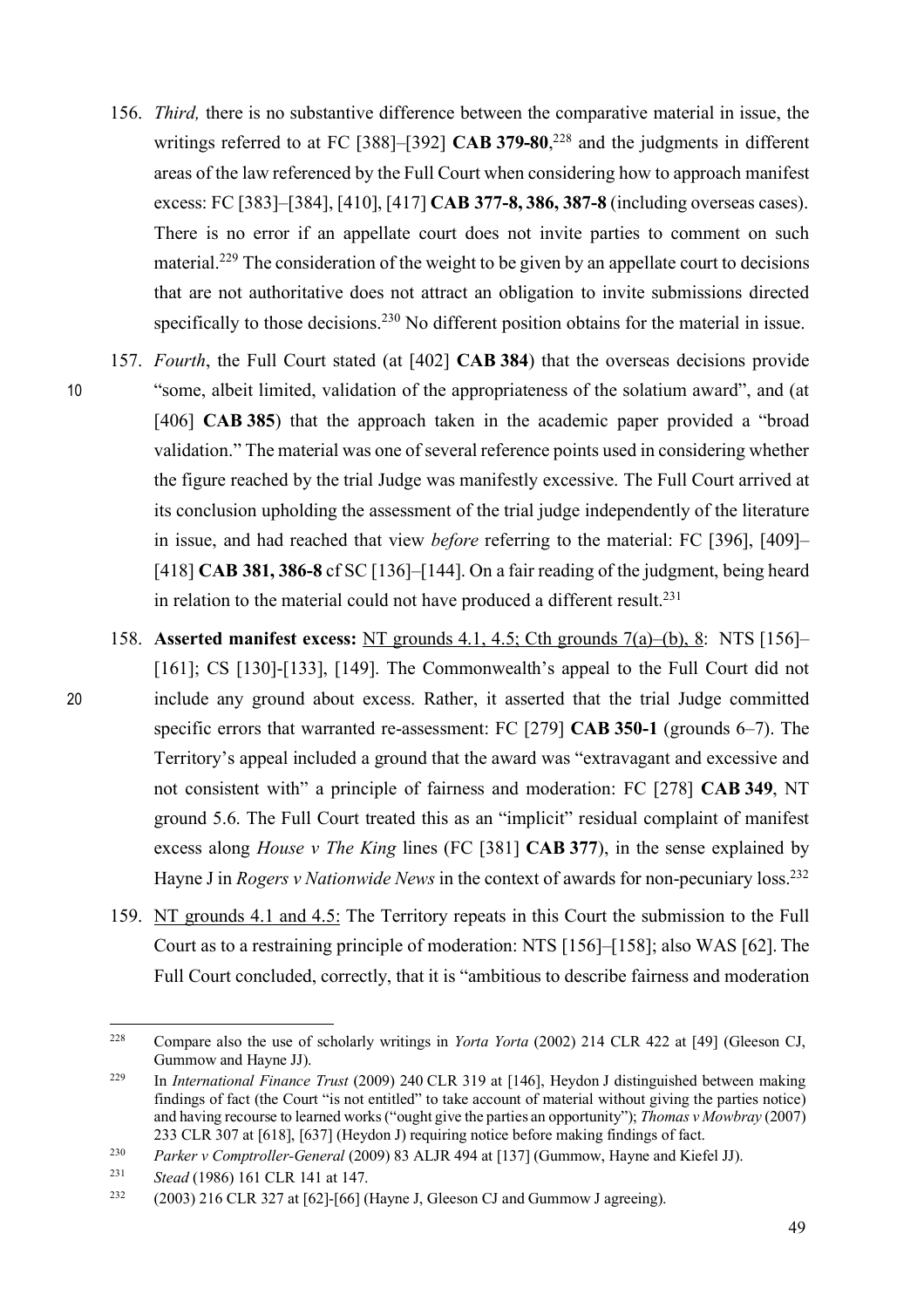as constituting a principle" of assessment,  $233$  and that s 51(1) of the NTA did not require compensation to be assessed with any particular restraint or limitation, but rather required an assessment of what is "just": FC [376] **CAB 375**. That is plainly correct. The Territory sought to justify a "supplementary award of 10%" (NTS [162]) by reference to statutory caps in compulsory acquisition laws. As the provisions vary, and some have overrides, the Full Court correctly held that they do not provide any sure guide to determining the proper amount: FC [377] **CAB 375-6**.

- 160. The Territory's appeal to this Court does not press that point. It argues the amount is disproportionate to the area of extinguishment on the premise that the Claim Group hold 10 rights in other areas of land, or that the uniqueness of the Claim Group's traditional connection should be put aside, or that the amount should be reduced given the other element of the award for material loss is substantial: NTS [159]–[161]. The first argument has been addressed already. As for the third, given that its case is that nonpecuniary loss is simply 10% of whatever is the assessed material loss, the Territory cannot call in aid any proportionality between the two amounts.<sup>234</sup>
- 161. The argument that compensation should be likened to and tied to compensation for nonnative titles ignores the core of native title, reflected in par (b) of s 223(1), as rights under traditional laws and customs that connect the Aboriginal peoples concerned to their country. The significance has been addressed at [138]-[140] above on Commonwealth 20 ground 4(b), and is developed further below in the context of the trial Judge's evaluation of the evidence. Presently, it suffices to note that the Territory's case pays no regard to the effects on *this* Claim Group: TJ [317]–[318] **CAB 178**.
	- 162. Cth grounds 7(a)–(b): The Commonwealth does not contend for manifest excess as an independent ground, but rather asserts that the award is wrong "because" of specific error: see chapeau to ground 7 [**CAB 505**]. It argues that the Full Court erred by postulating a test of whether the amount awarded is "substantially beyond the highest figure which could reasonably have been awarded", fastening upon the third sentence in FC [395] **CAB 381**: CS [131]. However, that statement in [395] must be read in context.

 <sup>233</sup> The cases cited in NTS [156] do not support the asserted proposition. In *Skelton v Collins* (1966) 115 CLR 94 Windeyer J (at 130-2) made a different point that life and money are essentially incommensurable, while Gibbs and Stephen JJ in *Sharman v Evans* (1977) 138 CLR 563 at 584-5 only cautioned against thinking that compensation for non-economic loss can be "perfect".

<sup>234</sup> Compare *Sharman* (1977) 138 CLR 563 where the overall amount of \$300,457.50 was reduced to \$270,547.50 because of error in allowance for certain nursing costs, assessment of future loss of earnings and of life expectancy, with Gibbs and Stephen JJ noting at 589 that when those amounts are determine properly the additional sum of \$80,000 for pain and suffering is excessive. And see the observations on imprecision in rigid distinctions in components of economic and non-economic loss making up overall compensation in *Papanayiotou v Heath* (1969) 43 ALJR 433 at 436 (Windeyer J).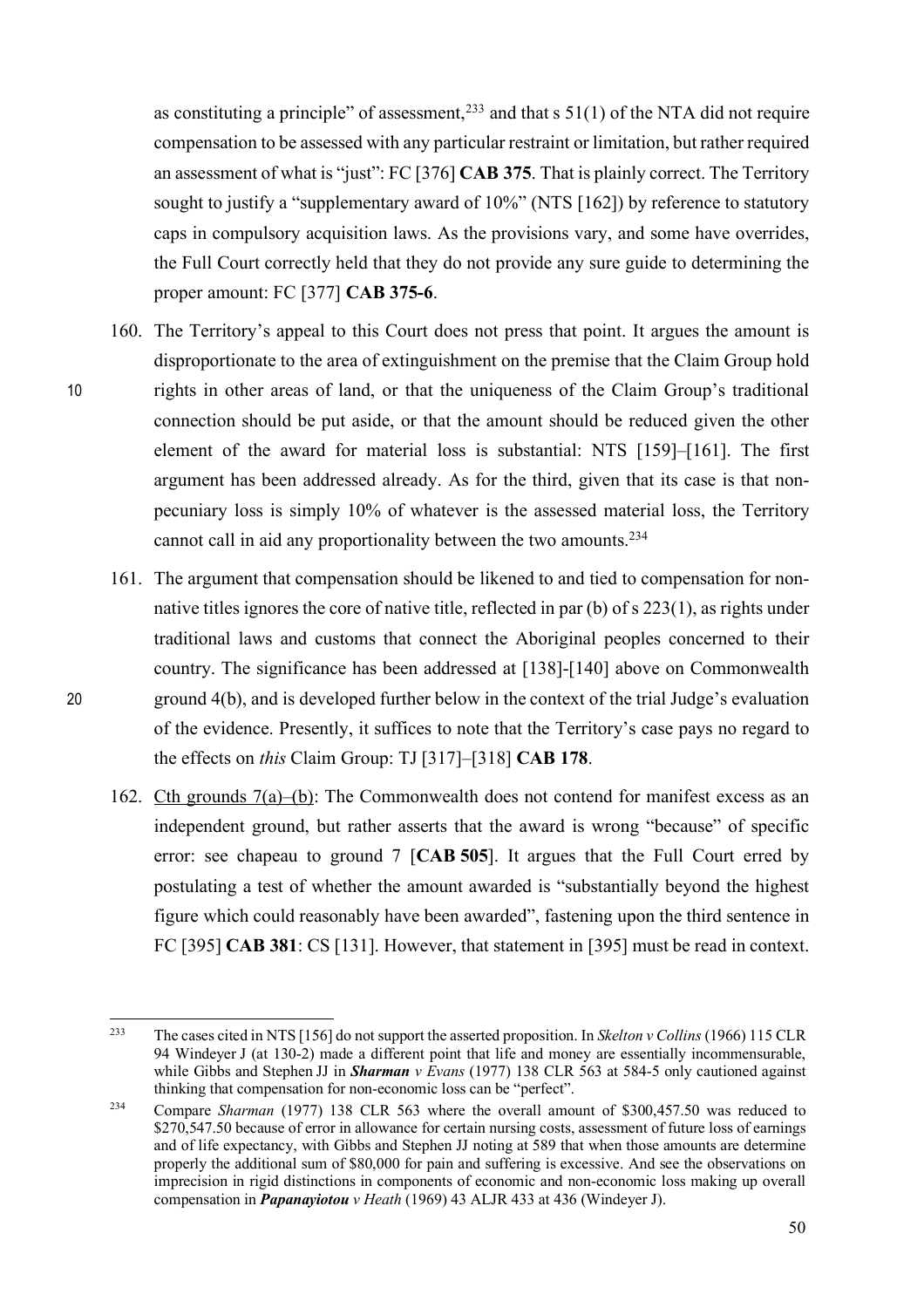The Full Court, after referring (at [394]) to the trial Judge's findings on the nature of the Claim Group's relationship with their country, reasoned (at [395]):

*These findings were the foundation for the intuitive leap taken to reach the figure for solatium. The ultimate touchstone is provided by the NTA, namely, that the compensation reflect just terms. The question for this Court is whether the figure is substantially beyond the highest figure which could reasonably have been awarded (Williscroft).*<sup>235</sup> … *The question then is whether the award for solatium would be judged by the Australian community as fair to the Claim Group*. *Whilst the loss of rights so intertwined with the identity of a people cannot be valued in money, the award must signify by its amount a*  10 *recognition of the level of the impact on the Claim Group. The findings of the primary judge demonstrate that the impact on the Claim Group was at a very high level. What amount is required to recognise a severe and lasting impact on the loss of such rights?* (emphasis added)

- 163. The third sentence in FC [395] does not materially depart from the standard of appellate review of an award by a judge where the ground of appeal is manifest excess or inadequacy.236 The question will be whether the amount is "so extremely high or so very small as to make it, in the judgment of [the appeal] court, an entirely erroneous estimate of the damage", so as to engage a residual category of error in evaluation.237 Their Honours' question of whether the amount is substantially beyond the highest figure 20 which could reasonably be awarded is no different to asking if it is "so extremely high" as to be an entirely erroneous estimate. The Full Court had earlier set out their appreciation that a *House v The King* inquiry as to whether there had been an erroneous assessment was required: FC [380]–[381] **CAB 376-7**.
- 164. The reference in [395] to the "ultimate touchstone" provided by the NTA that compensation "reflect just terms" is perfectly correct, so too the statement that "the question then is whether the award would be judged by the Australian community as fair to the Claim Group." The statements, and FC [395] **CAB 381** read as a whole, demonstrate that there is no error in how the Full Court approached the matter. The Commonwealth's case selects only a small part of their Honours' reasoning. That the 30 Full Court approached the matter correctly is confirmed by the conclusion (at [412] **CAB 387**) that the amount assessed by the trial Judge was:

 <sup>235</sup> [1975] VR 295: quoted at FC [384] **CAB 377-8**.

<sup>236</sup> When an award by a jury is not affected by misdirection, but it said to be manifestly excessive or inadequate, the question is in like terms, that is, whether the amount is "so large or so small as to be out of all proportion to the harm suffered" such that the jury is taken to have failed to perform their duty: *Australian Iron and Steel* (1962) 107 CLR 308 at 322 (Windeyer J), noting also at 324 that the suggestion of substantive differences in cases of judge and jury awards is not "logically satisfactory"; see also *Miller*  (1954) 92 CLR 190 at 196 (Dixon CJ and Kitto J).

<sup>237</sup> *Lee Transport v Watson* (1940) 64 CLR 1 at 13 (Dixon J), quoting and applying *Flint v Lovell* [1935] 1 KB 354 at 360 (Greer LJ). To like effect in the same line, *Nance v British Columbia Electric Railway* [1951] AC 601 (PC) at  $613$  – either "so inordinately low or so inordinately high that it must be a wholly erroneous estimate" – cited (among other authorities) in *Precision Plastics Pty Ltd v Demir* (1975) 132 CLR 362 at 369 (Gibbs J, with Stephen J agreeing).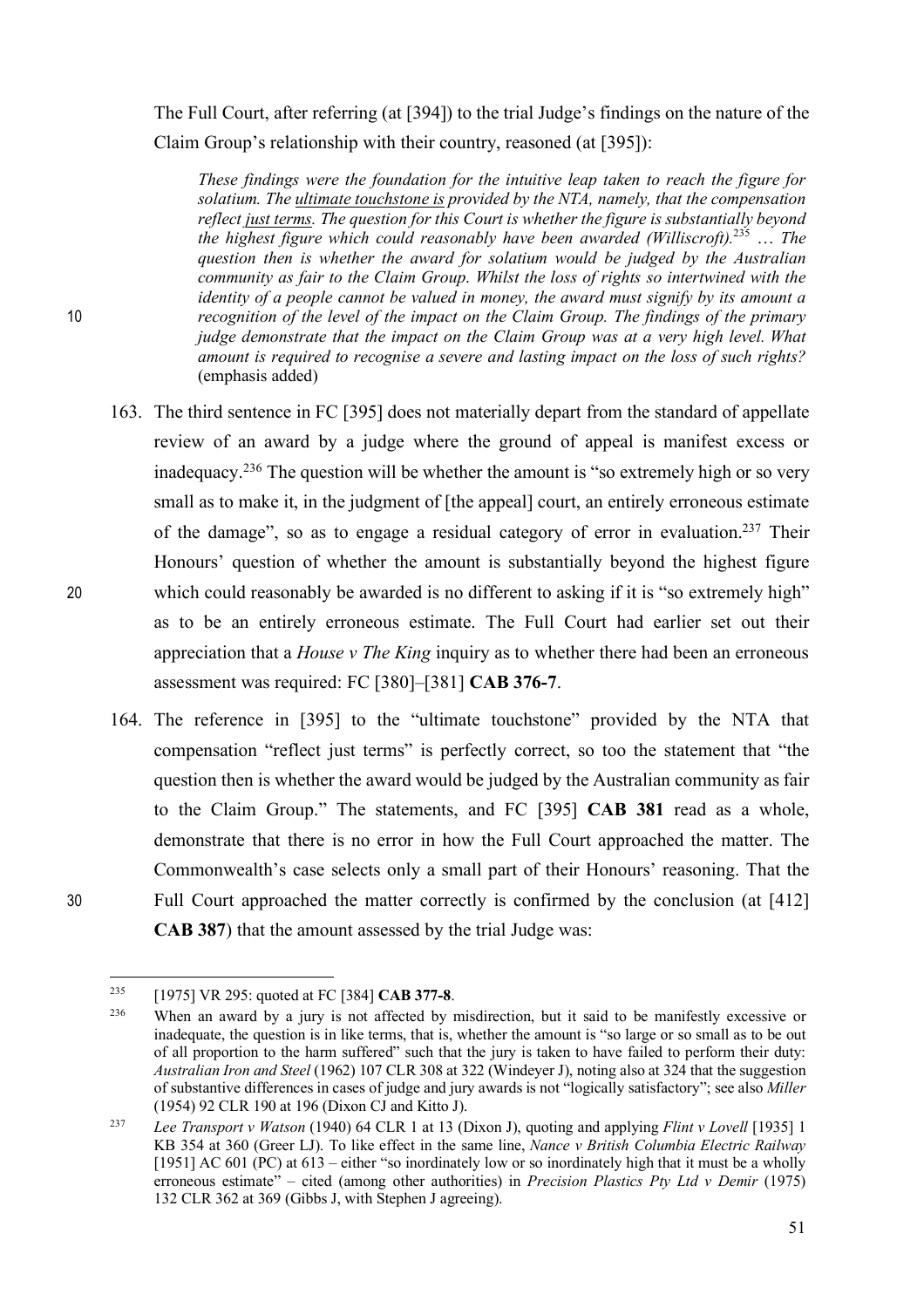*… within the permissible range on the evidence before him, taking into account the nature of the rights and the nature of the loss as his Honour articulated then.* (emphasis added)

That also answers the Commonwealth's suggestion (CS [132]) that the Full Court failed to test the award by determining a "permissible range" – an exercise that does not, contrary to the way it puts it case (including before the Full Court) require identification of an upper and lower (acreage) sum: see FC [359] **CAB 370**. 238

- 165. A ground of manifest excess or inadequacy is a particular form of the general objection of an award being against the evidence or weight of evidence.239 The assessment by the trial judge, upheld by the Full Court, turned upon an evaluation of a plethora of factors 10 which influenced his understanding and impression of the claimant evidence given at different locations, and of the anthropologists, including evidence about that country and its normative importance, the extensive documentary material, including the claimant and anthropological evidence in the earlier native title proceedings, and the relationship between that evidence and material and the country to which they relate: TJ [290]–[383] **CAB 172-95**, esp. the findings at [328]–[383].
- 166. These findings were, as the Full Court noted, the "foundation" for an assessment that was within a permissible range *on the evidence*, taking into account the nature of the loss, as found by the trial Judge: FC [395] **CAB 381**. That turned on evaluating the effects on the rights and duties under Ngaliwurru-Nungali custom, including that protecting land is 20 a way of protecting oneself, that sites need to be understood as "meta-place" and are not bounded, and that Dreaming imbued sites in the claim area with spirituality: TJ [317]– [318], [334]–[337] **CAB 178, 181-2**. The trial Judge evaluated the effects, having seen and heard the claimant witnesses, and finding that their evidence "was strong and compelling" and the "beliefs expressed were genuinely held and demonstrated a deep connection to country": TJ 348 **CAB 186**. There can be no doubt that the trial Judge was in a much better position than an appellate court to assess the evidence upon which the assessment depended.
- 167. **Compensation is not supplied by a percentage or Lot figure:** The measure propounded by the Territory that compensation for intangible losses be fixed as 10% of 30 material loss will not meet the statutory object of compensating the Claim Group *for the effects* of extinguishment of *their* native title rights: s 51(1). The figure is arbitrary in being fixed without regard to the effects demonstrated on the evidence; the measure it puts means the amount will differ depending on the base assessment of material loss.

 <sup>238</sup> *Sharman* (1977) 138 CLR 563 at 589-90 (Gibbs and Stephen JJ), 590 (Jacobs J) that a computation, although useful, does not provide a final answer as to the proper amount to be awarded.

<sup>239</sup> *Public Transport Corporation v Sartori* [1997] 1 VR 168 at 177 (Brooking JA), 180 (Callaway JA).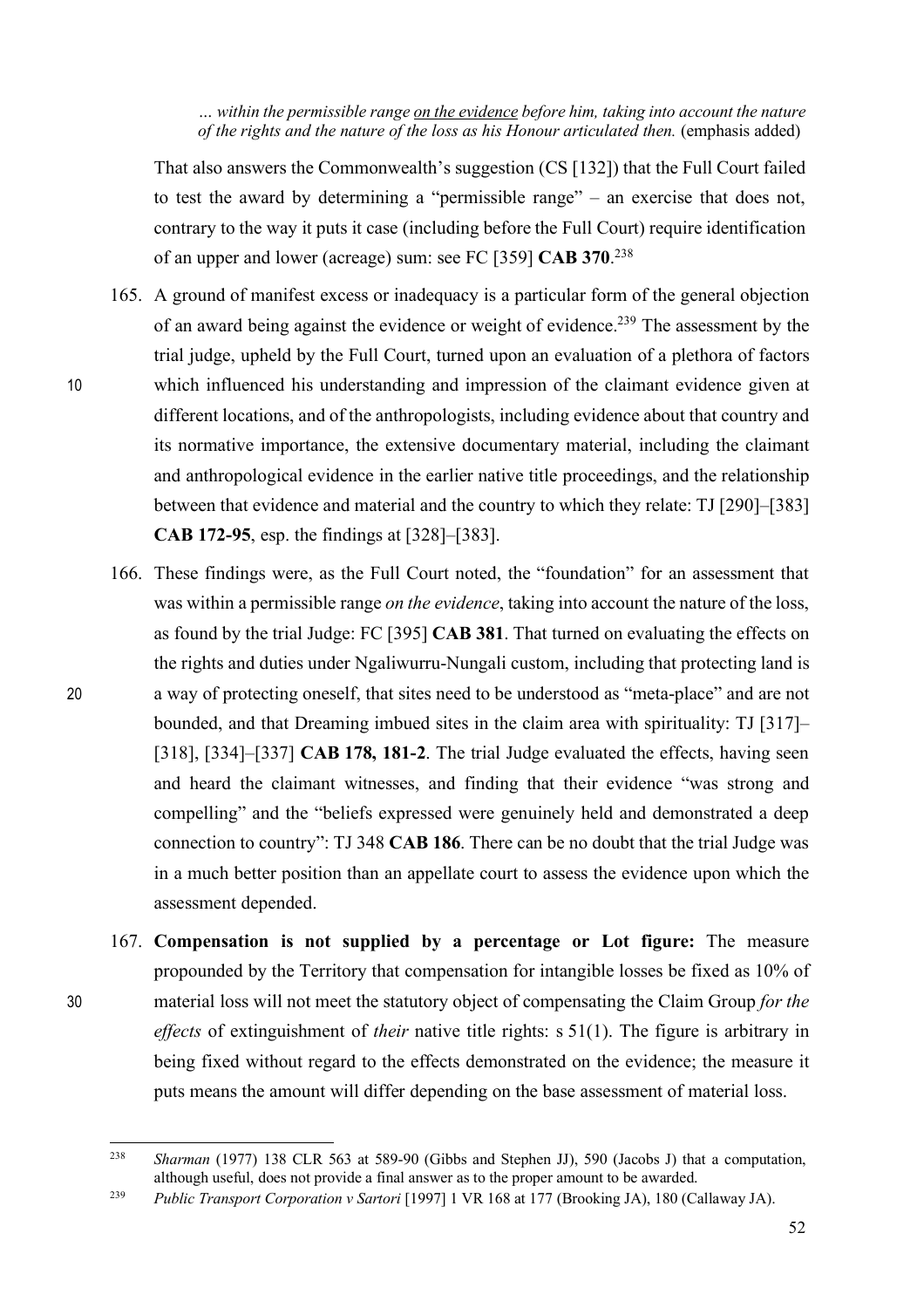- 168. Nor can the measure be supplied by any acreage figure of \$5,000 per Lot plus one \$20,000 payment for one public work, as the Commonwealth suggests: CS [150] referring to FC [358] **CAB 188-9**. There are no "appropriate brackets" within which an award for non-pecuniary loss can be sufficiently on target.<sup>240</sup> Rather, as Mahoney ACJ remarked in *Crampton v Nugawela*, in cases of non-pecuniary loss what is needed is a "normative or social assessment of what is appropriate, fair or just".<sup>241</sup> That the Commonwealth's formula does not meet the statutory task to assess the effects of extinguishment, as revealed by the evidence, is underscored by the its submission that this Court is in as good as position of the trial Judge to evaluate the evidence without 10 detailing how the evidence is to be brought to bear upon assessment: CS [149].<sup>242</sup>
- 169. The need for a normative or social assessment of compensable intangible loss (and not fixing a percentage or range) has been recognised in other cases where statute confers a right to compensation. In *Richardson* the Full Federal Court substituted \$100,000 for an award of \$18,000 for sexual discrimination. Although an award of \$18,000 was not out of step with past awards in cases of that kind, it was out of step with the general standards prevailing in the community regarding the monetary value of losses involving the experience of hurt and humiliation in other areas.<sup>243</sup> There is a need to ensure an appropriate or rational relationship between awards of compensation for non-pecuniary losses in different areas of the law.<sup>244</sup> And that assessment must take into account the effects on the *particular* claimant, that is, the *subjective* response of the claimant.<sup>245</sup> The Full Court, and the trial Judge, approached the task correctly: TJ [313]–[315], [383] **CAB 177, 195**; FC [394]–[396] **CAB 380–1**.
	- 170. **Conclusions:** Complaints about an overemphasis or magnitude of elements weighed in the balance when assessing intangible loss, even if made good, do not portray error, or that the assessment is for some other reason beyond the limits of a sound discretionary or evaluative judgment.<sup>246</sup> It follows that the appeals should be dismissed.<sup>247</sup>

 <sup>240</sup> *Papanayiotou* (1969) 43 ALJR 433 at 436 (Windeyer J).

<sup>241</sup> (1996) 41 NSWLR 176 at 195D, and see also 191G quoted at TJ [313] **CAB177**.

<sup>&</sup>lt;sup>242</sup> As one example of the task, contrast the Further Notice of Evidence on the Claim for Non-Economic Loss filed 10 September 2015 setting out the findings on loss sought in reference to the evidence in the earlier proceedings (**GFM5**).

 $^{243}$  (2014) 223 FCR 334 at [114]-[118].

<sup>244</sup> *Carson v John Fairfax & Sons* (1993) 178 CLR 44 at 56-60 (Mason CJ, Deane, Dawson and Gaudron JJ); *Rogers* (2003) 216 CLR 327 at [70] (Hayne J).

<sup>245</sup> *Rogers* (2003) 216 CLR 327 at [75], [80]-[81] (Hayne J).

<sup>246</sup> Compare *Miller* (1954) 92 CLR 190 at 197 (Dixon CJ and Kitto J).

<sup>&</sup>lt;sup>247</sup> If, contrary to the foregoing, the appeals were allowed to an extent, there may difficulties as to whether this Court is in a position to reassess non-economic loss. As apparent from the findings below (TJ [348] **CAB 187**), assessment depends upon seeing and hearing the witnesses, and might require fact finding not